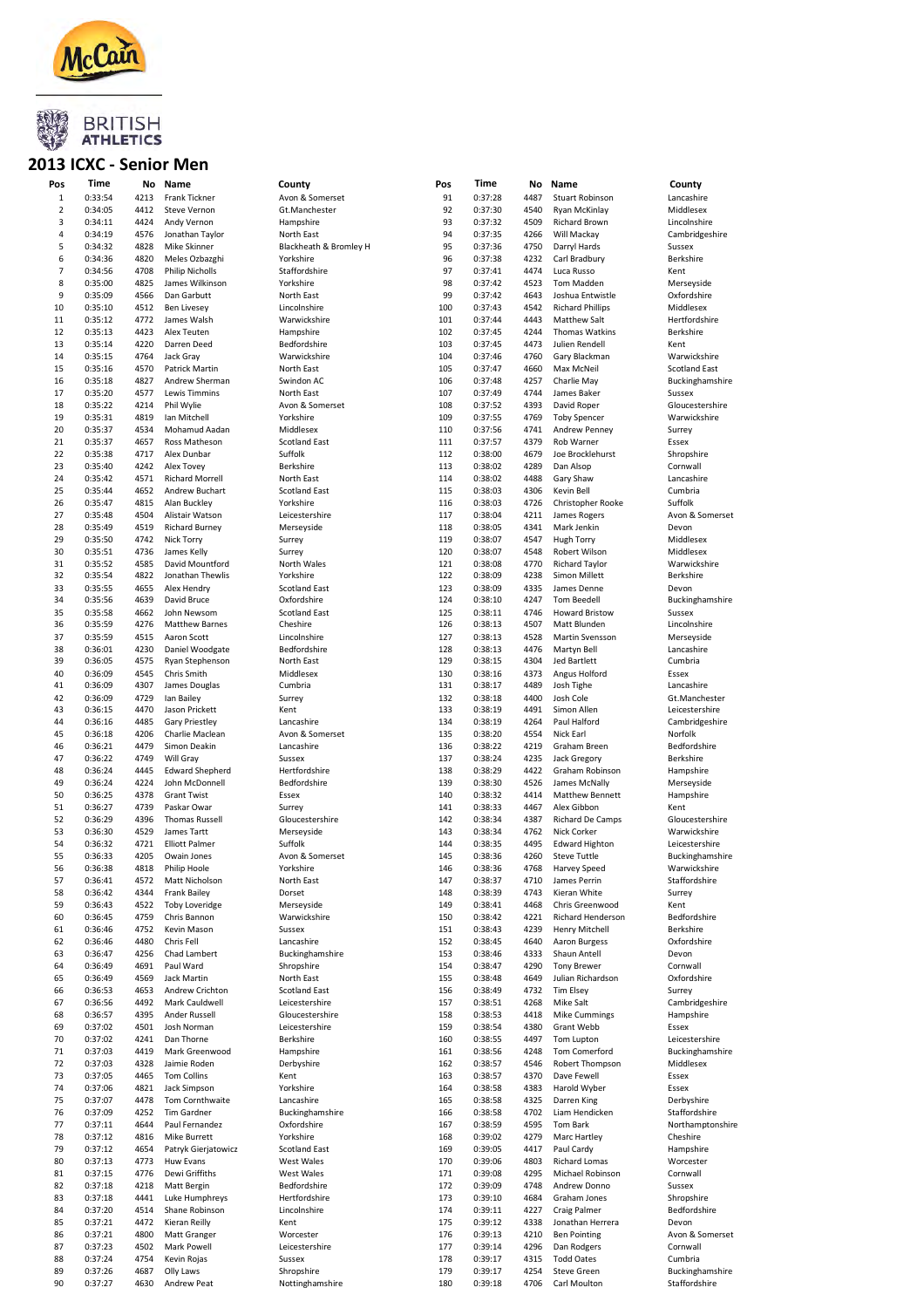#### 2013 ICXC - Senior Men

| 181<br>182 | 0:39:18            | 4582 |                         |                  |
|------------|--------------------|------|-------------------------|------------------|
|            |                    |      | Lee Jones               | North Wales      |
|            | 0:39:19            | 4314 | John Mason              | Cumbria          |
| 183        | 0:39:20            | 4638 | James Bolton            | Oxfordshire      |
| 184        | 0:39:21            | 4733 | Nicholas Gould          | Surrey           |
| 185        | 0:39:22            | 4352 | Simon Munro             | Dorset           |
| 186        | 0:39:24            | 4722 | Sebastian Palmer        | Suffolk          |
| 187        | 0:39:24            | 4462 | Daniel Bradley          | Kent             |
| 188        | 0:39:25            | 4287 | Peter Speake            | Cheshire         |
| 189        | 0:39:26            | 4245 | Jack Williams           | Berkshire        |
| 190        | 0:39:26            | 4482 | Joe Johnston            | Lancashire       |
| 191        | 0:39:28            | 4265 | Josh Lunn               | Cambridgeshire   |
| 192        | 0:39:29            | 4711 | Dean Richardson         | Staffordshire    |
| 193        | 0:39:31            | 4532 | Joe Viz                 | Merseyside       |
| 194        | 0:39:31            | 4401 | <b>Rob Downs</b>        | Gt.Manchester    |
| 195        | 0:39:33            | 4437 | Andrew Cracknell        | Hertfordshire    |
| 196        | 0:39:35            | 4459 | Phillip Taylor          | Humberside       |
| 197        | 0:39:37            | 4225 | <b>Andrew McMulkin</b>  | Bedfordshire     |
| 198        | 0:39:40            | 4444 | Oliver Saville          | Hertfordshire    |
| 199        | 0:39:41            | 4650 | Maxwell Robinson        | Oxfordshire      |
| 200        | 0:39:43            | 4309 | Steve Hebblethwaite     | Cumbria          |
| 201        | 0:39:44            | 4712 | David Smith             | Staffordshire    |
| 202        | 0:39:45            | 4376 | Chris Sellens           | Essex            |
| 203        | 0:39:47            | 4543 | Sean Renfer             | Middlesex        |
|            |                    |      |                         |                  |
| 204        | 0:39:48<br>0:39:52 | 4425 | Jonathan Barnes         | Herefordshire    |
| 205        |                    | 4202 | <b>David Coales</b>     | Avon & Somerset  |
| 206        | 0:39:54            | 4621 | Kyle Craib              | Nottinghamshire  |
| 207        | 0:39:54            | 4793 | Peter Merritt           | Wiltshire        |
| 208        | 0:39:56            | 4446 | Peter Townsend          | Hertfordshire    |
| 209        | 0:39:58            | 4524 | <b>Ben Martin</b>       | Merseyside       |
| 210        | 0:39:58            | 4399 | Matthew Clark           | Gt.Manchester    |
| 211        | 0:40:00            | 4728 | Daniel Simpson          | Suffolk          |
| 212        | 0:40:05            | 4753 | James McCarthy          | Sussex           |
| 213        | 0:40:07            | 4282 | Chris McCarthy          | Cheshire         |
| 214        | 0:40:10            | 4448 | Gregan Clarkson         | Humberside       |
| 215        | 0:40:12            | 4802 | Adam Lloyd              | Worcester        |
| 216        | 0:40:13            | 4386 | <b>Richard Dare</b>     | Gloucestershire  |
| 217        | 0:40:13            | 4593 | Daniel Weston           | North Wales      |
| 218        | 0:40:16            | 4410 | James Scott-Buccleuch   | Gt.Manchester    |
| 219        | 0:40:18            | 4204 | Dan Jones               | Avon & Somerset  |
| 220        | 0:40:21            | 4622 | <b>Richard Darling</b>  | Nottinghamshire  |
| 221        | 0:40:22            | 4270 | Alan Turnbull           | Cambridgeshire   |
| 222        | 0:40:27            | 4493 | Tim Doran               | Leicestershire   |
| 223        | 0:40:29            | 4556 | Joseph Hawes            | Norfolk          |
| 224        | 0:40:33            | 4436 | Wayne Bell              | Hertfordshire    |
| 225        | 0:40:33            | 4274 | Dave Alexander          | Cheshire         |
| 226        | 0:40:42            | 4699 | Steven Bazell           | Staffordshire    |
| 227        | 0:40:42            | 4755 | Ross Skelton            | Sussex           |
| 228        | 0:40:44            | 4604 | Christopher Perez       | Northamptonshire |
| 229        | 0:40:48            | 4798 | Johnny Cullen           | Worcester        |
| 230        | 0:40:48            | 4277 | Tom Bush                | Cheshire         |
| 231        | 0:40:50            | 4286 | Matthew Smith           | Cheshire         |
| 232        | 0:40:53            | 4234 | Peter Crisp             | Berkshire        |
|            | 0:40:53            | 4792 | <b>Stuart Henderson</b> | Wiltshire        |
| 233        |                    |      | Marc Fallows            |                  |
| 234        | 0:40:54            | 4389 |                         | Gloucestershire  |
| 235        | 0:40:58            | 4402 | Ed Fazakerley           | Gt.Manchester    |
| 236        | 0:40:59            | 4394 | James Rose              | Gloucestershire  |
| 237        | 0:41:00            | 4808 | <b>Richard White</b>    | Worcester        |
| 238        | 0:41:04            | 4293 | <b>Andrew Martin</b>    | Cornwall         |
| 239        | 0:41:09            | 4261 | Mike Chapman            | Cambridgeshire   |
| 240        | 0:41:15            | 4559 | Che Plant               | Norfolk          |
| 241        | 0:41:15            | 4784 | <b>Adam Roberts</b>     | West Wales       |
| 242        | 0:41:17            | 4636 | John Atveo              | Oxfordshire      |
| 243        | 0:41:17            | 4294 | <b>Richard Pascoe</b>   | Cornwall         |
| 244        | 0:41:18            | 4801 | Tom Kenderdine          | Worcester        |
| 245        | 0:41:20            | 4348 | <b>Graeme Furley</b>    | Dorset           |
| 246        | 0:41:21            | 4716 | Matt Cook               | Suffolk          |
| 247        | 0:41:24            | 4250 | Justin Fowler           | Buckinghamshire  |
| 248        | 0:41:25            | 4322 | <b>Ashley Deeming</b>   | Derbyshire       |
| 249        | 0:41:31            | 4337 | Ian Gooding             | Devon            |
| 250        | 0:41:32            | 4598 | Seb Goodall             | Northamptonshire |
| 251        | 0:41:34            | 4255 | <b>Steve Herring</b>    | Buckinghamshire  |
| 252        | 0:41:38            | 4796 | James Baird             | Worcester        |
| 253        | 0:41:42            | 4600 | Martin Johnson          | Northamptonshire |
| 254        | 0:41:50            | 4329 | Tom Roethenbaugh        | Derbyshire       |
| 255        | 0:41:50            | 4332 | Dean Taylor             | Derbyshire       |
| 256        | 0:41:53            | 4774 | Mike Evans              | West Wales       |
| 257        | 0:41:57            | 4447 | Peter Baker             | Humberside       |
| 258        | 0:41:57            | 4558 | James O'Neil            | Norfolk          |
| 259        | 0:42:02            | 4562 | <b>Robert Simmonds</b>  | Norfolk          |
| 260        | 0:42:09            | 4297 | <b>Steven Sims</b>      | Cornwall         |
| 261        | 0:42:10            | 4607 | Phil West               | Northamptonshire |
| 262        | 0:42:11            | 4591 | Steffan Sayer           | North Wales      |
| 263        | 0:42:14            | 4340 | Andrew Ingle            | Devon            |
| 264        | 0:42:15            | 4601 | Danny Keating           | Northamptonshire |
| 265        | 0:42:16            | 4449 | Gary Crompton           | Humberside       |
| 266        | 0:42:18            | 4357 | Owen Flage              | East Wales       |
| 267        | 0:42:19            | 4557 | Joe Kirton              | Norfolk          |
| 268        | 0:42:24            | 4810 | Adam Wilks              | Worcester        |
| 269        | 0:42:26            | 4390 | Mike Mansfield          | Gloucestershire  |
| 270        | 0:42:32            | 4392 | Dave Rantell            | Gloucestershire  |
| 271        | 0:42:42            | 4597 | Dan Doherty             | Northamptonshire |
| 272        | 0:42:47            | 4692 | Greg Wilson             | Shropshire       |
| 273        | 0:42:51            | 4330 | Gordon Smith            | Derbyshire       |
| 274        | 0:42:54            | 4719 | Jonathan Ling           | Suffolk          |
| 275        | 0:43:12            | 4778 | Daryl John              | West Wales       |
| 276        | 0:43:13            | 4606 | Stephen Thompson        | Northamptonshire |
| 277        | 0:43:21            | 4454 | Lewis Holloway          | Humberside       |
| 278        | 0:43:43            | 4351 | Alan Metcalfe           | Dorset           |
| 279        | 0:44:34            | 4690 | Robert Sharam           | Shropshire       |

|            |                    |              | 13 ICXC - Senior Men                 |                                |                      |                    |                           |                                          |                                                       |
|------------|--------------------|--------------|--------------------------------------|--------------------------------|----------------------|--------------------|---------------------------|------------------------------------------|-------------------------------------------------------|
| Pos        | Time               |              | No Name                              | County                         | Pos                  | Time               | No                        | Name                                     | County                                                |
| 181        | 0:39:18            | 4582         | Lee Jones                            | North Wales                    | 281                  | 0:44:38            | 4455                      | Mark Nettleton                           | Humberside                                            |
| 182        | 0:39:19            | 4314         | John Mason                           | Cumbria                        | 282                  | 0:44:41            | 4580                      | <b>Andrew Davies</b>                     | North Wales                                           |
| 183        | 0:39:20            | 4638         | James Bolton                         | Oxfordshire                    | 283                  | 0:44:59            | 4427                      | Mark Lamonby                             | Herefordshire                                         |
| 184        | 0:39:21<br>0:39:22 | 4733         | Nicholas Gould                       | Surrey                         | 284                  | 0:45:05            | 4345                      | <b>Neil Biss</b><br><b>David Vickers</b> | Dorset                                                |
| 185<br>186 | 0:39:24            | 4352<br>4722 | Simon Munro<br>Sebastian Palmer      | Dorset<br>Suffolk              | 285<br>286           | 0:45:15<br>0:45:56 | 4460<br>4779              | Jonathon Jones                           | Humberside<br>West Wales                              |
| 187        | 0:39:24            | 4462         | Daniel Bradley                       | Kent                           | 287                  | 0:46:33            | 4790                      | Carl Davies                              | Wiltshire                                             |
| 188        | 0:39:25            | 4287         | Peter Speake                         | Cheshire                       | 288<br>0:46:49       |                    | 4826                      | Glyn Sanson                              | San Domenico                                          |
| 189        | 0:39:26            | 4245         | Jack Williams                        | <b>Berkshire</b>               | 289                  | 0:47:02            | 4588                      | <b>Edward Partridge</b>                  | North Wales                                           |
| 190        | 0:39:26            | 4482         | Joe Johnston                         | Lancashire                     | 290                  | 0:48:39            | 4698                      | David Williams                           | South Wales                                           |
| 191        | 0:39:28            | 4265         | Josh Lunn                            | Cambridgeshire                 | <b>Team Results:</b> |                    |                           |                                          |                                                       |
| 192        | 0:39:29            | 4711         | Dean Richardson                      | Staffordshire                  |                      |                    |                           |                                          |                                                       |
| 193<br>194 | 0:39:31<br>0:39:31 | 4532<br>4401 | Joe Viz<br><b>Rob Downs</b>          | Merseyside<br>Gt.Manchester    | Pos                  | Points             | County                    |                                          | <b>Placings</b>                                       |
| 195        | 0:39:33            | 4437         | <b>Andrew Cracknell</b>              | Hertfordshire                  | 1<br>$\overline{2}$  | 108                | North East<br>Yorkshire   |                                          | (4915172439)                                          |
| 196        | 0:39:35            | 4459         | Phillip Taylor                       | Humberside                     | 3                    | 147                |                           |                                          | (6819263256)                                          |
| 197        | 0:39:37            | 4225         | Andrew McMulkin                      | Bedfordshire                   | 4                    | 259                | <b>Scotland East</b>      |                                          | (212533356679)                                        |
| 198        | 0:39:40            | 4444         | Oliver Saville                       | Hertfordshire                  | 5                    | 410<br>412         | Surrey<br>Avon & Somerset |                                          | (29 30 42 51 110 148)                                 |
| 199        | 0:39:41            | 4650         | Maxwell Robinson                     | Oxfordshire                    | 6                    | 419                | Warwickshire              |                                          | (1184555117176)                                       |
| 200<br>201 | 0:39:43<br>0:39:44 | 4309<br>4712 | Steve Hebblethwaite<br>David Smith   | Cumbria<br>Staffordshire       | $\overline{7}$       | 432                | Lancashire                |                                          | (111460104109121)<br>(4446627591114)                  |
| 202        | 0:39:45            | 4376         | <b>Chris Sellens</b>                 | Essex                          | 8                    | 468                | Bedfordshire              |                                          |                                                       |
| 203        | 0:39:47            | 4543         | Sean Renfer                          | Middlesex                      | 9                    | 491                | Middlesex                 |                                          | (13384982136150)                                      |
| 204        | 0:39:48            | 4425         | Jonathan Barnes                      | Herefordshire                  | 10                   | 504                |                           |                                          | (20 40 92 100 119 120)                                |
| 205        | 0:39:52            | 4202         | David Coales                         | Avon & Somerset                | 11                   | 522                | Merseyside                |                                          | (28535998127139)                                      |
| 206        | 0:39:54            | 4621         | Kyle Craib                           | Nottinghamshire                | 12                   |                    | Hampshire                 |                                          | (31271138140158)<br>(47 61 88 95 107 125)             |
| 207        | 0:39:54            | 4793         | Peter Merritt                        | Wiltshire                      |                      | 523                | Sussex<br>Leicestershire  |                                          |                                                       |
| 208        | 0:39:56<br>0:39:58 | 4446<br>4524 | Peter Townsend<br><b>Ben Martin</b>  | Hertfordshire                  | 13                   | 527                |                           |                                          | (27676987133144)                                      |
| 209<br>210 | 0:39:58            | 4399         | Matthew Clark                        | Merseyside<br>Gt.Manchester    | 14                   | 542                | Kent                      |                                          | (43 73 85 97 103 141)                                 |
| 211        | 0:40:00            | 4728         | Daniel Simpson                       | Suffolk                        | 15                   | 550                | Berkshire                 |                                          | (23 70 96 102 122 137)                                |
| 212        | 0:40:05            | 4753         | James McCarthy                       | Sussex                         | 16                   | 675                | Buckinghamshire           |                                          | (63 76 106 124 145 161)                               |
| 213        | 0:40:07            | 4282         | Chris McCarthy                       | Cheshire                       | 17                   | 700                | Oxfordshire               |                                          | (34 77 99 152 155 183)                                |
| 214        | 0:40:10            | 4448         | Gregan Clarkson                      | Humberside                     | 18                   | 777                | Essex                     |                                          | (50 111 130 159 163 164)                              |
| 215        | 0:40:12            | 4802         | Adam Lloyd                           | Worcester                      | 19                   | 820                | Gloucestershire           |                                          | (52 68 108 142 216 234)                               |
| 216<br>217 | 0:40:13<br>0:40:13 | 4386<br>4593 | <b>Richard Dare</b><br>Daniel Weston | Gloucestershire<br>North Wales | 20                   | 833                | Hertfordshire             |                                          | (48 83 101 195 198 208)                               |
| 218        | 0:40:16            | 4410         | James Scott-Buccleuch                | Gt.Manchester                  | 21                   | 835                | Suffolk                   |                                          | (22 54 116 186 211 246)                               |
| 219        | 0:40:18            | 4204         | Dan Jones                            | Avon & Somerset                | 22                   | 845                | Cumbria                   |                                          | (41 115 129 178 182 200)                              |
| 220        | 0:40:21            | 4622         | <b>Richard Darling</b>               | Nottinghamshire                | 23<br>24             | 893                | Staffordshire             |                                          | (7147166180192201)                                    |
| 221        | 0:40:22            | 4270         | Alan Turnbull                        | Cambridgeshire                 | 25                   | 989                | Shropshire                |                                          | (64 89 112 173 272 279)                               |
| 222        | 0:40:27            | 4493         | <b>Tim Doran</b>                     | Leicestershire                 | 26                   | 991                | Gt.Manchester             |                                          | (2 132 194 210 218 235)                               |
| 223        | 0:40:29            | 4556         | Joseph Hawes                         | Norfolk                        | 27                   | 1036               | Cambridgeshire            |                                          | (94 134 157 191 221 239)                              |
| 224<br>225 | 0:40:33<br>0:40:33 | 4436<br>4274 | <b>Wayne Bell</b><br>Dave Alexander  | Hertfordshire<br>Cheshire      | 28                   | 1060<br>1081       | Cheshire                  |                                          | (36 168 188 213 225 230)                              |
| 226        | 0:40:42            | 4699         | Steven Bazell                        | Staffordshire                  | 29                   | 1096               | Devon<br>Cornwall         |                                          | (118 123 153 175 249 263)                             |
| 227        | 0:40:42            | 4755         | Ross Skelton                         | Sussex                         | 30                   |                    | Worcester                 |                                          | (113 154 171 177 238 243)<br>(86 170 215 229 237 244) |
| 228        | 0:40:44            | 4604         | Christopher Perez                    | Northamptonshire               | 31                   | 1181<br>1219       | <b>West Wales</b>         |                                          | (80 81 241 256 275 286)                               |
| 229        | 0:40:48            | 4798         | Johnny Cullen                        | Worcester                      | 32                   | 1262               | North Wales               |                                          | (31 181 217 262 282 289)                              |
| 230        | 0:40:48            | 4277         | <b>Tom Bush</b>                      | Cheshire                       | 33                   | 1267               | Derbyshire                |                                          | (72 165 248 254 255 273)                              |
| 231<br>232 | 0:40:50<br>0:40:53 | 4286<br>4234 | Matthew Smith<br>Peter Crisp         | Cheshire<br>Berkshire          | 34                   | 1382               | Norfolk                   |                                          | (135 223 240 258 259 267)                             |
| 233        | 0:40:53            | 4792         | <b>Stuart Henderson</b>              | Wiltshire                      | 35                   | 1423               | Northamptonshire          |                                          | (167 228 250 253 261 264)                             |
| 234        | 0:40:54            | 4389         | Marc Fallows                         | Gloucestershire                | 36                   | 1490               | Humberside                |                                          | (196 214 257 265 277 281)                             |
| 235        | 0:40:58            | 4402         | Ed Fazakerley                        | Gt.Manchester                  |                      |                    |                           |                                          |                                                       |
| 236        | 0:40:59            | 4394         | James Rose                           | Gloucestershire                |                      |                    |                           |                                          |                                                       |
| 237        | 0:41:00            | 4808         | Richard White                        | Worcester                      |                      |                    |                           |                                          |                                                       |
| 238        | 0:41:04<br>0:41:09 | 4293         | <b>Andrew Martin</b><br>Mike Chapman | Cornwall                       |                      |                    |                           |                                          |                                                       |
| 239<br>240 | 0:41:15            | 4261<br>4559 | Che Plant                            | Cambridgeshire<br>Norfolk      |                      |                    |                           |                                          |                                                       |
| 241        | 0:41:15            | 4784         | <b>Adam Roberts</b>                  | West Wales                     |                      |                    |                           |                                          |                                                       |
| 242        | 0:41:17            | 4636         | John Atyeo                           | Oxfordshire                    |                      |                    |                           |                                          |                                                       |
| 243        | 0:41:17            | 4294         | Richard Pascoe                       | Cornwall                       |                      |                    |                           |                                          |                                                       |
| 244        | 0:41:18            | 4801         | Tom Kenderdine                       | Worcester                      |                      |                    |                           |                                          |                                                       |
| 245        | 0:41:20            | 4348         | <b>Graeme Furley</b>                 | Dorset                         |                      |                    |                           |                                          |                                                       |
| 246<br>247 | 0:41:21<br>0:41:24 | 4716<br>4250 | Matt Cook<br>Justin Fowler           | Suffolk<br>Buckinghamshire     |                      |                    |                           |                                          |                                                       |
| 248        | 0:41:25            | 4322         | <b>Ashley Deeming</b>                | Derbyshire                     |                      |                    |                           |                                          |                                                       |
| 249        | 0:41:31            | 4337         | Ian Gooding                          | Devon                          |                      |                    |                           |                                          |                                                       |
| 250        | 0:41:32            | 4598         | Seb Goodall                          | Northamptonshire               |                      |                    |                           |                                          |                                                       |
| 251        | 0:41:34            | 4255         | <b>Steve Herring</b>                 | Buckinghamshire                |                      |                    |                           |                                          |                                                       |
| 252        | 0:41:38            | 4796         | James Baird                          | Worcester                      |                      |                    |                           |                                          |                                                       |
| 253        | 0:41:42            | 4600         | Martin Johnson                       | Northamptonshire               |                      |                    |                           |                                          |                                                       |
| 254<br>255 | 0:41:50<br>0:41:50 | 4329<br>4332 | Tom Roethenbaugh<br>Dean Taylor      | Derbyshire<br>Derbyshire       |                      |                    |                           |                                          |                                                       |
| 256        | 0:41:53            | 4774         | Mike Evans                           | West Wales                     |                      |                    |                           |                                          |                                                       |
| 257        | 0:41:57            | 4447         | Peter Baker                          | Humberside                     |                      |                    |                           |                                          |                                                       |
| 258        | 0:41:57            | 4558         | James O'Neil                         | Norfolk                        |                      |                    |                           |                                          |                                                       |
| 259        | 0:42:02            | 4562         | Robert Simmonds                      | Norfolk                        |                      |                    |                           |                                          |                                                       |
| 260        | 0:42:09            | 4297         | <b>Steven Sims</b>                   | Cornwall                       |                      |                    |                           |                                          |                                                       |
| 261        | 0:42:10            | 4607         | Phil West                            | Northamptonshire               |                      |                    |                           |                                          |                                                       |
| 262<br>263 | 0:42:11<br>0:42:14 | 4591<br>4340 | Steffan Sayer<br>Andrew Ingle        | North Wales<br>Devon           |                      |                    |                           |                                          |                                                       |
| 264        | 0:42:15            | 4601         | Danny Keating                        | Northamptonshire               |                      |                    |                           |                                          |                                                       |
| 265        | 0:42:16            |              | 4449 Gary Crompton                   | Humberside                     |                      |                    |                           |                                          |                                                       |

| leton<br>avies<br>onby<br>ers<br>lones<br>ς<br>ρn<br>ırtridge | Humberside<br>North Wales<br>Herefordshire<br>Dorset<br>Humberside<br>West Wales<br>Wiltshire<br>San Domenico<br>North Wales                                                                                                                                                                                                             |
|---------------------------------------------------------------|------------------------------------------------------------------------------------------------------------------------------------------------------------------------------------------------------------------------------------------------------------------------------------------------------------------------------------------|
| iams                                                          | South Wales                                                                                                                                                                                                                                                                                                                              |
|                                                               | Placings<br>(4915172439)<br>(6819263256)<br>(21 25 33 35 66 79)<br>(29 30 42 51 110 148)<br>(118 45 55 117 176)<br>(11 14 60 104 109 121)<br>(44 46 62 75 91 114)<br>(13 38 49 82 136 150)<br>(20 40 92 100 119 120)<br>(28 53 59 98 127 139 )<br>(31271138140158)<br>(47 61 88 95 107 125)<br>(27676987133144)<br>(43 73 85 97 103 141) |
|                                                               | (23 70 96 102 122 137)<br>(63 76 106 124 145 161)<br>(34 77 99 152 155 183)<br>(50 111 130 159 163 164)<br>(52 68 108 142 216 234)<br>(48 83 101 195 198 208)<br>(22 54 116 186 211 246)                                                                                                                                                 |
|                                                               | (41 115 129 178 182 200)<br>(7147166180192201)<br>(64 89 112 173 272 279)<br>(2 132 194 210 218 235)<br>(94 134 157 191 221 239)<br>(36 168 188 213 225 230)<br>(118 123 153 175 249 263)<br>(113 154 171 177 238 243)<br>(86 170 215 229 237 244)                                                                                       |
|                                                               | (80 81 241 256 275 286)<br>(31 181 217 262 282 289)<br>(72 165 248 254 255 273)<br>(135 223 240 258 259 267)<br>(167 228 250 253 261 264)<br>(196 214 257 265 277 281)                                                                                                                                                                   |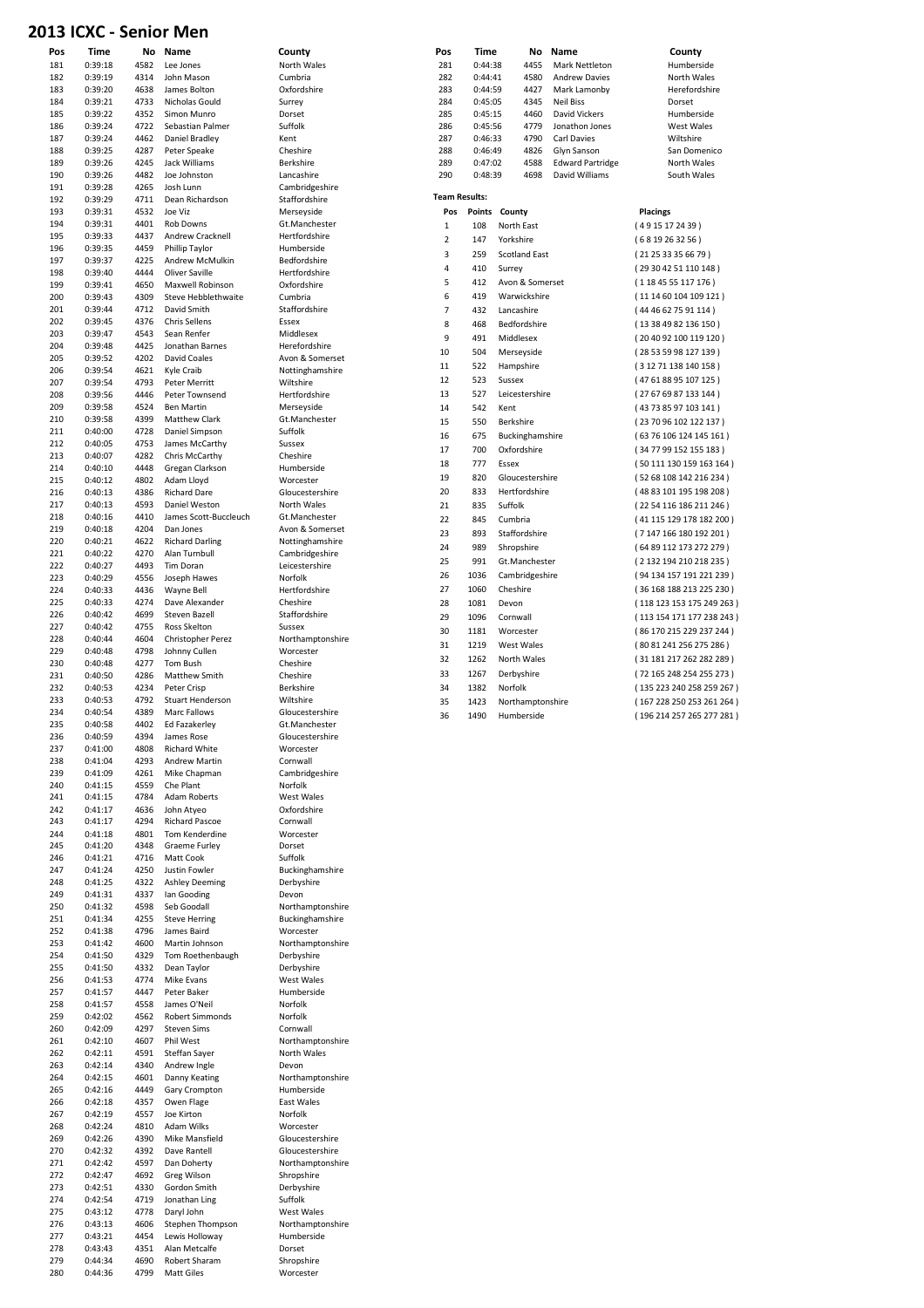### **2013 ICXC - Senior Men** 09 March 2013

| Team Pos |      | Points Team / Club     | <b>Placings</b>                      |
|----------|------|------------------------|--------------------------------------|
|          | 881  | Lancashire             | (44 46 62 75 91 114 128 131 190)     |
|          | 1122 | Berkshire              | (23 70 96 102 122 137 151 189 232 )  |
|          | 1134 | Sussex                 | (47 61 88 95 107 125 172 212 227)    |
| 4        | 1352 | <b>Buckinghamshire</b> | (63 76 106 124 145 161 179 247 251)  |
| 5.       | 1595 | Gloucestershire        | (52 68 108 142 216 234 236 269 270)  |
| 6        | 1981 | Worcester              | (86 170 215 229 237 244 252 268 280) |
|          |      |                        |                                      |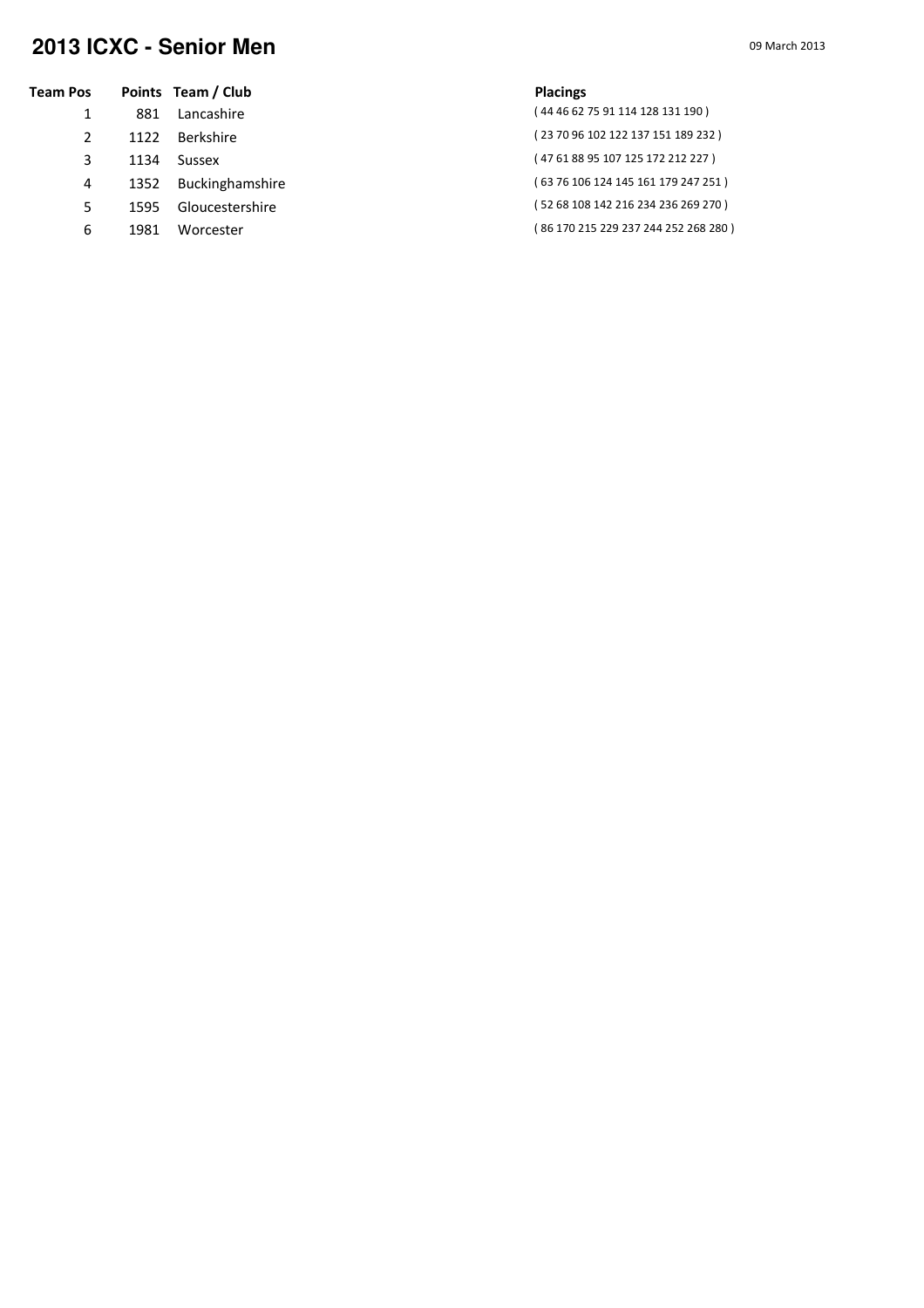

#### 2013 ICXC - Senior Women

| Pos            | Time    |      | No Name                | County                    | Pos | Time    |      | No Name               | County               |
|----------------|---------|------|------------------------|---------------------------|-----|---------|------|-----------------------|----------------------|
| 1              | 0:26:58 | 1055 | Louise Damen           | Hampshire                 | 91  | 0:30:40 | 1227 | Katie Parry           | North Wales          |
| $\overline{2}$ | 0:27:06 | 1035 | Elle Baker             | Gt.Manchester             | 92  | 0:30:40 | 1101 | Rachel Robinson       | Humberside           |
| 3              | 0:27:24 | 1150 | Gemma Steel            | Leicestershire            | 93  | 0:30:40 | 1362 | Georgina Bland        | Surrey               |
| 4              | 0:27:28 | 1374 | <b>Emily Wicks</b>     | Surrey                    | 94  | 0:30:40 | 1034 | Dionne Allen          | Gt.Manchester        |
| 5              | 0:27:30 | 1063 | <b>Stephanie Twell</b> | Hampshire                 | 95  | 0:30:41 | 920  | Hayley Kuter          | Cheshire             |
| 6              | 0:27:34 | 1372 | Lily Partridge         | Surrey                    | 96  | 0:30:42 | 1240 | Rebecca Hall          | Northamptonshir      |
| $\overline{7}$ | 0:27:41 | 1441 | Emma Clayton           | Yorkshire                 | 97  | 0:30:44 | 1024 | Vicky Holland         | Gloucestershire      |
| 8              | 0:27:57 | 1284 | Rhona Auckland         | <b>Scotland East</b>      | 98  | 0:30:46 | 925  | Kate Spilsbury        | Cheshire             |
| 9              | 0:27:58 | 1038 | Jessica Coulson        | Gt.Manchester             | 99  | 0:30:48 | 1382 | <b>Rosie Hiles</b>    | Sussex               |
| 10             | 0:28:03 | 916  | Katie Brough           | Cheshire                  | 100 | 0:30:55 | 1224 | Sarah Livett          | North Wales          |
| 11             | 0:28:05 | 1364 | Georgie Bruinvels      | Surrey                    | 101 | 0:30:58 | 1446 | Julie Jagger          | Yorkshire            |
| 12             | 0:28:10 | 852  | Catherine Blew         | Avon & Somerset           | 102 | 0:30:59 | 1297 | Fiona Thompson        | Scotland East        |
| 13             | 0:28:13 | 1215 | Rosie Smith            | North East                | 103 | 0:31:02 | 1032 | Rachel Underhill      | Gloucestershire      |
| 14             | 0:28:18 | 1269 | <b>Frances Briscoe</b> | Oxfordshire               | 104 | 0:31:05 | 953  | Clare McKeown         | Cumbria              |
| 15             | 0:28:20 | 1457 | Andrea Whitcombe       | Swansea Harriers          | 105 | 0:31:07 | 1153 | Georgia Ball          | Lincolnshire         |
| 16             | 0:28:21 | 1183 | Leigh Latimore         | Middlesex                 | 106 | 0:31:09 | 1212 | Kerry Matthew         | North East           |
| 17             | 0:28:22 | 957  | Sarah Tunstall         | Cumbria                   | 107 | 0:31:11 | 1308 | Michelle Sandison     | <b>Scotland West</b> |
| 18             | 0:28:25 | 1021 | Rachel Felton          | Gloucestershire           | 108 | 0:31:14 | 1125 | Hannah Bateson        | Lancashire           |
| 19             | 0:28:26 | 929  | Olivia Walwyn          | Cheshire                  | 109 | 0:31:17 | 1343 | Mandy Vernon          | Staffordshire        |
| 20             | 0:28:31 | 1060 | Louise Perrio          | Hampshire                 | 110 | 0:31:19 | 924  | Jodie Spencer         | Cheshire             |
| 21             | 0:28:32 | 1363 | Hannah Brooks          | Surrey                    | 111 | 0:31:21 | 898  | Lara Bromilow         | Buckinghamshire      |
| 22             | 0:28:39 | 1200 | Iona Lake              | Norfolk                   | 112 | 0:31:22 | 1370 | Cath Lee              | Surrey               |
| 23             | 0:28:41 | 1054 | Amy Campbell           | Hampshire                 | 113 | 0:31:22 | 919  | Jayne Joy             | Cheshire             |
| 24             | 0:28:43 | 1039 | Jackie Fairchild       | Gt.Manchester             | 114 | 0:31:23 | 1206 | Aiveen Fox            | North East           |
| 25             | 0:28:48 | 935  | Annabel Gummow         | Cornwall                  | 115 | 0:31:23 | 1323 | <b>Emily Brown</b>    | South Wales          |
| 26             | 0:28:50 | 1117 | <b>Elaine Murty</b>    | Kent                      | 116 | 0:31:24 | 1118 | Tina Oldershaw        | Kent                 |
| 27             | 0:28:52 | 1442 | Claire Duck            | Yorkshire                 | 117 | 0:31:24 | 1190 | Isobel Rea            | Middlesex            |
| 28             | 0:28:53 | 1018 | Jo Wilkinson           | Essex                     | 118 | 0:31:25 | 1192 | Jo Singer             | Middlesex            |
| 29             | 0:28:54 | 1456 | <b>Charlene Thomas</b> | <b>Wakefield Harriers</b> | 119 | 0:31:27 | 1057 | Jennifer McLachlan    | Hampshire            |
| 30             | 0:28:56 | 1318 | <b>Claire Martin</b>   | Shropshire                | 120 | 0:31:28 | 1033 | Jane Wassell          | Gloucestershire      |
| 31             | 0:28:56 | 1451 | Katie Walshaw          | Yorkshire                 | 121 | 0:31:28 | 933  | Heidi Cottam          | Cornwall             |
| 32             | 0:29:02 | 1242 | Nicole Roberts         | Northamptonshire          | 122 | 0:31:29 | 1209 | Emma Holt             | North East           |
| 33             | 0:29:03 | 943  | Emma Stepto            | Cornwall                  | 123 | 0:31:29 | 1403 | Emily Waugh           | Warwickshire         |
| 34             | 0:29:04 | 1182 | <b>Tish Jones</b>      | Middlesex                 | 124 | 0:31:30 | 1171 | Sarah Jarvis          | Merseyside           |
| 35             | 0:29:05 | 1445 | Annabelle Grady        | Yorkshire                 | 125 | 0:31:30 | 1089 | Victoria Walker       | Hertfordshire        |
| 36             | 0:29:07 | 1396 | Eleanor Fowler         | Warwickshire              | 126 | 0:31:32 | 1400 | Dani Rasgauski        | Warwickshire         |
| 37             | 0:29:07 | 1454 | Lucy O'Gorman          | Sale Harriers             | 127 | 0:31:34 | 1004 | Cass Skinner          | East Wales           |
| 38             | 0:29:13 | 1355 | Claire Jacobs          | Suffolk                   | 128 | 0:31:34 | 1276 | Jessica Leitch        | Oxfordshire          |
| 39             | 0:29:18 | 1014 | Gemma Kersey           | Essex                     | 129 | 0:31:35 | 1298 | Katie Bristow         | <b>Scotland West</b> |
| 40             | 0:29:19 | 1115 | Emily Hosker-Thornhill | Kent                      | 130 | 0:31:36 | 1238 | Rachel Cave           | Northamptonshir      |
| 41             | 0:29:23 | 1058 | Sarah Mercier          | Hampshire                 | 131 | 0:31:39 | 1331 | Victoria Callaway     | Staffordshire        |
| 42             | 0:29:23 | 1273 | Melissa Hawtin         | Oxfordshire               | 132 | 0:31:41 | 1398 | Linda Howell          | Warwickshire         |
| 43             | 0:29:28 | 1449 | Pauline Munro          | Yorkshire                 | 133 | 0:31:44 | 1260 | Liz Lilley            | Nottinghamshire      |
| 44             | 0:29:30 | 1388 | Emma Taylor-Gooby      | Sussex                    | 134 | 0:31:44 | 922  | Diane McVey           | Cheshire             |
| 45             | 0:29:31 | 1349 | Sara Bird              | Suffolk                   | 135 | 0:31:44 | 1037 | Lyndsay Clarke        | Gt.Manchester        |
| 46             | 0:29:33 | 1296 | Helen Sharpe           | <b>Scotland East</b>      | 136 | 0:31:46 | 1214 | <b>Tracy Millmore</b> | North East           |
| 47             | 0:29:33 | 1447 | Samantha Johnson       | Yorkshire                 | 137 | 0:31:47 | 1173 | Sarah Kearney         | Merseyside           |
| 48             | 0:29:34 | 1317 | Alison Lavender        | Shropshire                | 138 | 0:31:48 | 1121 | Liz Weeks             | Kent                 |
| 49             | 0:29:36 | 1099 | Sarah Kemshall         | Humberside                | 139 | 0:31:49 | 902  | Lucy Rogers           | Buckinghamshire      |
| 50             | 0:29:36 | 1207 | Ashley Gibson          | North East                | 140 | 0:31:50 | 1020 | Naomi Eaton           | Gloucestershire      |
| 51             | 0:29:40 | 855  | Flo Dahhah             | Avon & Somerset           | 141 | 0:31:51 | 961  | Joanne Birtwistle     | Derbyshire           |
| 52             | 0:29:44 | 1365 | <b>Ruth Clifton</b>    | Surrey                    | 142 | 0:31:52 | 1429 | Sally Hogan           | Worcester            |
| 53             | 0:29:45 | 1134 | Stephanie Roe          | Lancashire                | 143 | 0:31:53 | 1113 | Alice Heather-Hayes   | Kent                 |
| 54             | 0:29:50 | 1291 | Jennifer McLean        | <b>Scotland East</b>      | 144 | 0:31:53 | 1394 | Amanda Deavy          | Warwickshire         |
| 55             | 0:29:52 | 1340 | Tessa Parkinson        | Staffordshire             | 145 | 0:31:56 | 1309 | Kara Tait             | <b>Scotland West</b> |
| 56             | 0:29:55 | 1288 | Diane Lauder           | Scotland East             | 146 | 0:31:57 | 1211 | Rachel Lundgren       | North East           |
| 57             | 0:29:56 | 888  | Charlotte Firth        | Berkshire                 | 147 | 0:31:58 | 1376 | Julie Briggs          | Sussex               |
| 58             | 0:29:56 | 1110 | Clare Elms             | Kent                      | 148 | 0:31:58 | 1326 | Leigh James           | South Wales          |
| 59             | 0:29:58 | 1181 | Rebecca Glover         | Middlesex                 | 149 | 0:31:59 | 1087 | Jenny Robinson        | Hertfordshire        |
| 60             | 0:29:59 | 1369 | Montana Jones          | Surrey                    | 150 | 0:32:00 | 1103 | Carla Stansfield      | Humberside           |
| 61             | 0:30:00 | 1051 | Kathryn Bailey         | Hampshire                 | 151 | 0:32:00 | 1130 | <b>Gail Griffiths</b> | Lancashire           |
| 62             | 0:30:00 | 1289 | Fiona Matheson         | Scotland East             | 152 | 0:32:01 | 896  | Samantha Amend        | Buckinghamshire      |
| 63             | 0:30:01 | 1217 | Josie Stone            | North East                | 153 | 0:32:01 | 1189 | Hannah Pollack        | Middlesex            |
| 64             | 0:30:02 | 1301 | Alex Lamond            | <b>Scotland West</b>      | 154 | 0:32:02 | 891  | Liz Hartney           | Berkshire            |
| 65             | 0:30:03 | 1204 | Kelly Rushton          | Norfolk                   | 155 | 0:32:02 | 950  | Ruth Hetherington     | Cumbria              |
| 66             | 0:30:04 | 1401 | Sian Slade             | Warwickshire              | 156 | 0:32:03 | 857  | Charlotte Green       | Avon & Somerset      |
| 67             | 0:30:05 | 1008 | Debbie Appleton        | Essex                     | 157 | 0:32:03 | 1133 | Janet Rashleigh       | Lancashire           |
| 68             | 0:30:05 | 1444 | <b>Helen Fines</b>     | Yorkshire                 | 158 | 0:32:05 | 861  | Rebecca Pierce        | Avon & Somerset      |
| 69             | 0:30:05 | 1053 | Laura Brenton          | Hampshire                 | 159 | 0:32:06 | 1345 | Audrey Wilson         | Staffordshire        |
| 70             | 0:30:06 | 1174 | Kirsty Longley         | Merseyside                | 160 | 0:32:08 | 968  | Jenny Reed            | Derbyshire           |
| 71             | 0:30:07 | 1216 | Alex Snook             | North East                | 161 | 0:32:10 | 1302 | <b>Hilary McGrath</b> | <b>Scotland West</b> |
| 72             | 0:30:07 | 1191 | Sue Rust               | Middlesex                 | 162 | 0:32:15 | 1066 | Clara Evans           | Herefordshire        |
| 73             | 0:30:12 | 1015 | Nicola Rogers          | Essex                     | 163 | 0:32:16 | 1059 | Ellie Monks           | Hampshire            |
| 74             | 0:30:14 | 1012 | Alex Gounelas          | Essex                     | 164 | 0:32:17 | 1076 | Suzanne Turvey        | Herefordshire        |
| 75             | 0:30:16 | 1156 | Natalie Farrow         | Lincolnshire              | 165 | 0:32:17 | 1347 | Justine Anthony       | Suffolk              |
| 76             | 0:30:17 | 986  | Ami Yetton             | Devon                     | 166 | 0:32:18 | 1144 | Nicki Nealon          | Leicestershire       |
| 77             | 0:30:18 | 1334 | Kate Holt              | Staffordshire             | 167 | 0:32:21 | 1337 | Sophie Lynch          | Staffordshire        |
| 78             | 0:30:19 | 1303 | Jessica Oliver-Bell    | <b>Scotland West</b>      | 168 | 0:32:23 | 1137 | Joanne Bradford       | Leicestershire       |
| 79             | 0:30:22 | 1450 | Nicola Squires         | Yorkshire                 | 169 | 0:32:23 | 851  | Julia Belyavin        | Avon & Somerset      |
| 80             | 0:30:24 | 1023 | Kate Goodhead          | Gloucestershire           | 170 | 0:32:24 | 1081 | Martha Hall           | Hertfordshire        |
| 81             | 0:30:26 | 1185 | Katie Meridith         | Middlesex                 | 171 | 0:32:26 | 1385 | Fiona Powell          | Sussex               |
| 82             | 0:30:27 | 1371 | Fiona Love             | Surrey                    | 172 | 0:32:28 | 1151 | Clare Stevinson       | Leicestershire       |
| 83             | 0:30:29 | 1167 | Amanda Crook           | Merseyside                | 173 | 0:32:29 | 1393 | Andrea Deathridge     | Warwickshire         |
| 84             | 0:30:31 | 1283 | Scout Adkin            | <b>Scotland East</b>      | 174 | 0:32:30 | 1163 | Philipa Taylor        | Lincolnshire         |
| 85             | 0:30:32 | 917  | Gemma Connolly         | Cheshire                  | 175 | 0:32:30 | 1132 | Helen Leigh           | Lancashire           |
| 86             | 0:30:32 | 1304 | Kathryn Pennel         | <b>Scotland West</b>      | 176 | 0:32:32 | 1000 | Jane Horler           | East Wales           |
| 87             | 0:30:33 | 960  | Tamara Armoush         | Derbyshire                | 177 | 0:32:32 | 1402 | Sophie Ward           | Warwickshire         |
| 88             | 0:30:35 | 1046 | Laura Riches           | Gt.Manchester             | 178 | 0:32:33 | 982  | Martha Neal           | Devon                |
| 89             | 0:30:38 | 1086 | Katherine Philp        | Hertfordshire             | 179 | 0:32:37 | 1350 | Charlotte Christensen | Suffolk              |
| 90             | 0:30:39 | 1264 | Nikita Pembleton       | Nottinghamshire           | 180 | 0:32:38 | 1414 | Elizabeth Tremlett    | West Wales           |

ptonshire<br>ershire amshire ptonshire<br>hire amshire .<br>amshire omerset .<br>0:<br>hire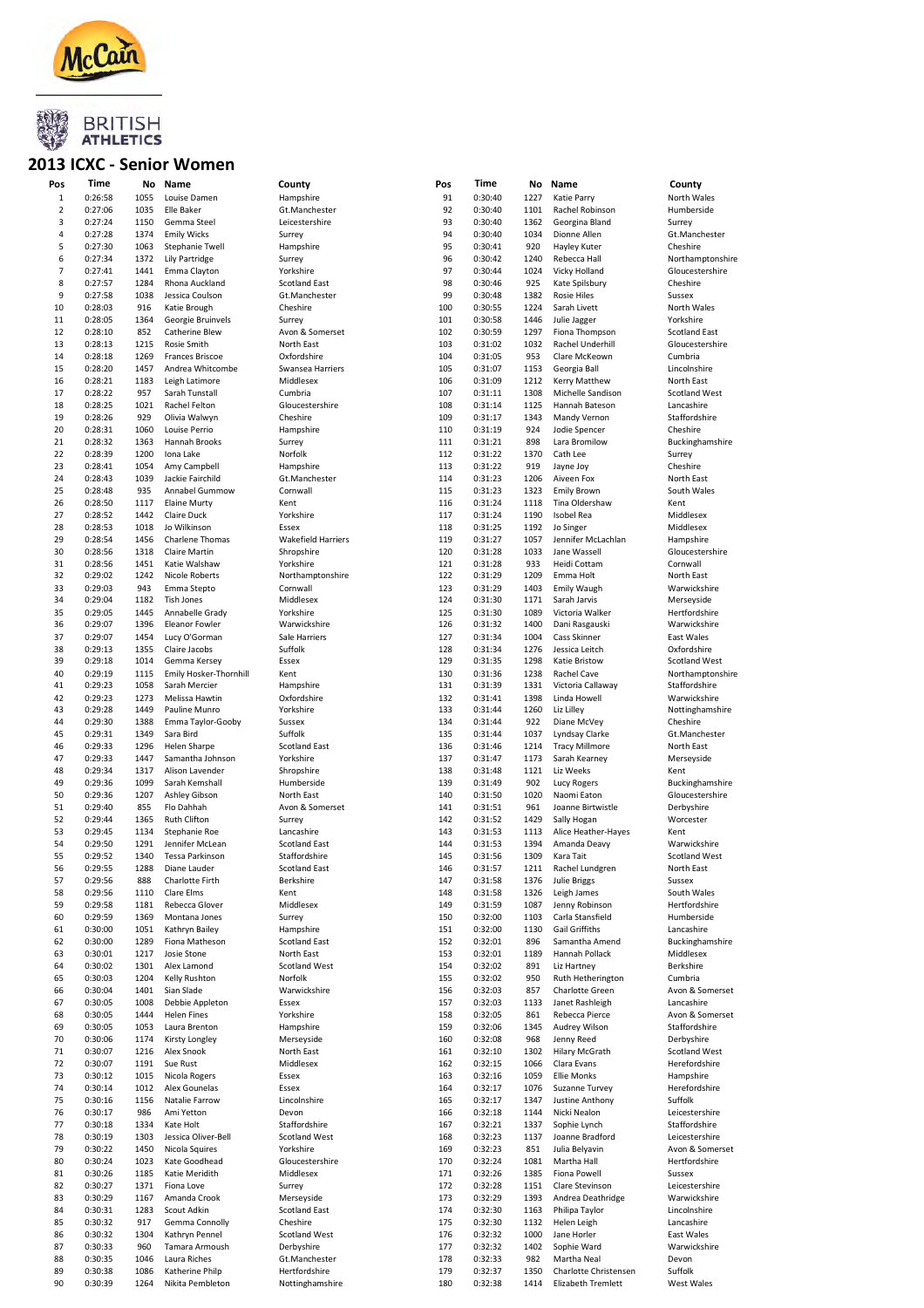#### 2013 ICXC - Senior Women

|     | Time    | No   | Name                    | County           | Pos                  | Time    | Name<br>No                 | County                    |
|-----|---------|------|-------------------------|------------------|----------------------|---------|----------------------------|---------------------------|
| 181 | 0:32:40 | 1399 | Eloise Lee              | Warwickshire     | 281                  | 0:36:39 | 959<br>Fiona Alexander     | Derbyshire                |
| 182 | 0:32:40 | 1031 | Jane Thomas             | Gloucestershire  | 282                  | 0:37:02 | 1320<br>Sharon Van Onselen | Shropshire                |
| 183 | 0:32:41 | 1351 | Jo Coates               | Suffolk          | 283                  | 0:37:03 | 1321<br>Catherine Voyce    | Shropshire                |
| 184 | 0:32:41 | 1342 | Debbie Thomas           | Staffordshire    | 284                  |         | 1096                       | Humberside                |
|     |         |      |                         |                  |                      | 0:37:07 | <b>Becky Clifton</b>       |                           |
| 185 | 0:32:42 | 1312 | <b>Emily Dove</b>       | Shropshire       | 285                  | 0:37:15 | 988<br>Amanda Bailey       | Dorset                    |
| 186 | 0:32:43 | 1419 | Georgie Starkie         | Wiltshire        | 286                  | 0:37:26 | 965<br>Christine Howard    | Derbyshire                |
| 187 | 0:32:44 | 859  | Marie Kirton            | Avon & Somerset  | 287                  | 0:37:28 | 1235<br>Penny Andrews      | Northamptonshire          |
| 188 | 0:32:46 | 1152 | Lorna Allison           | Lincolnshire     | 288                  | 0:37:29 | 1074<br>Ruth Stafford      | Herefordshire             |
| 189 | 0:32:47 | 1280 | <b>Megan Roberts</b>    | Oxfordshire      | 289                  | 0:37:59 | 1005<br>Emma Sowrey        | East Wales                |
| 190 | 0:32:49 | 956  | Rhiannon Silson         | Cumbria          | 290                  | 0:38:40 | 1162<br>Helen Robinson     | Lincolnshire              |
| 191 | 0:32:49 | 1275 | Ros Kelling             | Oxfordshire      | 291                  | 0:39:43 | 1319<br>Alison Tickner     | Shropshire                |
|     |         |      |                         |                  |                      |         |                            |                           |
| 192 | 0:32:49 | 941  | Jenny Nash              | Cornwall         | <b>Team Results:</b> |         |                            |                           |
| 193 | 0:32:50 | 1146 | Zoe Procter             | Leicestershire   |                      |         |                            |                           |
| 194 | 0:32:52 | 860  | Vivian McConnell        | Avon & Somerset  | Pos                  |         | Points County              | <b>Placings</b>           |
| 195 | 0:32:53 | 938  | Lucy Mancer             | Cornwall         | $\mathbf 1$          | 151     | Hampshire                  | (1520234161)              |
| 196 | 0:32:53 | 945  | Kath Aubrey             | Cumbria          | $\overline{2}$       | 154     | Surrey                     | (4611215260)              |
| 197 | 0:32:53 | 923  | Liz Renondeau           | Cheshire         |                      |         |                            |                           |
| 198 | 0:32:55 | 1418 | Michelle Maxwell        | Wiltshire        | 3                    | 190     | Yorkshire                  | (72731354347)             |
| 199 | 0:32:57 | 1068 | Katherine King          | Herefordshire    | $\overline{4}$       | 310     | <b>Scotland East</b>       | (84654566284)             |
| 200 |         |      |                         | Worcester        | 5                    | 352     | Gt.Manchester              | (29248894135)             |
|     | 0:32:58 | 1423 | Katy Anderson           |                  | 6                    |         |                            |                           |
| 201 | 0:33:00 | 1142 | Amber Magee             | Leicestershire   |                      | 379     | Middlesex                  | (1634597281117)           |
| 202 | 0:33:03 | 1254 | Catherine Charlton      | Nottinghamshire  | $\overline{7}$       | 417     | Cheshire                   | (1019859598110)           |
| 203 | 0:33:04 | 910  | <b>Tracey McCartney</b> | Cambridgeshire   | 8                    | 417     | North East                 | (13506371106114)          |
| 204 | 0:33:05 | 1356 | Maureen McCarthy        | Suffolk          | 9                    | 521     | Kent                       | (26 40 58 116 138 143)    |
| 205 | 0:33:05 | 1140 | Laura Johnson           | Leicestershire   |                      |         |                            |                           |
| 206 | 0:33:07 | 1084 | Jo Kent                 | Hertfordshire    | 10                   | 558     | Gloucestershire            | (18 80 97 103 120 140)    |
| 207 | 0:33:07 | 1336 | Sarah Johnson           | Staffordshire    | 11                   | 609     | <b>Scotland West</b>       | (64 78 86 107 129 145)    |
| 208 | 0:33:08 | 1129 |                         | Lancashire       | 12                   | 627     | Warwickshire               | (36 66 123 126 132 144)   |
|     |         |      | Joanna Goorney          |                  | 13                   | 698     | Staffordshire              |                           |
| 209 | 0:33:09 | 1176 | Kim McEneany            | Merseyside       |                      |         |                            | (55 77 109 131 159 167)   |
| 210 | 0:33:09 | 1027 | Louise McRitchie        | Gloucestershire  | 14                   | 733     | Avon & Somerset            | (12 51 156 158 169 187)   |
| 211 | 0:33:10 | 932  | Rachel Baker            | Cornwall         | 15                   | 777     | Cornwall                   | (25 33 121 192 195 211)   |
| 212 | 0:33:12 | 897  | Julia Austin            | Buckinghamshire  | 16                   | 782     | Oxfordshire                | (14 42 128 189 191 218)   |
| 213 | 0:33:14 | 1236 | Victoria Ayliff         | Northamptonshire |                      |         |                            |                           |
| 214 | 0:33:17 | 905  | Sophie Darling          | Cambridgeshire   | 17                   | 814     | Suffolk                    | (38 45 165 179 183 204)   |
| 215 | 0:33:18 | 975  | Hannah Blair            | Devon            | 18                   | 847     | Merseyside                 | (70 83 124 137 209 224)   |
|     |         |      |                         |                  | 19                   | 852     | Lancashire                 | (53 108 151 157 175 208)  |
| 216 | 0:33:20 | 884  | Rebecca Brunsden        | Berkshire        |                      |         |                            |                           |
| 217 | 0:33:21 | 1262 | Fran Meakin             | Nottinghamshire  | 20                   | 903     | Leicestershire             | (3166 168 172 193 201)    |
| 218 | 0:33:24 | 1274 | Adrienne Hopkins        | Oxfordshire      | 21                   | 917     | Cumbria                    | (17 104 155 190 196 255)  |
| 219 | 0:33:26 | 1436 | <b>Helen Russell</b>    | Worcester        | 22                   | 945     | Sussex                     | (44 99 147 171 237 247)   |
| 220 | 0:33:26 | 900  | <b>Eleanor Lafferty</b> | Buckinghamshire  |                      |         |                            |                           |
| 221 | 0:33:27 | 1085 | Karen Murphy            | Hertfordshire    | 23                   | 960     | Hertfordshire              | (89 125 149 170 206 221)  |
| 222 | 0:33:28 | 892  | <b>Helen Preedy</b>     | Berkshire        | 24                   | 1001    | Northamptonshire           | (32 96 130 213 262 268)   |
|     |         |      |                         |                  | 25                   | 1034    | Humberside                 | (49 92 150 226 245 272)   |
| 223 | 0:33:32 | 998  | Nicola Gethin           | East Wales       | 26                   | 1061    |                            | (111 139 152 212 220 227) |
| 224 | 0:33:33 | 1175 | Stephanie May           | Merseyside       |                      |         | Buckinghamshire            |                           |
| 225 | 0:33:39 | 1135 | <b>Beckie Taylor</b>    | Lancashire       | 27                   | 1082    | Lincolnshire               | (75 105 174 188 250 290)  |
| 226 | 0:33:42 | 1098 | Jane Kemshall           | Humberside       | 28                   | 1104    | Shropshire                 | (30 48 185 279 280 282)   |
| 227 | 0:33:43 | 899  | Sophie Delderfield      | Buckinghamshire  | 29                   | 1114    | Berkshire                  | (57 154 216 222 232 233)  |
| 228 | 0:33:46 | 993  | Leigh Barker            | East Wales       |                      |         |                            |                           |
| 229 | 0:33:47 | 903  | Charlotte Steptoe       | Buckinghamshire  | 30                   | 1128    | Derbyshire                 | (87 141 160 235 238 267)  |
| 230 |         |      |                         |                  | 31                   | 1236    | East Wales                 | (127 176 223 228 236 246) |
|     | 0:33:47 | 1425 | Tamara Ball             | Worcester        | 32                   | 1291    | Worcester                  | (142 200 219 230 243 257) |
| 231 | 0:33:49 | 1177 | Natalie Palin           | Merseyside       |                      |         |                            |                           |
| 232 | 0:33:52 | 881  | <b>Emily Armstrong</b>  | Berkshire        | 33                   | 1320    | Herefordshire              | (162 164 199 261 265 269) |
| 233 | 0:33:55 | 887  | Patricia De Rosnay      | Berkshire        |                      |         |                            |                           |
| 234 | 0:33:58 | 893  | Deborah Taylor          | Berkshire        |                      |         |                            |                           |
| 235 | 0:34:01 | 962  | Rachel Chatwin          | Derbyshire       |                      |         |                            |                           |
| 236 | 0:34:04 | 992  | Judith Austerberry      | East Wales       |                      |         |                            |                           |
| 237 | 0:34:10 | 1389 | Rachel Titheradge       | Sussex           |                      |         |                            |                           |
|     |         |      |                         |                  |                      |         |                            |                           |
| 238 | 0:34:12 | 973  | Michelle Willcocks      | Derbyshire       |                      |         |                            |                           |
| 239 | 0:34:13 | 977  | Alexandra Cutts         | Devon            |                      |         |                            |                           |
| 240 | 0:34:15 | 1197 | Lynn Emmett             | Norfolk          |                      |         |                            |                           |
| 241 | 0:34:17 | 942  | Donna Raggett           | Cornwall         |                      |         |                            |                           |
| 242 | 0:34:18 |      |                         |                  |                      |         |                            |                           |
| 243 | 0:34:20 |      |                         |                  |                      |         |                            |                           |
|     |         | 1325 | Liz Davies              | South Wales      |                      |         |                            |                           |
| 244 |         | 1426 | Molly Browne            | Worcester        |                      |         |                            |                           |
|     | 0:34:21 | 1165 | Aimee Bartley           | Merseyside       |                      |         |                            |                           |
| 245 | 0:34:23 | 1095 | Emma Brown              | Humberside       |                      |         |                            |                           |
| 246 | 0:34:23 | 995  | Sue Davies              | East Wales       |                      |         |                            |                           |
| 247 | 0:34:26 | 1384 | Rosie Inman             | Sussex           |                      |         |                            |                           |
| 248 | 0:34:29 | 1257 | Joanna Finch            | Nottinghamshire  |                      |         |                            |                           |
| 249 | 0:34:38 | 1166 | Clare Constable         | Merseyside       |                      |         |                            |                           |
|     |         |      |                         |                  |                      |         |                            |                           |
| 250 | 0:34:42 | 1164 | Ruth Wilson             | Lincolnshire     |                      |         |                            |                           |
| 251 | 0:34:44 | 1281 | Nicola Smith            | Oxfordshire      |                      |         |                            |                           |
| 252 | 0:34:44 | 1139 | <b>Esther Hope</b>      | Leicestershire   |                      |         |                            |                           |
| 253 | 0:34:44 | 1390 | Gina Wilson             | Sussex           |                      |         |                            |                           |
| 254 | 0:34:49 | 1346 | Christine Anthony       | Suffolk          |                      |         |                            |                           |
| 255 | 0:34:52 | 954  | Emma McKnespiey         | Cumbria          |                      |         |                            |                           |
|     |         |      |                         | West Wales       |                      |         |                            |                           |
| 256 | 0:35:06 | 1411 | Helen Marshall          | Worcester        |                      |         |                            |                           |
| 257 | 0:35:07 | 1428 | Mel Hepke               |                  |                      |         |                            |                           |
| 258 | 0:35:09 | 907  | Helen Grant             | Cambridgeshire   |                      |         |                            |                           |
| 259 | 0:35:11 | 890  | Susan Francis           | Berkshire        |                      |         |                            |                           |
| 260 | 0:35:13 | 911  | Nicky Morgan            | Cambridgeshire   |                      |         |                            |                           |
| 261 | 0:35:15 | 1071 | Naomi Prosser           | Herefordshire    |                      |         |                            |                           |
| 262 | 0:35:16 | 1237 | <b>Kelly Barnett</b>    | Northamptonshire |                      |         |                            |                           |
| 263 | 0:35:24 | 1430 | Emma Hornby             | Worcester        |                      |         |                            |                           |
| 264 | 0:35:28 | 1358 | Ursula Ransom           | Suffolk          |                      |         |                            |                           |
|     |         |      |                         |                  |                      |         |                            |                           |
| 265 | 0:35:36 | 1073 | Jane Rowlands           | Herefordshire    |                      |         |                            |                           |
| 266 | 0:35:36 | 948  | <b>Hazel Davies</b>     | Cumbria          |                      |         |                            |                           |
| 267 | 0:35:40 | 963  | Nicola Dick             | Derbyshire       |                      |         |                            |                           |
| 268 | 0:35:42 | 1243 | Julie Wargent           | Northamptonshire |                      |         |                            |                           |
| 269 | 0:35:47 | 1069 | Gemma Mallett           | Herefordshire    |                      |         |                            |                           |
| 270 | 0:35:47 | 1065 | Irina Dale              | Herefordshire    |                      |         |                            |                           |
| 271 | 0:35:50 | 1408 | Caryl Davies            | West Wales       |                      |         |                            |                           |
|     |         |      |                         |                  |                      |         |                            |                           |
| 272 | 0:35:53 | 1100 | Nicole Peters           | Humberside       |                      |         |                            |                           |
| 273 | 0:35:55 | 1232 | Alison Smith            | North Wales      |                      |         |                            |                           |
| 274 | 0:35:57 | 1329 | Marcia Smith            | South Wales      |                      |         |                            |                           |
| 275 | 0:35:58 | 1407 | Catherine Bleasdale     | West Wales       |                      |         |                            |                           |
| 276 | 0:36:03 | 894  | Sue Van Huyssteen       | Berkshire        |                      |         |                            |                           |
| 277 | 0:36:14 | 1143 | Lorna Muskett           | Leicestershire   |                      |         |                            |                           |
| 278 | 0:36:18 | 1093 | Samantha Allen          | Humberside       |                      |         |                            |                           |
| 279 | 0:36:19 | 1311 | Michelle Clarke         | Shropshire       |                      |         |                            |                           |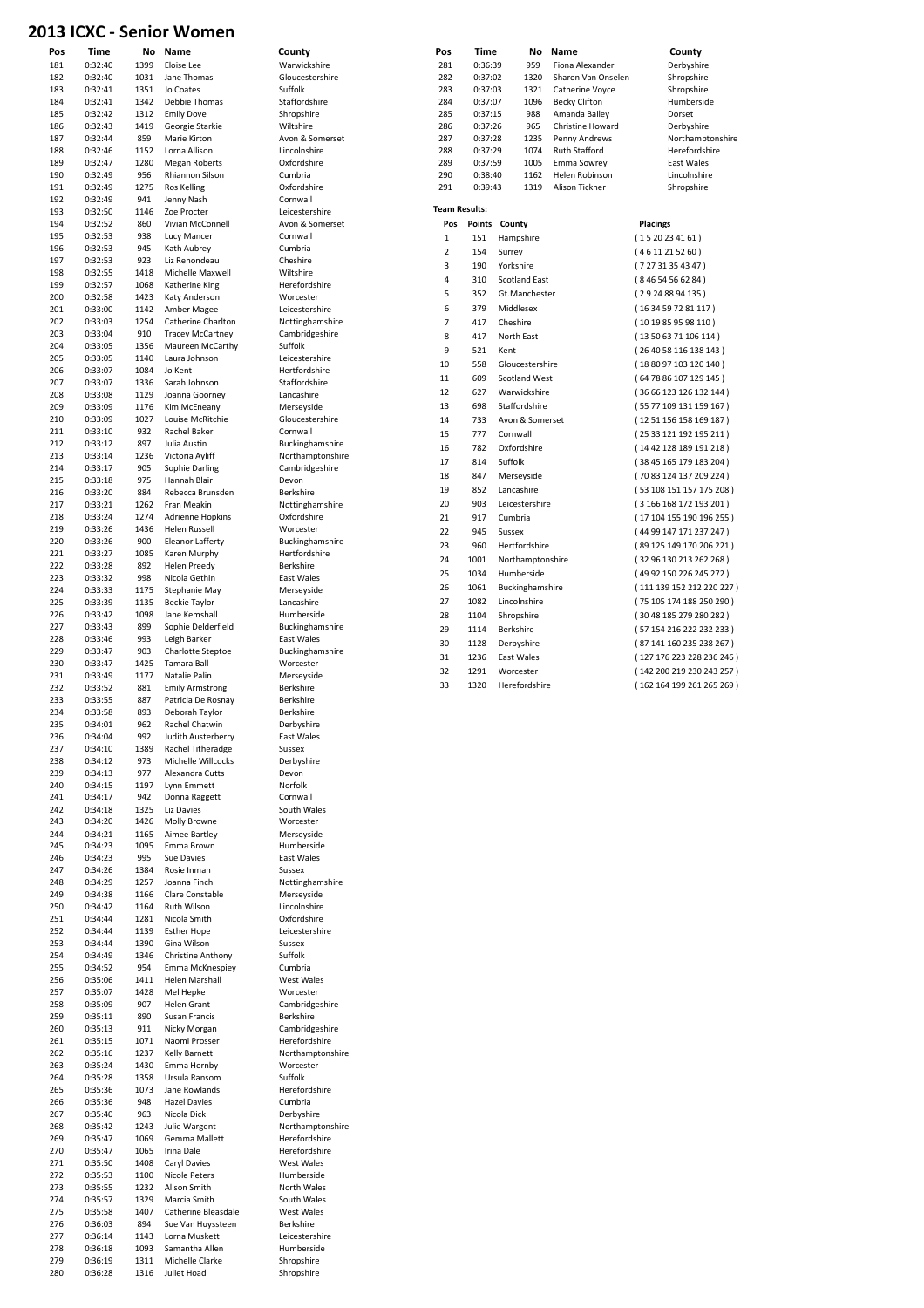

### BRITISH<br>ATHLETICS

#### 2013 ICXC - Under 20 Men

| Pos | Time       | Name                      | County               | Pos | Time    | Name                   | County           | Pos | Time                 |     | Name                    | County        |
|-----|------------|---------------------------|----------------------|-----|---------|------------------------|------------------|-----|----------------------|-----|-------------------------|---------------|
|     | 0:24:51    | Jonathan Davies           | Berkshire            | 91  | 0:27:45 | Adam Sciacca           | Lancashire       | 181 |                      |     | 0:30:50 Mitch Lomas     | Oxfords       |
| 1   |            |                           |                      |     |         |                        |                  |     |                      |     |                         |               |
|     | 2 0:24:55  | Gordon Benson             | Yorkshire            | 92  | 0:27:47 | Jonny Monk             | Leicestershire   | 182 |                      |     | 0:30:52 Ash Palmer      | Leiceste      |
| 3   | 0:24:58    | William Paulson           | Gloucestershire      | 93  | 0:27:49 | Adrian Fautly          | Sussex           | 183 | 0:31:01              |     | Jack Dakin              | Derbysh       |
|     | 4 0:25:00  | Lewis Lloyd               | Surrey               | 94  | 0:27:55 | <b>Adrian Bailes</b>   | North East       | 184 |                      |     | 0:31:19 Chris Smith     | Cheshir       |
| 5   | 0:25:05    | Michael Callegari         | Hertfordshire        | 95  | 0:27:56 | Harry Poole            | Lancashire       | 185 |                      |     | 0:31:25 Max Park-Davies | <b>Worces</b> |
|     |            |                           |                      |     |         |                        |                  |     |                      |     |                         |               |
| 6   | 0:25:12    | Mike Ward                 | South Wales          | 96  | 0:27:59 | James Thompson         | Kent             | 186 | 0:31:27              |     | Ben Boxer               | Middles       |
|     | 7 0:25:19  | <b>Henry Pearce</b>       | Surrey               | 97  | 0:27:59 | Joe Donkin             | Worcester        | 187 |                      |     | 0:31:41 Alec Vessey     | Oxfords       |
| 8   | 0:25:25    | Charles Joslin-Allen      | Kent                 | 98  | 0:28:01 | <b>Ryan Burling</b>    | Buckinghamshire  | 188 |                      |     | 0:31:42 Harrison Buchan | Notting       |
| 9   | 0:25:27    | Adam Gilbert              | Kent                 | 99  | 0:28:03 | Tony Hogan             | Wiltshire        | 189 |                      |     | 0:31:43 James Lake      | Stafford      |
|     |            |                           |                      |     |         |                        |                  |     |                      |     |                         |               |
| 10  | 0:25:32    | Chris Youell              | Essex                | 100 | 0:28:03 | Michael Gaunt          | Devon            | 190 | 0:31:52              |     | Joe Lantsbery           | Northar       |
|     | 11 0:25:33 | Oliver James              | North East           | 101 | 0:28:04 | Eyob Huruy             | Nottinghamshire  | 191 | 0:31:55              |     | <b>Matthew Stewart</b>  | Northar       |
| 12  | 0:25:39    | <b>Benedict Westhenry</b> | Dorset               | 102 | 0:28:05 | Robert Hislop          | Hampshire        | 192 | 0:31:56              |     | James Minchin           | Oxfords       |
| 13  | 0:25:42    | <b>Bradley Goater</b>     | Middlesex            | 103 | 0:28:06 | Camron Wood            | Warwickshire     | 193 |                      |     | 0:32:17 Joseph Booth    | Derbysh       |
|     |            |                           |                      |     |         |                        |                  |     |                      |     |                         |               |
| 14  | 0:25:46    | Peter Chambers            | Surrey               | 104 | 0:28:06 | Alex Howard            | Kent             | 194 | 0:32:39              |     | Alex Roberts            | West W        |
| 15  | 0:25:51    | Alexander Hill            | Wiltshire            | 105 | 0:28:08 | Ashok Mathur           | Hertfordshire    | 195 | 0:32:48              |     | Robbie Murray           | Devon         |
|     | 16 0:25:54 | Tom Richardson            | Essex                | 106 | 0:28:10 | Lloyd Kempson          | Lincolnshire     | 196 | 0:32:59              |     | Chad Meadowcroft        | Oxfords       |
| 17  | 0:25:55    | <b>Harrison Curling</b>   | Hampshire            | 107 | 0:28:10 | James Teagle           | Leicestershire   | 197 | 0:33:30              |     | Kurt Sanders            | Cambrio       |
|     |            |                           |                      |     |         |                        |                  |     |                      |     |                         |               |
| 18  | 0:25:57    | Callum Johnson            | North East           | 108 | 0:28:13 | Russell Adams          | Shropshire       | 198 |                      |     | 0:34:16 Ben Abbott      | Notting       |
| 19  | 0:25:57    | James McMurray            | Hertfordshire        | 109 | 0:28:14 | Cameron Knapp          | Kent             | 199 | 0:35:16              |     | Jack Anthony            | Suffolk       |
| 20  | 0:25:58    | Tom Hook                  | Norfolk              | 110 | 0:28:15 | Connor Kissane-Woo     | Surrey           | 200 |                      |     | 0:36:44 Mark Waller     | Derbysh       |
|     | 21 0:25:58 | Nyle Clinton              | Wiltshire            | 111 | 0:28:19 | Jonathan Baines        | North East       |     |                      |     |                         |               |
|     |            |                           |                      | 112 |         |                        |                  |     | <b>Team Results:</b> |     |                         |               |
| 22  | 0:25:59    | Sam Eglen                 | Surrey               |     | 0:28:21 | Ben Savill             | Surrey           |     |                      |     |                         |               |
| 23  | 0:26:04    | Ryan Moore                | Gt.Manchester        | 113 | 0:28:21 | Jordan Mounsey         | Humberside       |     | Pos                  |     | Points County           |               |
|     | 24 0:26:07 | Liam Lloyd                | <b>West Wales</b>    | 114 | 0:28:22 | Tom Eames              | Suffolk          |     | $\mathbf{1}$         | 47  | Surrey                  |               |
| 25  | 0:26:07    | Ethan Sloan Denniso       | <b>Scotland West</b> | 115 | 0:28:25 | Terah Hooley           | Derbyshire       |     |                      |     |                         |               |
|     |            |                           | Herefordshire        |     |         | Jonothan Kay           |                  |     | $\overline{2}$       | 125 | Essex                   |               |
| 26  | 0:26:09    | <b>Rhys Park</b>          |                      | 116 | 0:28:25 |                        | Gt.Manchester    |     | 3                    | 127 | Yorkshire               |               |
|     |            | 27 0:26:11 Tobias Smith   | Hampshire            | 117 | 0:28:27 | Peter Brookes          | Warwickshire     |     | 4                    | 142 | North East              |               |
| 28  |            | 0:26:12 Morgan Davies     | South Wales          | 118 | 0:28:28 | Joe Morris             | Shropshire       |     |                      |     |                         |               |
| 29  | 0:26:13    | Nathan Jones              | North Wales          | 119 | 0:28:31 | Liam McDonald          | Buckinghamshire  |     | 5                    | 148 | Kent                    |               |
|     |            |                           |                      |     |         |                        |                  |     | 6                    | 177 | <b>Scotland East</b>    |               |
| 30  | 0:26:15    | Mike Vennard              | Cheshire             | 120 | 0:28:34 | Robert Male            | Northamptonshire |     |                      |     |                         |               |
|     | 31 0:26:17 | Dale Colley               | <b>Scotland East</b> | 121 | 0:28:35 | Tom O'Mara             | Nottinghamshire  |     | 7                    | 177 | Hertfordshire           |               |
|     | 32 0:26:18 | <b>Bertie Houghton</b>    | Yorkshire            | 122 | 0:28:36 | James Powley           | Suffolk          |     | 8                    | 184 | Hampshire               |               |
| 33  | 0:26:21    | <b>Ben Alcock</b>         | Bedfordshire         | 123 | 0:28:37 | Josh Williams          | Gt.Manchester    |     |                      |     |                         |               |
|     |            |                           | Suffolk              | 124 | 0:28:41 |                        | Warwickshire     |     | 9                    | 237 | Gt.Manchester           |               |
|     | 34 0:26:28 | Macauley Delo             |                      |     |         | Callum Hanlon          |                  |     | 10                   | 255 | Cheshire                |               |
| 35  | 0:26:29    | Dan Nash                  | Cornwall             | 125 | 0:28:41 | Louis Wrigley          | Staffordshire    |     | 11                   | 264 |                         |               |
| 36  | 0:26:30    | Kieran Young              | Avon & Somerset      | 126 | 0:28:41 | <b>Matthew Duffin</b>  | Hampshire        |     |                      |     | Berkshire               |               |
|     | 37 0:26:30 | <b>Ben Bradley</b>        | Surrey               | 127 | 0:28:42 | <b>Henry Valentine</b> | Cheshire         |     | 12                   | 271 | Sussex                  |               |
| 38  | 0:26:34    | Ryan Driscoll             | Sussex               | 128 | 0:28:43 | James Straw            | Lincolnshire     |     | 13                   | 295 | Wiltshire               |               |
|     |            |                           |                      |     |         |                        |                  |     |                      |     |                         |               |
| 39  | 0:26:36    | Robbie Ingham             | Cumbria              | 129 | 0:28:46 | Anthony Dalton         | Lancashire       |     | 14                   | 324 | Suffolk                 |               |
| 40  | 0:26:38    | Michael Ferguson          | <b>Scotland East</b> | 130 | 0:28:47 | <b>Rhys Gillard</b>    | Essex            |     | 15                   | 333 | Lancashire              |               |
|     | 41 0:26:40 | Zack Bamber               | Cheshire             | 131 | 0:28:47 | Liam Moore             | Gt.Manchester    |     |                      |     |                         |               |
|     | 42 0:26:42 | Fergus Roberts            | Yorkshire            | 132 | 0:28:48 | Ed Dodd                | Sussex           |     | 16                   | 383 | Middlesex               |               |
|     |            |                           |                      |     |         |                        |                  |     | 17                   | 397 | Staffordshire           |               |
| 43  | 0:26:45    | Michael Harrison          | Bedfordshire         | 133 | 0:28:52 | Tom Hendricken         | Staffordshire    |     | 18                   | 419 | Warwickshire            |               |
| 44  | 0:26:47    | Hoseah Gikungu            | Essex                | 134 | 0:28:53 | Isaac Taschimowitz     | Avon & Somerset  |     |                      |     |                         |               |
| 45  | 0:26:49    | Jake Wightman             | <b>Scotland East</b> | 135 | 0:28:54 | Miron Woldemichael     | Middlesex        |     | 19                   | 452 | Leicestershire          |               |
| 46  | 0:26:50    | <b>Richard Powell</b>     | Gt.Manchester        | 136 | 0:28:54 | Luke Bisson            | Hampshire        |     | 20                   | 461 | Buckinghamshire         |               |
|     |            |                           |                      |     |         |                        |                  |     |                      |     |                         |               |
| 47  | 0:26:50    | Christopher Perham        | Dorset               | 137 | 0:28:55 | Francis Scarr          | Sussex           |     | 21                   | 470 | Lincolnshire            |               |
| 48  | 0:26:50    | <b>Phillip Crout</b>      | Hertfordshire        | 138 | 0:28:55 | Tim Calliafas          | Sussex           |     | 22                   | 481 | Nottinghamshire         |               |
| 49  | 0:26:50    | <b>Barry Maskell</b>      | North East           | 139 | 0:28:56 | Robert Leach           | Hampshire        |     | 23                   |     |                         |               |
|     | 50 0:26:52 | Ian Crowe-Wright          | Sussex               | 140 | 0:28:57 | Alex Lanz              | North Wales      |     |                      | 512 | Merseyside              |               |
|     |            |                           |                      |     |         |                        |                  |     | 24                   | 521 | Humberside              |               |
|     |            | 51 0:26:52 Jack Robertson | Yorkshire            | 141 | 0:28:58 | Oliver Jones           | Suffolk          |     | 25                   | 570 | Northamptonshire        |               |
|     | 52 0:26:52 | Thomas Wright             | Kent                 | 142 | 0:29:01 | Danny Walsh            | Lancashire       |     |                      |     |                         |               |
|     | 53 0:26:53 | Callum Jones              | Cornwall             | 143 | 0:29:02 | Josh Newman            | Warwickshire     |     | 26                   | 643 | Derbyshire              |               |
| 54  | 0:26:54    | Andrew Revell             | Suffolk              | 144 | 0:29:04 | <b>Robert Smailes</b>  | Suffolk          |     | 27                   | 673 | Oxfordshire             |               |
|     |            |                           |                      |     |         |                        |                  |     |                      |     |                         |               |
|     | 55 0:26:55 | Stephen Woodford          | Essex                | 145 | 0:29:05 | Alex Bow               | Berkshire        |     |                      |     |                         |               |
|     |            | 56 0:26:57 Matthew Gordon | Hampshire            | 146 |         | 0:29:13 Owen Stepney   | Oxfordshire      |     |                      |     |                         |               |
| 57  | 0:26:58    | Liam Renton               | Cheshire             | 147 | 0:29:20 | Nicholas Landeau       | Middlesex        |     |                      |     |                         |               |
| 58  | 0:26:59    | Jonathan Roberts          | Berkshire            | 148 | 0:29:22 | Luke Conway            | Berkshire        |     |                      |     |                         |               |
|     |            |                           |                      |     |         |                        |                  |     |                      |     |                         |               |
| 59  | 0:27:00    | <b>Gwynant Jones</b>      | North Wales          | 149 | 0:29:23 | <b>Elliott Wylie</b>   | Lancashire       |     |                      |     |                         |               |
| 60  |            | 0:27:01 Ricky Harvie      | Berkshire            | 150 | 0:29:26 | Lewis Stevenson        | Lincolnshire     |     |                      |     |                         |               |
|     | 61 0:27:02 | Sam Burgess               | <b>Scotland East</b> | 151 | 0:29:35 | Mark Cameron           | Middlesex        |     |                      |     |                         |               |
| 62  | 0:27:03    | Matthew O'Connor          | Yorkshire            | 152 | 0:29:37 | <b>Edward Bilton</b>   | Derbyshire       |     |                      |     |                         |               |
| 63  | 0:27:03    | Nick Bennett              | Devon                | 153 | 0:29:38 | <b>Andrew Miles</b>    | Cheshire         |     |                      |     |                         |               |
|     |            |                           |                      |     |         |                        |                  |     |                      |     |                         |               |
| 64  | 0:27:03    | Michael Bleasby           | North East           | 154 | 0:29:39 | Kyle Nichols           | Lancashire       |     |                      |     |                         |               |
| 65  | 0:27:05    | Corey Parker              | Staffordshire        | 155 | 0:29:40 | Kieran Gilfedder       | Buckinghamshire  |     |                      |     |                         |               |
| 66  |            | 0:27:11 Alistair Weymouth | Cumbria              | 156 | 0:29:51 | George Gillingwater    | Buckinghamshire  |     |                      |     |                         |               |
| 67  |            | 0:27:15 Robert Warner     | Lancashire           | 157 | 0:29:55 | <b>Billy Mead</b>      | Bedfordshire     |     |                      |     |                         |               |
| 68  | 0:27:16    | Jack Fitsal               | Essex                | 158 | 0:29:57 | <b>Andrew Cross</b>    | Humberside       |     |                      |     |                         |               |
|     |            |                           |                      |     |         |                        |                  |     |                      |     |                         |               |
| 69  | 0:27:18    | Jacob Allen               | Northamptonshire     | 159 | 0:30:04 | George Ramsay          | Oxfordshire      |     |                      |     |                         |               |
| 70  | 0:27:19    | Daniel Johnson            | North East           | 160 | 0:30:10 | Alex Jones             | Wiltshire        |     |                      |     |                         |               |
|     | 71 0:27:20 | Doug Musson               | Nottinghamshire      | 161 | 0:30:12 | John Tayleur           | Surrey           |     |                      |     |                         |               |
|     | 72 0:27:20 | <b>Bradley Traviss</b>    | Yorkshire            | 162 | 0:30:15 | Richard Johnson        | Hertfordshire    |     |                      |     |                         |               |
|     |            |                           |                      |     |         |                        |                  |     |                      |     |                         |               |
| 73  | 0:27:20    | James Lamswood            | Humberside           | 163 | 0:30:17 | Alex Bampton           | Buckinghamshire  |     |                      |     |                         |               |
| 74  | 0:27:21    | David Sheldon             | Staffordshire        | 164 | 0:30:18 | <b>Stewart Haw</b>     | Cambridgeshire   |     |                      |     |                         |               |
| 75  |            | 0:27:21 Patrick Roddy     | Warwickshire         | 165 | 0:30:20 | Marcus Sladden         | Suffolk          |     |                      |     |                         |               |
| 76  |            | 0:27:24 Callum Kennedy    | Dorset               | 166 | 0:30:23 | Chris Parkes Bowen     | Leicestershire   |     |                      |     |                         |               |
|     |            |                           |                      |     |         |                        |                  |     |                      |     |                         |               |
| 77  | 0:27:25    | James Webb                | Merseyside           | 167 | 0:30:24 | Evan Wynne             | East Wales       |     |                      |     |                         |               |
| 78  | 0:27:26    | Warren Turner             | Merseyside           | 168 | 0:30:26 | James Latham           | Staffordshire    |     |                      |     |                         |               |
| 79  |            | 0:27:27 Luke Dawson       | Kent                 | 169 | 0:30:29 | Kyle Chapman           | Cornwall         |     |                      |     |                         |               |
| 80  |            | 0:27:27 Alistair Nelson   | Lancashire           | 170 | 0:30:29 | Tom Cox                | Buckinghamshire  |     |                      |     |                         |               |
|     |            |                           |                      |     |         |                        |                  |     |                      |     |                         |               |
| 81  | 0:27:28    | <b>Tom Devil</b>          | Kent                 | 171 | 0:30:29 | Alex Best              | Sussex           |     |                      |     |                         |               |
|     | 82 0:27:33 | Oliver Kyriakides         | Essex                | 172 | 0:30:31 | Jamie Abbiss           | Hertfordshire    |     |                      |     |                         |               |
| 83  |            | 0:27:33 Jack Nixon        | Gt.Manchester        | 173 | 0:30:33 | Ross Huskinsonn        | Cambridgeshire   |     |                      |     |                         |               |
| 84  | 0:27:34    | Aaron Turmel              | Hampshire            | 174 | 0:30:35 | Alex Emanuel           | Hertfordshire    |     |                      |     |                         |               |
|     |            | 0:27:35 Thomas Kneller    | Gt.Manchester        | 175 | 0:30:36 |                        | Warwickshire     |     |                      |     |                         |               |
| 85  |            |                           |                      |     |         | George Loveday         |                  |     |                      |     |                         |               |
| 86  |            | 0:27:38 Linton Taylor     | Lincolnshire         | 176 | 0:30:37 | Harry Baxter           | Lincolnshire     |     |                      |     |                         |               |
| 87  | 0:27:38    | Kristian Edwards          | Leicestershire       | 177 | 0:30:38 | Oliver Newton          | Humberside       |     |                      |     |                         |               |
| 88  | 0:27:39    | Eoin O'Brien              | Middlesex            | 178 | 0:30:45 | Alan Hatton            | Merseyside       |     |                      |     |                         |               |
| 89  |            | 0:27:41 Mateusz Sliwinski | Buckinghamshire      | 179 | 0:30:49 | Conor Flanagan         | Merseyside       |     |                      |     |                         |               |
|     |            |                           |                      |     |         |                        |                  |     |                      |     |                         |               |
|     |            | 90 0:27:42 Patrick Hough  | Sussex               | 180 | 0:30:49 | Oliver Poulain         | Hertfordshire    |     |                      |     |                         |               |

|            |                    |                                  | wunty                       |
|------------|--------------------|----------------------------------|-----------------------------|
| 91         | 0:27:45            | Adam Sciacca                     | Lancashire                  |
| 92         | 0:27:47            | Jonny Monk                       | Leicestershire              |
| 93         |                    | 0:27:49 Adrian Fautly            | Sussex                      |
| 94         |                    | 0:27:55 Adrian Bailes            | North East                  |
| 95         | 0:27:56            | Harry Poole                      | Lancashire                  |
| 96         |                    | 0:27:59 James Thompson           | Kent                        |
| 97         | 0:27:59            | Joe Donkin                       | Worcester                   |
| 98         | 0:28:01            | <b>Ryan Burling</b>              | Buckinghamshire             |
| 99         | 0:28:03            | Tony Hogan                       | Wiltshire                   |
| 100        | 0:28:03            | Michael Gaunt                    | Devon                       |
|            |                    |                                  |                             |
| 101        | 0:28:04            | Eyob Huruy                       | Nottinghamshire             |
| 102        | 0:28:05            | Robert Hislop                    | Hampshire                   |
| 103        | 0:28:06            | Camron Wood                      | Warwickshire                |
| 104        | 0:28:06            | Alex Howard                      | Kent                        |
| 105        | 0:28:08            | Ashok Mathur                     | Hertfordshire               |
| 106        | 0:28:10            | Lloyd Kempson                    | Lincolnshire                |
| 107        | 0:28:10            | James Teagle                     | Leicestershire              |
| 108        | 0:28:13            | Russell Adams                    | Shropshire                  |
| 109        | 0:28:14            | Cameron Knapp                    | Kent                        |
| 110        | 0:28:15            | Connor Kissane-Woo Surrey        |                             |
| 111        | 0:28:19            | Jonathan Baines                  | North East                  |
| 112        | 0:28:21            | <b>Ben Savill</b>                | Surrey                      |
| 113        | 0:28:21            | Jordan Mounsey                   | Humberside                  |
| 114        | 0:28:22            | Tom Eames                        | Suffolk                     |
| 115        | 0:28:25            | <b>Terah Hooley</b>              | Derbyshire                  |
| 116        | 0:28:25            |                                  | Gt.Manchester               |
|            |                    | Jonothan Kay                     |                             |
| 117        | 0:28:27            | Peter Brookes                    | Warwickshire                |
| 118        | 0:28:28            | Joe Morris                       | Shropshire                  |
| 119        | 0:28:31            | Liam McDonald                    | Buckinghamshire             |
| 120        | 0:28:34            | <b>Robert Male</b>               | Northamptonshire            |
| 121        | 0:28:35            | Tom O'Mara                       | Nottinghamshire             |
| 122        | 0:28:36            | James Powley                     | Suffolk                     |
| 123        | 0:28:37            | Josh Williams                    | Gt.Manchester               |
| 124        | 0:28:41            | Callum Hanlon                    | Warwickshire                |
| 125        | 0:28:41            | Louis Wrigley                    | Staffordshire               |
| 126        | 0:28:41            | Matthew Duffin                   | Hampshire                   |
| 127        | 0:28:42            | Henry Valentine                  | Cheshire                    |
| 128        | 0:28:43            | James Straw                      | Lincolnshire                |
| 129        | 0:28:46            | Anthony Dalton                   | Lancashire                  |
| 130        | 0:28:47            | <b>Rhys Gillard</b>              | Essex                       |
|            |                    |                                  |                             |
| 131        | 0:28:47            | Liam Moore                       | Gt.Manchester               |
| 132        | 0:28:48            | Ed Dodd                          | <b>Sussex</b>               |
| 133        | 0:28:52            | Tom Hendricken                   | Staffordshire               |
| 134        | 0:28:53            | <b>Isaac Taschimowitz</b>        | Avon & Somerset             |
| 135        | 0:28:54            | Miron Woldemichael Middlesex     |                             |
| 136        | 0:28:54            | Luke Bisson                      | Hampshire                   |
|            |                    |                                  |                             |
| 137        | 0:28:55            | <b>Francis Scarr</b>             | Sussex                      |
| 138        | 0:28:55            | <b>Tim Calliafas</b>             | Sussex                      |
| 139        | 0:28:56            | Robert Leach                     | Hampshire                   |
| 140        | 0:28:57            | Alex Lanz                        | North Wales                 |
| 141        | 0:28:58            | Oliver Jones                     | Suffolk                     |
| 142        | 0:29:01            | Danny Walsh                      | Lancashire                  |
|            |                    |                                  |                             |
| 143        | 0:29:02            | Josh Newman                      | Warwickshire                |
| 144        | 0:29:04            | <b>Robert Smailes</b>            | Suffolk                     |
| 145        | 0:29:05            | Alex Bow                         | Berkshire                   |
| 146        | 0:29:13            | Owen Stepney                     | Oxfordshire                 |
| 147        | 0:29:20            | Nicholas Landeau                 | Middlesex                   |
| 148        | 0:29:22            | Luke Conway                      | Berkshire                   |
| 149        | 0:29:23            | <b>Elliott Wylie</b>             | Lancashire                  |
| 150        | 0:29:26            | Lewis Stevenson                  | Lincolnshire                |
| 151        | 0:29:35            | Mark Cameron                     | Middlesex                   |
| 152        | 0:29:37            | <b>Edward Bilton</b>             | Derbyshire                  |
| 153        | 0:29:38            | <b>Andrew Miles</b>              | Cheshire                    |
| 154        | 0:29:39            | Kyle Nichols                     | Lancashire                  |
| 155        | 0:29:40            | Kieran Gilfedder                 | Buckinghamshire             |
| 156        | 0:29:51            | George Gillingwater              | Buckinghamshire             |
| 157        | 0:29:55            | <b>Billy Mead</b>                | Bedfordshire                |
| 158        | 0:29:57            | <b>Andrew Cross</b>              | Humberside                  |
| 159        | 0:30:04            | George Ramsay                    | Oxfordshire                 |
| 160        |                    |                                  | Wiltshire                   |
|            | 0:30:10            | Alex Jones                       |                             |
| 161        | 0:30:12            | John Tayleur                     | Surrey                      |
| 162        | 0:30:15            | Richard Johnson                  | Hertfordshire               |
| 163        | 0:30:17            | Alex Bampton                     | Buckinghamshire             |
| 164        | 0:30:18            | <b>Stewart Haw</b>               | Cambridgeshire              |
| 165        | 0:30:20            | Marcus Sladden                   | Suffolk                     |
| 166        | 0:30:23            | Chris Parkes Bowen               | Leicestershire              |
| 167        | 0:30:24            | Evan Wynne                       | East Wales                  |
| 168        | 0:30:26            | James Latham                     | Staffordshire               |
| 169        | 0:30:29            | Kyle Chapman                     | Cornwall                    |
| 170        | 0:30:29            | Tom Cox                          | Buckinghamshire             |
| 171        | 0:30:29            | <b>Alex Best</b>                 | <b>Sussex</b>               |
| 172        | 0:30:31            | Jamie Abbiss                     | Hertfordshire               |
| 173        | 0:30:33            | Ross Huskinsonn                  | Cambridgeshire              |
| 174        | 0:30:35            | Alex Emanuel                     | Hertfordshire               |
| 175        | 0:30:36            | George Loveday                   | Warwickshire                |
| 176        | 0:30:37            | <b>Harry Baxter</b>              | Lincolnshire                |
| 177        | 0:30:38            | Oliver Newton                    | Humberside                  |
| 178        | 0:30:45            | Alan Hatton                      | Merseyside                  |
|            |                    |                                  |                             |
| 179<br>180 | 0:30:49<br>0:30:49 | Conor Flanagan<br>Oliver Poulain | Merseyside<br>Hertfordshire |

| ounty                             |
|-----------------------------------|
| ncashire                          |
| icestershire                      |
| issex<br>orth East                |
| ncashire                          |
| ₽nt                               |
| orcester                          |
| uckinghamshire<br>iltshire        |
| evon                              |
| ottinghamshire                    |
| ampshire                          |
| arwickshire<br>ent                |
| ertfordshire                      |
| ncolnshire                        |
| icestershire                      |
| ıropshire                         |
| ent<br>irrey                      |
| orth East                         |
| <b>Irrey</b>                      |
| umberside                         |
| ıffolk                            |
| erbyshire<br>t.Manchester         |
| arwickshire                       |
| ıropshire                         |
| uckinghamshire                    |
| orthamptonshire<br>ottinghamshire |
| ıffolk                            |
| t.Manchester                      |
| arwickshire                       |
| affordshire<br>ampshire           |
| eshire                            |
| ncolnshire                        |
| ncashire                          |
| sex<br>t.Manchester               |
| <b>issex</b>                      |
| affordshire                       |
| on & Somerset                     |
| iddlesex<br>ampshire              |
| issex                             |
| <b>issex</b>                      |
| ampshire                          |
| orth Wales<br>ıffolk              |
| ncashire                          |
| arwickshire                       |
| ıffolk                            |
| <b>&gt;rkshire</b>                |
| rfordshire<br>iddlesex            |
| erkshire                          |
| ncashire                          |
| ncolnshire                        |
| iddlesex<br>erbyshire             |
| eshire                            |
| ncashire                          |
| uckinghamshire                    |
| uckinghamshire<br>edfordshire     |
| umberside                         |
| <b>efordshire</b>                 |
| iltshire                          |
| irrey<br>∍rtfordshire             |
|                                   |

| Pos | Time                 |               | Name                    | County           |  |  |
|-----|----------------------|---------------|-------------------------|------------------|--|--|
| 181 | 0:30:50              |               | Mitch Lomas             | Oxfordshire      |  |  |
| 182 | 0:30:52              |               | Ash Palmer              | Leicestershire   |  |  |
| 183 |                      |               | 0:31:01 Jack Dakin      | Derbyshire       |  |  |
| 184 | 0:31:19              |               | Chris Smith             | Cheshire         |  |  |
| 185 | 0:31:25              |               | Max Park-Davies         | Worcester        |  |  |
| 186 | 0:31:27              |               | <b>Ben Boxer</b>        | Middlesex        |  |  |
| 187 |                      |               | 0:31:41 Alec Vessey     | Oxfordshire      |  |  |
| 188 |                      |               | 0:31:42 Harrison Buchan | Nottinghamshire  |  |  |
| 189 | 0:31:43              |               | James Lake              | Staffordshire    |  |  |
| 190 | 0:31:52              |               | Joe Lantsbery           | Northamptonshire |  |  |
| 191 | 0:31:55              |               | <b>Matthew Stewart</b>  | Northamptonshire |  |  |
| 192 | 0:31:56              |               | James Minchin           | Oxfordshire      |  |  |
| 193 | 0:32:17              |               | Joseph Booth            | Derbyshire       |  |  |
| 194 | 0:32:39              |               | <b>Alex Roberts</b>     | West Wales       |  |  |
| 195 | 0:32:48              |               | Robbie Murrav           | Devon            |  |  |
| 196 | 0:32:59              |               | Chad Meadowcroft        | Oxfordshire      |  |  |
| 197 | 0:33:30              |               | Kurt Sanders            | Cambridgeshire   |  |  |
| 198 |                      |               | 0:34:16 Ben Abbott      | Nottinghamshire  |  |  |
| 199 | 0:35:16              |               | Jack Anthony            | Suffolk          |  |  |
| 200 | 0:36:44              |               | Mark Waller             | Derbyshire       |  |  |
|     | <b>Team Results:</b> |               |                         |                  |  |  |
|     | Pos                  | <b>Points</b> | County                  | <b>Placings</b>  |  |  |
|     | 1                    | 47            | Surrey                  | (471422)         |  |  |
|     | $\overline{2}$       | 125           | <b>Fssex</b>            | (10164455)       |  |  |
|     | 3                    | 127           | Yorkshire               | (2324251)        |  |  |
|     | 4                    | 142           | North Fast              | (11184964)       |  |  |
|     | 5                    | 148           | Kent                    | (895279)         |  |  |
|     | 6                    | 177           | Scotland Fast           | (31 40 45 61)    |  |  |

| Pos            | <b>Points</b> | County               | <b>Placings</b>   |
|----------------|---------------|----------------------|-------------------|
| 1              | 47            | Surrev               | (471422)          |
| $\overline{2}$ | 125           | Essex                | (10164455)        |
| 3              | 127           | Yorkshire            | (2324251)         |
| 4              | 142           | North Fast           | (11184964)        |
| 5              | 148           | Kent                 | (895279)          |
| 6              | 177           | <b>Scotland East</b> | (31404561)        |
| 7              | 177           | Hertfordshire        | (51948105)        |
| 8              | 184           | Hampshire            | (17275684)        |
| 9              | 237           | Gt.Manchester        | (23468385)        |
| 10             | 255           | Cheshire             | (304157127)       |
| 11             | 264           | Berkshire            | (15860145)        |
| 12             | 271           | Sussex               | (38509093)        |
| 13             | 295           | Wiltshire            | (152199160)       |
| 14             | 324           | Suffolk              | (34 54 114 122)   |
| 15             | 333           | Lancashire           | (67809195)        |
| 16             | 383           | Middlesex            | (13 88 135 147)   |
| 17             | 397           | Staffordshire        | (65 74 125 133)   |
| 18             | 419           | Warwickshire         | (75 103 117 124)  |
| 19             | 452           | Leicestershire       | (87 92 107 166)   |
| 20             | 461           | Buckinghamshire      | (89 98 119 155)   |
| 21             | 470           | Lincolnshire         | (86106128150)     |
| 22             | 481           | Nottinghamshire      | (71 101 121 188)  |
| 23             | 512           | Merseyside           | (77 78 178 179)   |
| 24             | 521           | Humberside           | (73113158177)     |
| 25             | 570           | Northamptonshire     | (69 120 190 191)  |
| 26             | 643           | Derbyshire           | (115 152 183 193) |
| 27             | 673           | Oxfordshire          | (146 159 181 187) |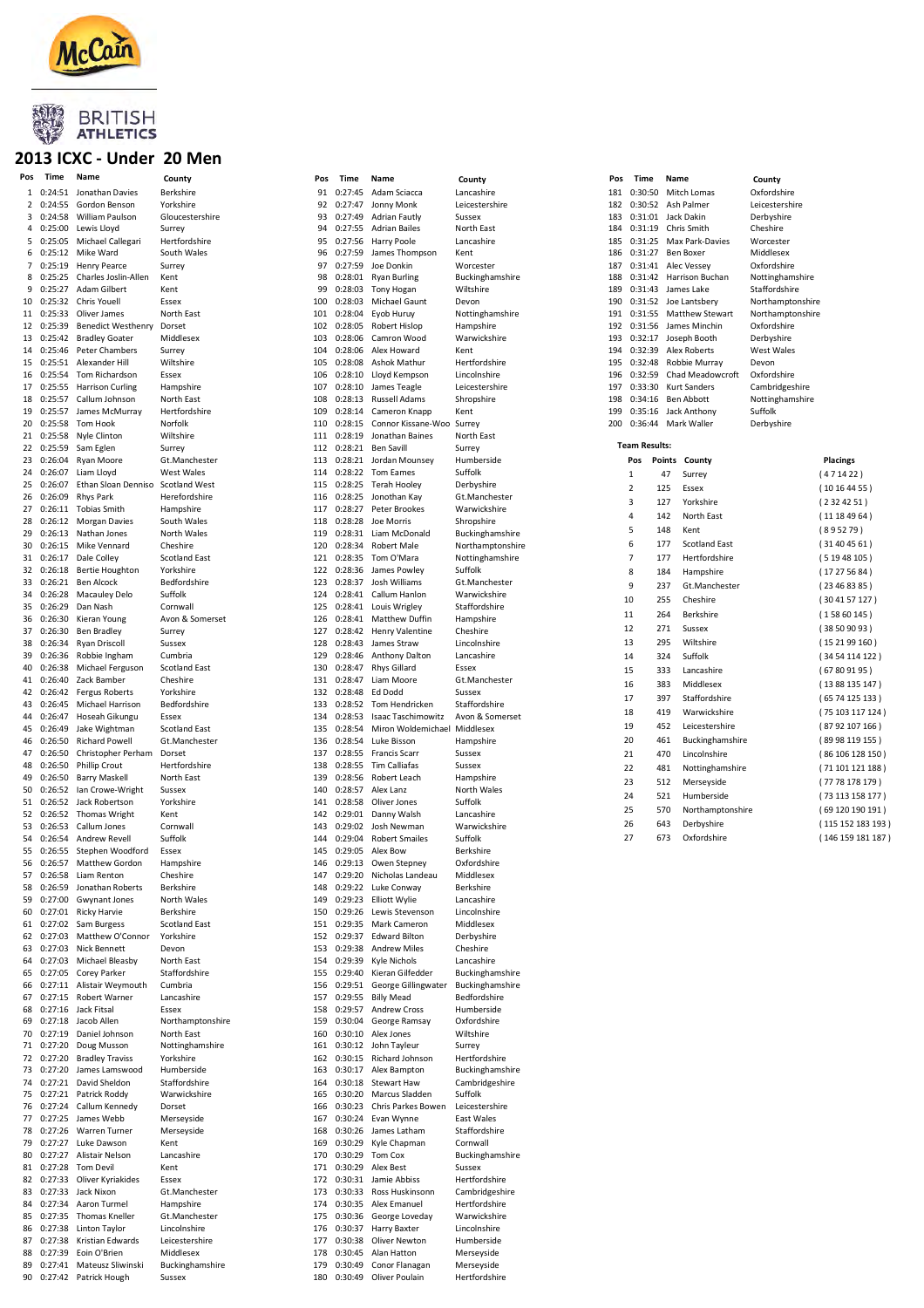

#### 2013 ICXC - Under 20 Women

| Pos          | Time               | No           | Name                   | County               | Pos          | Time          | No                   | Name                     |                 | County          |
|--------------|--------------------|--------------|------------------------|----------------------|--------------|---------------|----------------------|--------------------------|-----------------|-----------------|
| $\mathbf{1}$ | 0:19:41            | 2625         | Emelia Gorecka         | Surrey               | 91           | 0:24:55       | 2486                 | Georgina Leck            |                 | Gt.Manchester   |
| 2            | 0:20:07            | 2512         | <b>Bobby Clay</b>      | Kent                 | 92           | 0:25:05       | 2613                 | Catherine Hulme          |                 | Staffordshire   |
|              |                    |              |                        |                      |              |               |                      |                          |                 |                 |
| 3            | 0:20:13            | 2489         | Georgina Taylor Brown  | Gt.Manchester        | 93           | 0:25:06       | 2597                 | <b>Hayley Silver</b>     |                 | Nottinghamshire |
| 4            | 0:20:15            | 2670         | Amey-Eloise Neale      | Snohomish Track Club | 94           | 0:25:06       | 2576                 | Rebecca Pease            |                 | North East      |
| 5            | 0:20:32            | 2519         | Rebecca Weston         | Kent                 | 95           | 0:25:07       | 2456                 | Alex Clinkard            |                 | Derbyshire      |
| 6            | 0:20:37            | 2511         | Alex Clay              | Kent                 | 96           | 0:25:08       | 2546                 | Sophia Tucker            |                 | Lincolnshire    |
| 7            | 0:20:46            | 2671         | Annabelle Mason        | Wakefield Harriers   | 97           | 0:25:09       | 2433                 | <b>Eleanor Smith</b>     |                 | Cambridgeshire  |
| 8            | 0:21:01            | 2545         |                        |                      | 98           | 0:25:11       |                      |                          |                 | Cheshire        |
|              |                    |              | Charlottve Taylor      | Lincolnshire         |              |               | 2436                 | Laura Gray               |                 |                 |
| 9            | 0:21:08            | 2643         | Katie Ingle            | Warwickshire         | 99           | 0:25:16       | 2547                 | Katie Bowers-Folan       |                 | Merseyside      |
| 10           | 0:21:11            | 2414         | Rebecca Murray         | Bedfordshire         | 100          | 0:25:17       | 2596                 | Hannah Robinson          |                 | Nottinghamshire |
| 11           | 0:21:22            | 2629         | Grace Baker            | Sussex               | 101          | 0:25:18       | 2571                 | Harriet Buswell          |                 | North East      |
| 12           | 0:21:23            | 2440         | Amelia Pettitt         | Cheshire             | 102          | 0:25:18       | 2645                 | Lucy McDermott           |                 | Warwickshire    |
|              |                    |              |                        |                      |              |               |                      |                          |                 |                 |
| 13           | 0:21:25            | 2500         | Elizabeth Bird         | Hertfordshire        | 103          | 0:25:22       | 2535                 | April Beeby              |                 | Leicestershire  |
| 14           | 0:21:30            | 2637         | Nicole Taylor          | Sussex               | 104          | 0:25:27       | 2567                 | Anna Hoogkamer           |                 | Norfolk         |
| 15           | 0:21:35            | 2413         | Alice Burgin           | Bedfordshire         | 105          | 0:25:32       | 2648                 | Miranda Stoddart         |                 | Warwickshire    |
| 16           | 0:21:42            | 2499         | Chloe Turmel           | Hampshire            | 106          | 0:25:33       | 2591                 | Hannah Hardy             |                 | Nottinghamshire |
| 17           | 0:21:47            | 2407         | Rachel Langbein        | Avon & Somerset      | 107          | 0:25:36       | 2530                 | Helena Leathley          |                 | Lancashire      |
|              |                    |              |                        | Warwickshire         | 108          | 0:25:40       |                      |                          |                 |                 |
| 18           | 0:21:48            | 2644         | Megan McBrien          |                      |              |               | 2502                 | Alex Eykelbosch          |                 | Hertfordshire   |
| 19           | 0:21:53            | 2467         | <b>Ffion Price</b>     | East Wales           | 109          | 0:25:42       | 2435                 | Jade Watson              |                 | Cambridgeshire  |
| 20           | 0:22:01            | 2529         | Sarah Hodgson          | Lancashire           | 110          | 0:25:52       | 2594                 | Jacqueline Michael       |                 | Nottinghamshire |
| 21           | 0:22:09            | 2603         | Rachael Dunn           | <b>Scotland East</b> | 111          | 0:25:54       | 2475                 | Jordan Lacey             |                 | Essex           |
| 22           | 0:22:19            | 2606         | Halina Rees            | <b>Scotland East</b> | 112          | 0:25:56       | 2534                 | Laura Sullivan           |                 | Lancashire      |
| 23           | 0:22:22            | 2612         | Lucy Hayes             | Staffordshire        | 113          | 0:25:58       | 2506                 | Natalie Wickings         |                 | Hertfordshire   |
|              |                    |              |                        |                      |              |               |                      |                          |                 |                 |
| 24           | 0:22:24            | 2638         | Zoe Chandler           | Warwickshire         | 114          | 0:26:00       | 2609                 | Fiona Bray               |                 | South Wales     |
| 25           | 0:22:25            | 2438         | <b>Tessa McCormick</b> | Cheshire             | 115          | 0:26:05       | 2498                 | Victoria Stoodley        |                 | Hampshire       |
| 26           | 0:22:29            | 2624         | Laura Gent             | Surrey               | 116          | 0:26:08       | 2509                 | Katie Michaels           |                 | Humberside      |
| 27           | 0:22:30            | 2577         | Chloe Price            | North East           | 117          | 0:26:11       | 2563                 | Rebecca Walford          |                 | Middlesex       |
| 28           | 0:22:31            | 2634         | Emma Dixon             | Sussex               | 118          | 0:26:12       | 2490                 | Natalie Thompson         |                 | Gt.Manchester   |
|              |                    |              |                        |                      |              |               |                      |                          |                 |                 |
| 29           | 0:22:35            | 2417         | Rebecca Berger-North   | Berkshire            | 119          | 0:26:19       | 2503                 | Charlotte Michael        |                 | Hertfordshire   |
| 30           | 0:22:39            | 2568         | Nastassja Potgieter    | Norfolk              | 120          | 0:26:21       | 2520                 | Rebecca Wilby            |                 | Kent            |
| 31           | 0:22:39            | 2646         | Naomi Richardson       | Warwickshire         | 121          | 0:26:28       | 2482                 | Nicola Berry             |                 | Gt.Manchester   |
| 32           | 0:22:42            | 2481         | Beth Wynn              | Gloucestershire      | 122          | 0:26:31       | 2579                 | Hazelle Webster-Costella |                 | North East      |
| 33           |                    | 2658         |                        | Yorkshire            | 123          |               |                      |                          |                 |                 |
|              | 0:22:42            |              | <b>Beth Ansell</b>     |                      |              | 0:26:35       | 2513                 | Amelia Jones             |                 | Kent            |
| 34           | 0:22:43            | 2549         | Rebecca Donohue        | Merseyside           | 124          | 0:26:37       | 2495                 | <b>Grace Crumplin</b>    |                 | Hampshire       |
| 35           | 0:22:43            | 2521         | Nicola Wilkinson       | Kent                 | 125          | 0:26:40       | 2566                 | Grace Bird               |                 | Norfolk         |
| 36           | 0:22:44            | 2439         | Kate Moulds            | Cheshire             | 126          | 0:26:41       | 2524                 | Jacinta Davison          |                 | Lancashire      |
| 37           | 0:22:55            | 2459         | Amy Mellor             | Derbyshire           | 127          | 0:26:41       | 2485                 | <b>Bethaney Jones</b>    |                 | Gt.Manchester   |
|              |                    |              |                        |                      |              |               |                      |                          |                 |                 |
| 38           | 0:23:02            | 2659         | Fiona Bell             | Yorkshire            | 128          | 0:26:58       | 2492                 | Gemma Bigg               |                 | Hampshire       |
| 39           | 0:23:03            | 2441         | Danielle Wallis        | Cheshire             | 129          | 0:27:08       | 2569                 | Eleanor Bradbury         |                 | North East      |
| 40           | 0:23:08            | 2583         | Lydia Sharpe           | North Wales          | 130          | 0:27:11       | 2556                 | Jocelyn Major            |                 | Middlesex       |
| 41           | 0:23:12            | 2653         | <b>Megan Withers</b>   | West Wales           | 131          | 0:27:15       | 2614                 | Sarah Hulme              |                 | Staffordshire   |
| 42           | 0:23:16            | 2468         | Rhianwedd Price        |                      | 132          | 0:27:28       | 2483                 |                          |                 | Gt.Manchester   |
|              |                    |              |                        | East Wales           |              |               |                      | Katrina Conroy           |                 |                 |
| 43           | 0:23:18            | 2457         | Emma Erskine           | Derbyshire           | 133          | 0:27:31       | 2464                 | Alice Kelly              |                 | Devon           |
| 44           | 0:23:18            | 2462         | Lucy Campbell          | Devon                | 134          | 0:27:48       | 2532                 | Kirree Quayle            |                 | Lancashire      |
| 45           | 0:23:21            | 2541         | Cloe Hubbard           | Lincolnshire         | 135          | 0:28:28       | 2615                 | Hannah Jones             |                 | Staffordshire   |
| 46           | 0:23:22            | 2461         | Kirsty Shipman         | Derbyshire           | 136          | 0:28:40       | 2581                 | Aimee Bagnall            |                 | North Wales     |
|              |                    |              |                        |                      |              |               |                      |                          |                 |                 |
| 47           | 0:23:25            | 2527         | Lauren Gowland         | Lancashire           | 137          | 0:28:46       | 2430                 | <b>Charlotte Harris</b>  |                 | Cambridgeshire  |
| 48           | 0:23:27            | 2647         | Rebecca Robinson       | Warwickshire         | 138          | 0:28:52       | 2617                 | Rebekah Warren           |                 | Staffordshire   |
| 49           | 0:23:28            | 2551         | Katherine Walker       | Merseyside           | 139          | 0:29:04       | 2507                 | Kendall Arnott           |                 | Humberside      |
| 50           | 0:23:29            | 2516         | Amber Reed             | Kent                 | 140          | 0:29:53       | 2548                 | Rachel Burke             |                 | Merseyside      |
| 51           | 0:23:29            | 2650         | Jemina Osborn          | West Wales           | 141          | 0:30:34       | 2619                 | Tasmin Desborough        |                 | Suffolk         |
| 52           | 0:23:29            | 2418         |                        | Berkshire            | 142          | 0:30:37       | 2480                 | <b>Bethany Wells</b>     |                 |                 |
|              |                    |              | Rosie Bishop           |                      |              |               |                      |                          |                 | Gloucestershire |
| 53           | 0:23:32            | 2565         | <b>Mabel Beckett</b>   | Norfolk              | 143          | 0:31:38       | 2626                 | Jenny Mills              |                 | Surrey          |
| 54           | 0:23:32            | 2627         | Susan Shiel-Rankin     | Surrey               | 144          | 0:31:59       | 2616                 | Carley Swift             |                 | Staffordshire   |
| 55           | 0:23:35            | 2662         | Natasha Hatswell       | Yorkshire            | 145          | 0:32:46       | 2494                 | Kirsten Burley           |                 | Hampshire       |
| 56           | 0:23:38            | 2484         | Shannon Johnson        | Gt.Manchester        |              |               |                      |                          |                 |                 |
|              |                    |              |                        |                      |              | Team Results: |                      |                          |                 |                 |
| 57           | 0:23:40            | 2463         | Rosie Chamberlain      | Devon                |              |               |                      |                          |                 |                 |
| 58           | 0:23:43            | 2419         | Nicole Swaffield       | Berkshire            | Pos          |               | <b>Points County</b> |                          | <b>Placings</b> |                 |
| 59           | 0:23:44            | 2479         | Mia O'Connell          | Gloucestershire      | $\mathbf{1}$ | 48            | Kent                 |                          | (25635)         |                 |
| 60           | 0:23:45            | 2550         | Olivia Perez           | Merseyside           | $\mathbf 2$  | 82            |                      |                          | (9182431)       |                 |
| 61           | 0:23:47            | 2660         | Hannah Brown           | Yorkshire            |              |               | Warwickshire         |                          |                 |                 |
| 62           | 0:23:47            | 2636         | Maddy Smith            | Sussex               | 3            | 112           | Cheshire             |                          | (12253639)      |                 |
|              |                    |              |                        |                      | 4            | 115           | Sussex               |                          | (11142862)      |                 |
| 63           | 0:23:50            | 2633         | Camile Cowan           | Sussex               | 5            | 187           | Yorkshire            |                          |                 |                 |
| 64           | 0:23:57            | 2668         | Amy Sutcliffe          | Yorkshire            |              |               |                      |                          | (33385561)      |                 |
| 65           | 0:23:58            | 2477         | Jade Peel              | Essex                | 6            | 194           | Derbyshire           |                          | (37434668)      |                 |
| 66           | 0:24:01            | 2598         | Lauren Hawtin          | Oxfordshire          | 7            | 212           | Berkshire            |                          | (29525873)      |                 |
| 67           | 0:24:01            | 2669         | Calvi Thompson         | Yorkshire            |              |               |                      |                          |                 |                 |
|              |                    |              |                        |                      | 8            | 215           | Lincolnshire         |                          | (8457686)       |                 |
| 68           | 0:24:02            | 2460         | Rebecca Miller         | Derbyshire           | 9            | 224           | Surrey               |                          | (12654143)      |                 |
| 69           | 0:24:02            | 2473         | Eleanor Johnson        | Essex                | 10           | 242           | Merseyside           |                          | (34496099)      |                 |
| 70           | 0:24:10            | 2531         | Jessica McDermott      | Lancashire           |              |               |                      |                          |                 |                 |
| 71           | 0:24:16            | 2469         | Malika Rezougui        | East Wales           | 11           | 244           | Lancashire           |                          |                 | (204770107)     |
| 72           | 0:24:17            | 2471         | Chloe Beckett          | Essex                | 12           | 268           | Gt.Manchester        |                          | (35691118)      |                 |
|              |                    |              |                        |                      | 13           | 288           | Essex                |                          | (65697282)      |                 |
| 73           | 0:24:20            | 2422         | Rebecca Turton         | Berkshire            |              |               |                      |                          |                 |                 |
| 74           | 0:24:24            | 2560         | Molly Riglin           | Middlesex            | 14           | 297           | North East           |                          | (27878994)      |                 |
| 75           | 0:24:25            | 2661         | Hannah Fletcher        | Yorkshire            | 15           | 312           | Norfolk              |                          |                 | (3053104125)    |
| 76           | 0:24:27            | 2542         | Nicola Moss            | Lincolnshire         | 16           | 314           | Hertfordshire        |                          |                 |                 |
| 77           | 0:24:28            | 2447         | Carrie Beadle          | Cumbria              |              |               |                      |                          |                 | (1380108113)    |
| 78           | 0:24:28            | 2666         |                        | Yorkshire            | 17           | 314           | Gloucestershire      |                          |                 | (32 59 81 142)  |
|              |                    |              | Emma Parkinson         |                      | 18           | 381           | Staffordshire        |                          |                 | (23 92 131 135) |
| 79           | 0:24:29            | 2631         | Megan Bradford         | Sussex               |              |               |                      |                          |                 |                 |
| 80           | 0:24:31            | 2504         | Megan Steer            | Hertfordshire        | 19           | 383           | Hampshire            |                          |                 | (16115124128)   |
| 81           | 0:24:32            | 2478         | <b>Beth Hawling</b>    | Gloucestershire      | 20           | 406           | Middlesex            |                          |                 | (7485117130)    |
| 82           | 0:24:37            | 2470         | Armanni Antoine Chaga  | Essex                | 21           | 409           | Nottinghamshire      |                          |                 | (93100106110)   |
|              |                    |              |                        |                      |              |               |                      |                          |                 |                 |
| 83           | 0:24:40            | 2428         | Georgina Russell       | Buckinghamshire      |              |               |                      |                          |                 |                 |
| 84           | 0:24:42            | 2466         | Africa Mason           | Dorset               |              |               |                      |                          |                 |                 |
| 85           | 0:24:42            | 2557         | Lauren Major           | Middlesex            |              |               |                      |                          |                 |                 |
| 86           | 0:24:45            | 2540         | Naomi Collier          | Lincolnshire         |              |               |                      |                          |                 |                 |
| 87           | 0:24:48            | 2570         | <b>Bethany Brown</b>   | North East           |              |               |                      |                          |                 |                 |
| 88           | 0:24:51            | 2454         | Eilidh Sproul          | Cumbria              |              |               |                      |                          |                 |                 |
|              |                    |              | <b>Beth Larby</b>      | North East           |              |               |                      |                          |                 |                 |
|              |                    |              |                        |                      |              |               |                      |                          |                 |                 |
| 89<br>90     | 0:24:51<br>0:24:53 | 2574<br>2600 | Cordelia Parker        | Oxfordshire          |              |               |                      |                          |                 |                 |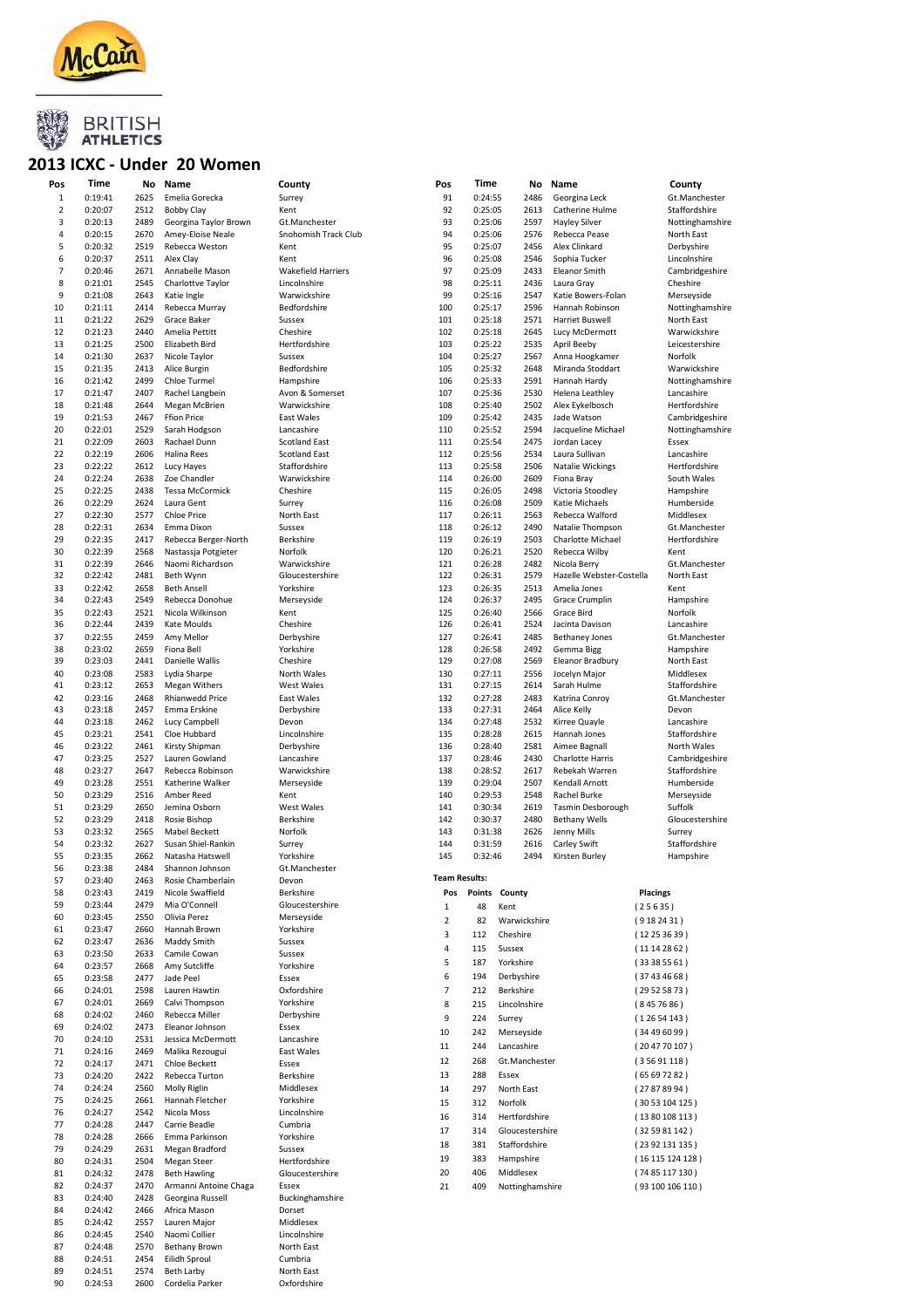

#### 2013 ICXC - Under 17 Men

| Pos            | Time    |      | No Name                 | County               | Pos | Time    |      | No Name                            | County               |
|----------------|---------|------|-------------------------|----------------------|-----|---------|------|------------------------------------|----------------------|
| $\mathbf{1}$   | 0:18:15 | 3632 |                         |                      | 91  | 0:19:56 | 3354 |                                    |                      |
| $\overline{2}$ | 0:18:22 | 3439 | Jac Hopkins             | West Wales           | 92  | 0:19:56 | 3585 | <b>Toby Starling</b><br>Ted Oldman | Hampshire<br>Suffolk |
|                |         |      | <b>Matthew Shirling</b> | Merseyside           |     |         |      | Jason Moore                        |                      |
| 3              | 0:18:31 | 3639 | Alex Carter             | Wiltshire            | 93  | 0:19:56 | 3400 |                                    | Lancashire           |
| 4              | 0:18:32 | 3340 | Zak Miller              | Gt.Manchester        | 94  | 0:19:57 | 3460 | Matthew Wileman                    | Norfolk              |
| 5              | 0:18:36 | 3534 | Euan Gillham            | <b>Scotland West</b> | 95  | 0:19:57 | 3505 | Sam Johnson                        | Nottinghamshire      |
| 6              | 0:18:38 | 3532 | Lewis Boyle             | <b>Scotland West</b> | 96  | 0:19:58 | 3378 | <b>Elliott Stones</b>              | Humberside           |
| 7              | 0:18:40 | 3342 | Joe Steward             | Gt.Manchester        | 97  | 0:19:58 | 3574 | Cameron Shankley                   | Staffordshire        |
| 8              | 0:18:45 | 3325 | Alex George             | Gloucestershire      | 98  | 0:19:58 | 3299 | Daniel Mulryan                     | Dorset               |
| 9              | 0:18:46 | 3337 | Adam Howard             | Gt.Manchester        | 99  | 0:19:59 | 3507 | Corey Plewinski                    | Nottinghamshire      |
| 10             | 0:18:46 | 3598 | Jack Rowe               | Surrey               | 100 | 0:19:59 | 3310 | Callum Charleston                  | Essex                |
| 11             | 0:18:53 | 3430 | <b>Richard Evans</b>    | Merseyside           | 101 | 0:19:59 | 3587 | Ross Tennant                       | Suffolk              |
| 12             | 0:18:54 | 3366 | <b>Ben Rochford</b>     | Hertfordshire        | 102 | 0:20:00 | 3588 | <b>Bradley Wattleworth</b>         | Suffolk              |
| 13             | 0:18:55 | 3411 | Euan Makepeace          | Leicestershire       | 103 | 0:20:01 | 3345 | <b>Matthew Arnold</b>              | Hampshire            |
| 14             | 0:18:57 | 3418 | Haran Dunderdale        | Lincolnshire         | 104 | 0:20:01 | 3526 | Ben Portrykus                      | <b>Scotland East</b> |
| 15             | 0:18:58 | 3592 | Charlie Critchley       | Surrey               | 105 | 0:20:02 | 3501 | Paddy Clarke                       | Nottinghamshire      |
| 16             | 0:18:58 | 3209 | <b>Scott Halsted</b>    | Berkshire            | 106 | 0:20:02 | 3391 | James West                         | Kent                 |
| 17             | 0:18:59 | 3320 | Jordan Rowe             | Essex                | 107 | 0:20:03 | 3519 | Christian Von Eitzen               | Oxfordshire          |
| 18             | 0:18:59 | 3213 | Ben Priddle             | Berkshire            | 108 | 0:20:03 | 3211 | Nathan Meredith                    | Berkshire            |
| 19             | 0:19:01 | 3542 | Ryan Thomson            | <b>Scotland West</b> | 109 | 0:20:04 | 3451 | Sam Wilson                         | Middlesex            |
| 20             | 0:19:01 | 3479 | Iola Hughes             | North Wales          | 110 | 0:20:05 | 3382 | Corey De'Ath                       | Kent                 |
| 21             | 0:19:02 | 3659 | Luke Cotter             | Yorkshire            | 111 | 0:20:05 | 3467 | Liam Emmett                        | North East           |
| 22             | 0:19:02 | 3199 | Ryan Isaacson           | Bedfordshire         | 112 | 0:20:07 | 3618 | <b>Charlie Davis</b>               | Warwickshire         |
| 23             | 0:19:04 | 3599 | Daniel Wallis           | Surrey               | 113 | 0:20:07 | 3214 | <b>Matthew Rainbow</b>             | Berkshire            |
| 24             | 0:19:05 | 3187 | Matthew Dickinson       | Avon & Somerset      | 114 | 0:20:08 | 3360 | Sam Griffiths                      | Hertfordshire        |
| 25             | 0:19:07 | 3652 | Declan McManus          | Worcester            | 115 | 0:20:08 | 3348 | <b>Niall Holt</b>                  | Hampshire            |
| 26             | 0:19:08 | 3326 | Tom George              | Gloucestershire      | 116 | 0:20:10 | 3321 | Harry Bishop                       | Gloucestershire      |
| 27             | 0:19:09 | 3352 |                         |                      | 117 | 0:20:11 | 3324 | Matthew Doyle                      |                      |
|                |         |      | Stephen Simpson         | Hampshire            |     |         |      |                                    | Gloucestershire      |
| 28             | 0:19:10 | 3383 | George Duggan           | Kent                 | 118 | 0:20:11 | 3426 | Jake Richardson                    | Lincolnshire         |
| 29             | 0:19:12 | 3206 | Jack Chapman            | Berkshire            | 119 | 0:20:12 | 3184 | Miles Chandler                     | Avon & Somerset      |
| 30             | 0:19:14 | 3569 | <b>Ellis Cross</b>      | Staffordshire        | 120 | 0:20:12 | 3428 | Greg Cooke                         | Merseyside           |
| 31             | 0:19:15 | 3358 | Liam Dee                | Hertfordshire        | 121 | 0:20:13 | 3438 | Abdullah Shariff                   | Merseyside           |
| 32             | 0:19:18 | 3393 | Jamaine Coleman         | Lancashire           | 122 | 0:20:14 | 3198 | Stephen Headley                    | Bedfordshire         |
| 33             | 0:19:19 | 3661 | James Hall              | Yorkshire            | 123 | 0:20:14 | 3560 | James Hunt                         | South Wales          |
| 34             | 0:19:20 | 3579 | Michael Bartram         | Suffolk              | 124 | 0:20:15 | 3583 | Kieran McMorran                    | Suffolk              |
| 35             | 0:19:20 | 3463 | Luke Clark              | North East           | 125 | 0:20:16 | 3292 | Ned Oliver                         | Devon                |
| 36             | 0:19:20 | 3555 | John Cove               | South Wales          | 126 | 0:20:17 | 3593 | Ben Foreman                        | Surrey               |
| 37             | 0:19:22 | 3604 | Robbie Fitzgibbon       | Sussex               | 127 | 0:20:18 | 3331 | Danny Stuart                       | Gloucestershire      |
| 38             | 0:19:23 | 3594 | Tom Holden              | Surrey               | 128 | 0:20:18 | 3374 | James Needham                      | Humberside           |
| 39             | 0:19:24 | 3350 | Brendon O'Connor        | Hampshire            | 129 | 0:20:19 | 3323 | <b>Matthew Crew</b>                | Gloucestershire      |
| 40             | 0:19:26 | 3278 | Daniel Haymes           | Derbyshire           | 130 | 0:20:19 | 3230 | <b>Timothy Cobden</b>              | Cambridgeshire       |
| 41             | 0:19:26 | 3529 | Jake Thomas             | <b>Scotland East</b> | 131 | 0:20:19 | 3296 | Fergus Johnson                     | Dorset               |
| 42             | 0:19:27 | 3385 | Jack Goss               | Kent                 | 132 | 0:20:19 | 3404 | Josh Greaves                       | Leicestershire       |
| 43             | 0:19:27 | 3613 | Josh Woods              | Sussex               | 133 | 0:20:21 | 3226 | Ben Sutherland                     |                      |
|                |         |      |                         |                      |     |         |      |                                    | Buckinghamshire      |
| 44             | 0:19:27 | 3208 | Callum Gregory          | Berkshire            | 134 | 0:20:21 | 3621 | Zack Nolan                         | Warwickshire         |
| 45             | 0:19:29 | 3293 | David Weir              | Devon                | 135 | 0:20:22 | 3289 | Luke Honey                         | Devon                |
| 46             | 0:19:29 | 3365 | Mark Pearce             | Hertfordshire        | 136 | 0:20:23 | 3516 | Matthieu Marshall                  | Oxfordshire          |
| 47             | 0:19:30 | 3351 | Daniel Robinson         | Hampshire            | 137 | 0:20:23 | 3666 | Kieran Savage                      | Yorkshire            |
| 48             | 0:19:32 | 3433 | Daniel Jarvis           | Merseyside           | 138 | 0:20:23 | 3313 | Robert Frith                       | Essex                |
| 49             | 0:19:32 | 3227 | Patrick Taylor          | Buckinghamshire      | 139 | 0:20:24 | 3409 | Tom Loring                         | Leicestershire       |
| 50             | 0:19:32 | 3614 | Abdi Abdi               | Warwickshire         | 140 | 0:20:24 | 3239 | Kevin Acton                        | Cheshire             |
| 51             | 0:19:32 | 3423 | Dylan Love              | Lincolnshire         | 141 | 0:20:24 | 3364 | Harvey O'Brart                     | Hertfordshire        |
| 52             | 0:19:33 | 3346 | Oliver Butler           | Hampshire            | 142 | 0:20:24 | 3406 | James Hatton                       | Leicestershire       |
| 53             | 0:19:34 | 3389 | Hanro Roussow           | Kent                 | 143 | 0:20:25 | 3425 | <b>Billy Mugnier</b>               | Lincolnshire         |
| 54             | 0:19:35 | 3664 | Josh Naisbitt           | Yorkshire            | 144 | 0:20:25 | 3219 | James Davis                        | Buckinghamshire      |
| 55             | 0:19:36 | 3315 | Adam Houchell           | Essex                | 145 | 0:20:25 | 3543 | Ben Ashcroft                       | Shropshire           |
| 56             | 0:19:37 | 3638 | William Ballard         | Wiltshire            | 146 | 0:20:26 | 3549 | <b>Matthew Giles</b>               | Shropshire           |
| 57             | 0:19:37 | 3301 | Andrew Smith            | Dorset               | 147 | 0:20:27 | 3264 | Jordan Hull                        | Cumbria              |
| 58             | 0:19:37 | 3443 | Jamie Finnigan          | Middlesex            | 148 | 0:20:28 | 3362 | Rory Mudd                          | Hertfordshire        |
| 59             | 0:19:37 | 3434 | Andrew Kershaw          | Merseyside           | 149 | 0:20:28 | 3573 | Nathan Sabin                       | Staffordshire        |
| 60             | 0:19:38 | 3567 | Alex Benfield           | Staffordshire        | 150 | 0:20:28 | 3284 | James Best                         | Devon                |
| 61             | 0:19:38 | 3207 | Nathan Gillis           | Berkshire            | 151 | 0:20:28 | 3622 | Oliver Paulin                      | Warwickshire         |
| 62             | 0:19:39 | 3334 | Jack Crabtree           | Gt.Manchester        | 152 | 0:20:29 | 3379 | Joshua Taylor Brown                | Humberside           |
| 63             | 0:19:41 | 3329 | Dmitry Nazarenko        | Gloucestershire      | 153 | 0:20:30 | 3502 | Michael Constante                  | Nottinghamshire      |
| 64             | 0:19:43 | 3429 | Lee Dobson              | Merseyside           | 154 | 0:20:30 | 3444 | David Gaskin                       | Middlesex            |
| 65             | 0:19:45 | 3578 | Sebastian Anthony       | Suffolk              | 155 | 0:20:30 | 3606 | Josh James                         | Sussex               |
| 66             | 0:19:45 | 3228 | Kieran Wye              | Buckinghamshire      | 156 | 0:20:31 | 3600 | Jack Wyllie                        | Surrey               |
|                |         |      |                         |                      |     |         |      |                                    |                      |
| 67             | 0:19:45 | 3384 | William Fuller          | Kent                 | 157 | 0:20:31 | 3424 | James Mccrae                       | Lincolnshire         |
| 68             | 0:19:46 | 3537 | Andrew Lawler           | <b>Scotland West</b> | 158 | 0:20:31 | 3197 | Andrew Headley                     | Bedfordshire         |
| 69             | 0:19:47 | 3619 | George Goodwin          | Warwickshire         | 159 | 0:20:32 | 3445 | Benjamin Gibbons                   | Middlesex            |
| 70             | 0:19:47 | 3586 | Dominic Oliver          | Suffolk              | 160 | 0:20:35 | 3392 | Daniel Bebbington                  | Lancashire           |
| 71             | 0:19:48 | 3294 | Joseph Arundel          | Dorset               | 161 | 0:20:35 | 3202 | David Lee                          | Bedfordshire         |
| 72             | 0:19:48 | 3602 | Jake Algar              | Sussex               | 162 | 0:20:37 | 3234 | Joshua Sambrook                    | Cambridgeshire       |
| 73             | 0:19:49 | 3539 | Callum Matthews         | <b>Scotland West</b> | 163 | 0:20:38 | 3235 | Nathan Tweedle                     | Cambridgeshire       |
| 74             | 0:19:49 | 3237 | Keiran Wood             | Cambridgeshire       | 164 | 0:20:39 | 3462 | Greg Chambers                      | North East           |
| 75             | 0:19:50 | 3192 | Joe Walton              | Avon & Somerset      | 165 | 0:20:39 | 3238 | Chris Wright                       | Cambridgeshire       |
| 76             | 0:19:50 | 3464 | James Cripwell          | North East           | 166 | 0:20:40 | 3304 | Ryan Walbridge                     | Dorset               |
| 77             | 0:19:50 | 3665 | Ben Pye                 | Yorkshire            | 167 | 0:20:42 | 3194 | Jordan Clay                        | Bedfordshire         |
| 78             | 0:19:50 | 3514 | Chris Hewitt            | Oxfordshire          | 168 | 0:20:44 | 3287 | Matthew Bull                       | Devon                |
| 79             | 0:19:50 | 3662 | Joe Lancaster           | Yorkshire            | 169 | 0:20:44 | 3471 | Jack Willis                        | North East           |
| 80             | 0:19:51 | 3608 | Harry Leleu             | Sussex               | 170 | 0:20:44 | 3468 | <b>Tom Goulding</b>                | North East           |
| 81             | 0:19:51 | 3305 | Benjamin Wilson         | Dorset               | 171 | 0:20:45 | 3254 | Samuel Lane De Courtin             | Cornwall             |
| 82             | 0:19:52 | 3222 | <b>Bradley Lawrence</b> | Buckinghamshire      | 172 | 0:20:45 | 3312 | Benjamin Franklin                  | Essex                |
| 83             | 0:19:52 | 3242 | Cameron Field           | Cheshire             | 173 | 0:20:46 | 3442 | Sathira Don                        | Middlesex            |
| 84             | 0:19:53 | 3319 | Perry Rowan             | Essex                | 174 | 0:20:46 | 3562 | Nicholas Jones                     | South Wales          |
|                |         |      |                         |                      |     |         |      |                                    |                      |
| 85             | 0:19:53 | 3667 | Max Wharton             | Yorkshire            | 175 | 0:20:46 | 3472 | Philip Winkler                     | North East           |
| 86             | 0:19:53 | 3402 | Matthew Shackleton      | Lancashire           | 176 | 0:20:46 | 3545 | Josh Burrows                       | Shropshire           |
| 87             | 0:19:54 | 3195 | Jack Douglas            | Bedfordshire         | 177 | 0:20:47 | 3624 | <b>Ben Topley</b>                  | Warwickshire         |
| 88             | 0:19:54 | 3458 | <b>Scott Greeves</b>    | Norfolk              | 178 | 0:20:48 | 3609 | James McKenzie                     | Sussex               |
| 89             | 0:19:55 | 3563 | Ciaran Lewis            | South Wales          | 179 | 0:20:49 | 3347 | Richard Fernando                   | Hampshire            |
| 90             | 0:19:55 | 3533 | Luke Foss               | <b>Scotland West</b> | 180 | 0:20:49 | 3650 | Sam Lloyd-Perks                    | Worcester            |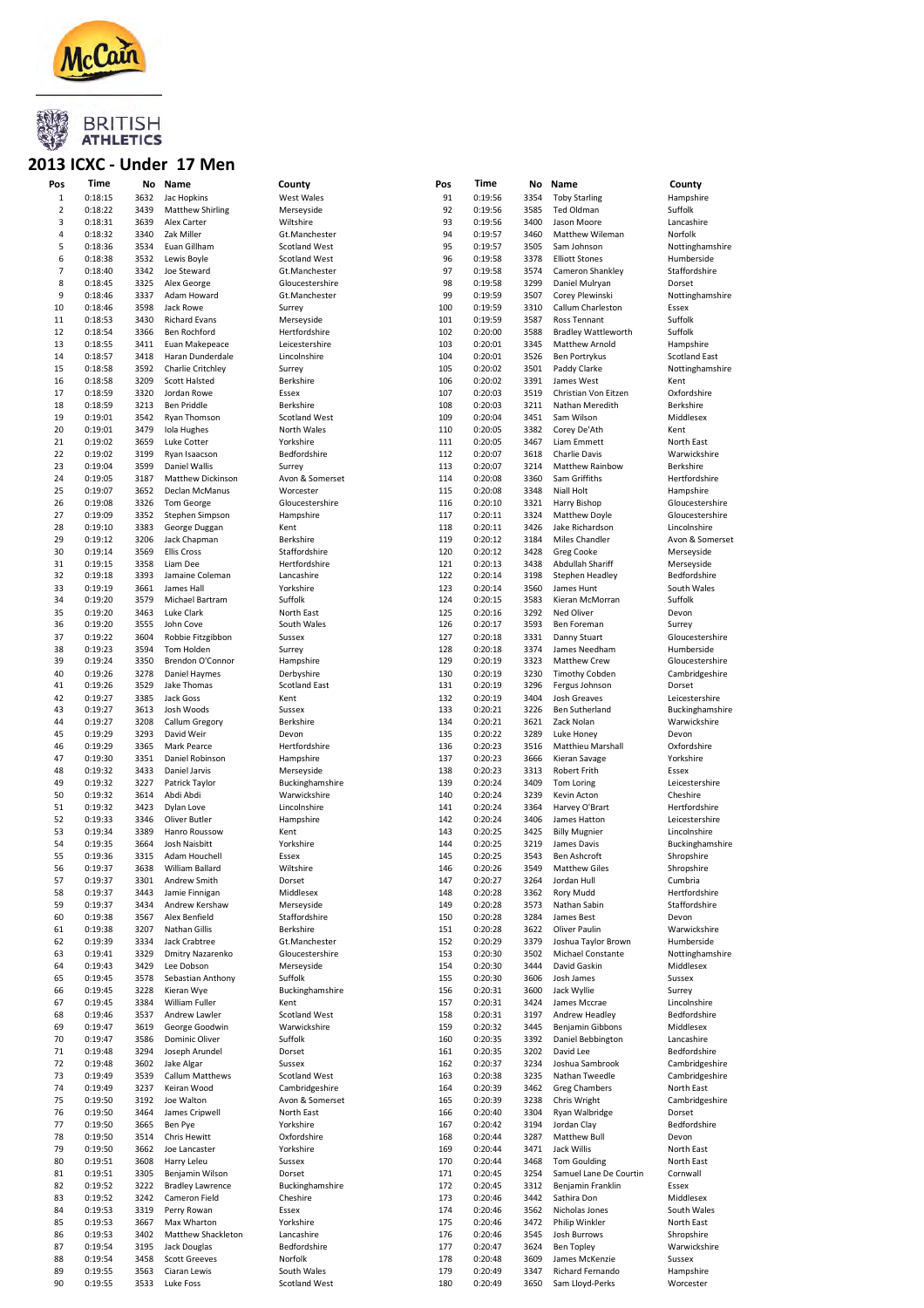#### 2013 ICXC - Under 17 Men

| 181        | 0:20:50            | 3625         | Daniel Villett                      | Warwickshire                   |
|------------|--------------------|--------------|-------------------------------------|--------------------------------|
| 182        | 0:20:51            | 3196         | <b>Brian Foulger</b>                | Bedfordshire                   |
| 183        | 0:20:52            | 3369         | Tom Bolton                          | Humberside                     |
| 184        | 0:20:54            | 3500         | Aaron Burns                         | Nottinghamshire                |
| 185        | 0:20:54            | 3436         | Kristian Quirk                      | Merseyside                     |
| 186        | 0:20:56            | 3595         | Cassian Hyde                        | Surrey                         |
| 187        | 0:20:57            | 3546         | Arthur Charlesworth                 | Shropshire                     |
| 188        | 0:20:58            | 3556         | <b>Kyle Davies</b>                  | South Wales                    |
| 189        | 0:20:58            | 3303         | Declan Toth                         | Dorset                         |
| 190        | 0:20:58            | 3277         | Samuel Hassall                      | Derbyshire                     |
| 191        | 0:20:59            | 3432         | James Grundy                        | Merseyside                     |
| 192        | 0:20:59            | 3286         | Jordan Blair                        | Devon                          |
| 193        | 0:21:00            | 3395         | <b>Stephen Garrett</b>              | Lancashire                     |
| 194        | 0:21:01            | 3363         | <b>Daniel Myers</b>                 | Hertfordshire                  |
| 195        | 0:21:01            | 3558         | Jack Gooch                          | South Wales                    |
| 196        | 0:21:02            | 3490         | Liam Kirk                           | Northamptonshire               |
| 197        | 0:21:02            | 3643         | Harry Palmer                        | Wiltshire                      |
| 198        | 0:21:03            | 3285         | James Blackford                     | Devon                          |
| 199        | 0:21:05            | 3488         | Lewis Hayes                         | Northamptonshire               |
| 200        | 0:21:06            | 3510         | James Currah                        | Oxfordshire                    |
| 201        | 0:21:07            | 3229         | Chris Allison                       | Cambridgeshire                 |
| 202        | 0:21:07            | 3339         | <b>Matthew Metcalfe</b>             | Gt.Manchester                  |
| 203        | 0:21:08            | 3658         | Jerome Castelow                     | Yorkshire                      |
| 204        | 0:21:08            | 3408         | Greg Jones                          | Leicestershire                 |
| 205        | 0:21:12            | 3376         | Harry Powell                        | Humberside                     |
| 206        | 0:21:12            |              |                                     |                                |
| 207        | 0:21:13            | 3553<br>3405 | Jordan Stamp<br>Cameron Hart        | Shropshire<br>Leicestershire   |
| 208        |                    |              |                                     |                                |
| 209        | 0:21:14            | 3356         | <b>Andrew Davies</b>                | Herefordshire                  |
|            | 0:21:15            | 3386         | <b>Barney Howard</b>                | Kent                           |
| 210        | 0:21:16            | 3554<br>3306 | Lewis Brunt<br><b>Ben Dunster</b>   | South Wales                    |
| 211        | 0:21:16            |              |                                     | East Wales                     |
| 212        | 0:21:18            | 3582         | Cameron McKie                       | Suffolk                        |
| 213        | 0:21:18            | 3551         | Jimmy Kershaw                       | Shropshire                     |
| 214        | 0:21:20            | 3333         | Jack Brown                          | Gt.Manchester                  |
| 215        | 0:21:22            | 3456         | Kyle Ella                           | Norfolk                        |
| 216        | 0:21:22            | 3185         | George Chapman                      | Avon & Somerset                |
| 217        | 0:21:24            | 3653         | Max Parker                          | Worcester                      |
| 218        | 0:21:25            | 3341         | Robert Powell                       | Gt.Manchester                  |
| 219        | 0:21:25            | 3316         | George Hoy                          | Essex                          |
| 220        | 0:21:25            | 3300         | Corrie Norton                       | Dorset                         |
| 221        | 0:21:26            | 3504         | Josh Jackson                        | Nottinghamshire                |
| 222        | 0:21:27            | 3255         | <b>Edward Laslett</b>               | Cornwall                       |
| 223        | 0:21:28            | 3372         | <b>Andrew Hess</b>                  | Humberside                     |
| 224        | 0:21:29            | 3216         | <b>Tommy Trees</b>                  | <b>Berkshire</b>               |
| 225        | 0:21:31            | 3655         | <b>Oliver Roberts</b>               | Worcester                      |
| 226        | 0:21:31            | 3280         | <b>Campbell Menzies</b>             | Derbyshire                     |
| 227        | 0:21:31            | 3498         | Lewis Ashmore                       | Nottinghamshire                |
| 228        | 0:21:32            | 3454         | <b>Bruce Beckett</b>                | Norfolk                        |
| 229        | 0:21:32            | 3478         | <b>Tristan Henry</b>                | North Wales                    |
| 230        | 0:21:33            | 3410         | Phillip Maddocks                    | Leicestershire                 |
| 231        | 0:21:33            | 3452         | Luke Alden                          | Norfolk                        |
| 232        | 0:21:34            | 3252         | Samuel Heslop-George                | Cornwall                       |
| 233        | 0:21:35            | 3596         | <b>Brogan McCawley</b>              | Surrey                         |
| 234        | 0:21:36            | 3327         | Eli Gibney                          | Gloucestershire                |
|            |                    | 3268         | <b>Will King</b>                    | Cumbria                        |
| 235        | 0:21:37            |              | Jacob Griffith                      |                                |
| 236        | 0:21:37            | 3476         |                                     | North Wales                    |
| 237        | 0:21:40            | 3420         | Joe Howells                         | Lincolnshire                   |
| 238        | 0:21:42            | 3396         | <b>Matthew Harris</b>               | Lancashire                     |
| 239        | 0:21:45            | 3245         | Daniel Richardson                   | Cheshire                       |
| 240        | 0:21:46            | 3481         | Grant Leach                         | North Wales                    |
| 241        | 0:21:49            | 3641         | Ciaran Cooper                       | Wiltshire                      |
| 242        | 0:21:53            | 3561         | Ieuan Jones                         | South Wales                    |
| 243        | 0:21:54            | 3486         | Josh Coles                          | Northamptonshire               |
| 244        | 0:21:55            | 3407         | Connor Haywood                      | Leicestershire                 |
| 245        | 0:21:56            | 3644         | Max Travers                         | Wiltshire                      |
| 246        | 0:21:57            | 3247         | <b>Domnic Stafford</b>              | Cheshire                       |
| 247        | 0:21:57            | 3233         | Joel Reed                           | Cambridgeshire                 |
| 248        | 0:21:58            | 3422         | Josh Lord                           | Lincolnshire                   |
| 249        | 0:21:59            | 3648         | Sam Efiong                          | Worcester                      |
| 250        | 0:22:02            | 3566         | Jacob Anson                         | Staffordshire                  |
| 251        | 0:22:04            | 3509         | <b>Thamas Beigel</b>                | Oxfordshire                    |
| 252        | 0:22:11            | 3259         | Kieran Rowe                         | Cornwall                       |
|            | 0:22:15            | 3380         | Finley Thompson                     | Humberside                     |
| 253        |                    |              |                                     |                                |
| 254        | 0:22:19            | 3343         | Jonathan Stewart                    | Gt.Manchester                  |
| 255        | 0:22:22            | 3499         | Jordan Boam                         | Nottinghamshire                |
| 256        | 0:22:26            | 3568         | Jack Bonsor                         | Staffordshire                  |
| 257        | 0:22:31            | 3511         | Tom Fabes                           | Oxfordshire                    |
| 258<br>259 | 0:22:32<br>0:22:33 | 3603<br>3269 | Martin Brooks                       | Sussex<br>Cumbria              |
| 260        | 0:22:44            | 3243         | Gavin Lloyd                         |                                |
|            |                    |              | Tyler Goodwin                       | Cheshire                       |
| 261        | 0:22:45            | 3649<br>3419 | Jonathan Lewis                      | Worcester                      |
| 262        | 0:22:49            |              | Dion Harrison                       | Lincolnshire                   |
| 263        | 0:22:53            | 3492         | Oliver Munns                        | Northamptonshire               |
| 264        | 0:22:55            | 3251         | James Craddock                      | Cornwall                       |
| 265        | 0:23:09            | 3232         | James Redman                        | Cambridgeshire                 |
| 266        | 0:23:14            | 3640         | Oliver Cooke                        | Wiltshire                      |
| 267        | 0:23:20            | 3308         | Matthew Tucker                      | East Wales                     |
| 268        | 0:23:21            | 3457         | <b>Matthew Grapes</b>               | Norfolk                        |
| 269        | 0:23:29            | 3279         | Joel Herbert                        | Derbyshire                     |
| 270        | 0:23:30            | 3455         | Alex Bull                           | Norfolk                        |
| 271        | 0:23:30            | 3518         | George Trotter                      | Oxfordshire                    |
| 272        | 0:23:34            | 3515         | Nicholas Magrane                    | Oxfordshire                    |
| 273        | 0:23:38            | 3487         | <b>Edward Frain</b>                 | Northamptonshire               |
| 274        | 0:23:49            | 3647         | James Downing                       | Worcester                      |
| 275<br>276 | 0:23:53<br>0:24:03 | 3496<br>3274 | <b>Edward Wise</b><br>Sam Broomhead | Northamptonshire<br>Derbyshire |

| Pos<br>181 | Time<br>0:20:50    | No<br>3625   | Name<br><b>Daniel Villett</b>                  | County<br>Warwickshire     | Pos         | Time                 | No Name              | County           |
|------------|--------------------|--------------|------------------------------------------------|----------------------------|-------------|----------------------|----------------------|------------------|
| 182        | 0:20:51            | 3196         | <b>Brian Foulger</b>                           | Bedfordshire               |             | <b>Team Results:</b> |                      |                  |
| 183        | 0:20:52            | 3369         | <b>Tom Bolton</b>                              | Humberside                 | Pos         |                      | Points County        | <b>Placings</b>  |
| 184        | 0:20:54            | 3500         | Aaron Burns                                    | Nottinghamshire            | $\mathbf 1$ | 82                   | Gt.Manchester        | (47962)          |
| 185        | 0:20:54            | 3436         | Kristian Quirk                                 | Merseyside                 |             |                      |                      |                  |
| 186        | 0:20:56            | 3595         | Cassian Hyde                                   | Surrey                     | 2           | 86                   | Surrey               | (10152338)       |
| 187        | 0:20:57            | 3546         | Arthur Charlesworth                            | Shropshire                 | 3           | 98                   | <b>Scotland West</b> | (561968)         |
| 188        | 0:20:58            | 3556         | <b>Kyle Davies</b>                             | South Wales                | 4           | 107                  | Berkshire            | (16182944)       |
| 189        | 0:20:58            | 3303         | Declan Toth                                    | Dorset                     | 5           | 120                  | Merseyside           | (2114859)        |
| 190        | 0:20:58            | 3277         | Samuel Hassall                                 | Derbyshire                 | 6           | 165                  | Hampshire            | (27394752)       |
| 191        | 0:20:59            | 3432         | James Grundy                                   | Merseyside                 | 7           | 185                  | Yorkshire            | (21335477)       |
| 192        | 0:20:59            | 3286         | Jordan Blair                                   | Devon                      | 8           | 190                  | Kent                 | (28425367)       |
| 193        | 0:21:00            | 3395         | Stephen Garrett                                | Lancashire                 | 9           | 203                  | Hertfordshire        | (123146114)      |
| 194        | 0:21:01            | 3363         | <b>Daniel Myers</b>                            | Hertfordshire              | 10          | 213                  | Gloucestershire      | (82663116)       |
| 195        | 0:21:01            | 3558         | Jack Gooch                                     | South Wales                | 11          | 232                  | Sussex               | (37437280)       |
| 196        | 0:21:02            | 3490         | Liam Kirk                                      | Northamptonshire           | 12          | 256                  | Essex                |                  |
| 197        | 0:21:02            | 3643         | Harry Palmer                                   | Wiltshire                  |             |                      |                      | (175584100)      |
| 198        | 0:21:03            | 3285         | James Blackford                                | Devon                      | 13          | 261                  | Suffolk              | (34657092)       |
| 199        | 0:21:05            | 3488         | Lewis Hayes                                    | Northamptonshire           | 14          | 307                  | Dorset               | (57718198)       |
| 200        | 0:21:06            | 3510<br>3229 | James Currah                                   | Oxfordshire                | 15          | 326                  | Lincolnshire         | (1451118143)     |
| 201        | 0:21:07            |              | Chris Allison                                  | Cambridgeshire             | 16          | 330                  | Buckinghamshire      | (496682133)      |
| 202        | 0:21:07            | 3339<br>3658 | Matthew Metcalfe<br>Jerome Castelow            | Gt.Manchester<br>Yorkshire | 17          | 336                  | Staffordshire        | (306097149)      |
| 203<br>204 | 0:21:08<br>0:21:08 | 3408         | Greg Jones                                     | Leicestershire             | 18          | 365                  | Warwickshire         | (5069112134)     |
| 205        | 0:21:12            | 3376         | Harry Powell                                   | Humberside                 | 19          | 371                  | Lancashire           | (328693160)      |
| 206        | 0:21:12            | 3553         | Jordan Stamp                                   | Shropshire                 | 20          | 386                  | North East           | (3576111164)     |
| 207        | 0:21:13            | 3405         | Cameron Hart                                   | Leicestershire             | 21          | 389                  | Bedfordshire         | (2287122158)     |
| 208        | 0:21:14            | 3356         | <b>Andrew Davies</b>                           | Herefordshire              | 22          |                      |                      |                  |
| 209        | 0:21:15            | 3386         | <b>Barney Howard</b>                           | Kent                       |             | 422                  | South Wales          | (3689123174)     |
| 210        | 0:21:16            | 3554         | Lewis Brunt                                    | South Wales                | 23          | 426                  | Leicestershire       | (13 132 139 142) |
| 211        | 0:21:16            | 3306         | <b>Ben Dunster</b>                             | East Wales                 | 24          | 434                  | Avon & Somerset      | (2475119216)     |
| 212        | 0:21:18            | 3582         | Cameron McKie                                  | Suffolk                    | 25          | 452                  | Nottinghamshire      | (9599105153)     |
| 213        | 0:21:18            | 3551         | Jimmy Kershaw                                  | Shropshire                 | 26          | 455                  | Devon                | (45 125 135 150) |
| 214        | 0:21:20            | 3333         | Jack Brown                                     | Gt.Manchester              | 27          | 480                  | Middlesex            | (58 109 154 159) |
| 215        | 0:21:22            | 3456         | Kyle Ella                                      | Norfolk                    | 28          | 497                  | Wiltshire            | (356197241)      |
| 216        | 0:21:22            | 3185         | George Chapman                                 | Avon & Somerset            | 29          | 521                  | Oxfordshire          | (78 107 136 200) |
| 217        | 0:21:24            | 3653         | Max Parker                                     | Worcester                  | 30          | 529                  | Cambridgeshire       | (74 130 162 163) |
| 218        | 0:21:25            | 3341         | Robert Powell                                  | Gt.Manchester              |             |                      |                      |                  |
| 219        | 0:21:25            | 3316         | George Hoy                                     | Essex                      | 31          | 559                  | Humberside           | (96 128 152 183) |
| 220        | 0:21:25            | 3300         | Corrie Norton                                  | Dorset                     | 32          | 625                  | Norfolk              | (88 94 215 228)  |
| 221        | 0:21:26            | 3504         | Josh Jackson                                   | Nottinghamshire            | 33          | 647                  | Worcester            | (25 180 217 225) |
| 222        | 0:21:27            | 3255         | <b>Edward Laslett</b>                          | Cornwall                   | 34          | 654                  | Shropshire           | (145 146 176 187 |
| 223        | 0:21:28            | 3372         | <b>Andrew Hess</b>                             | Humberside                 | 35          | 708                  | Cheshire             | (83 140 239 246) |
| 224        | 0:21:29            | 3216         | <b>Tommy Trees</b>                             | <b>Berkshire</b>           | 36          | 725                  | North Wales          | (20 229 236 240) |
| 225        | 0:21:31            | 3655         | <b>Oliver Roberts</b>                          | Worcester                  | 37          | 725                  | Derbyshire           | (40 190 226 269) |
| 226        | 0:21:31            | 3280         | <b>Campbell Menzies</b>                        | Derbyshire                 | 38          | 877                  | Cornwall             | (171 222 232 252 |
| 227        | 0:21:31            | 3498         | Lewis Ashmore                                  | Nottinghamshire            | 39          | 901                  | Northamptonshire     | (196 199 243 263 |
| 228        | 0:21:32            | 3454         | <b>Bruce Beckett</b>                           | Norfolk                    |             |                      |                      |                  |
| 229        | 0:21:32            | 3478         | <b>Tristan Henry</b>                           | North Wales                |             |                      |                      |                  |
| 230        | 0:21:33            | 3410         | Phillip Maddocks                               | Leicestershire             |             |                      |                      |                  |
| 231        | 0:21:33            | 3452         | Luke Alden                                     | Norfolk                    |             |                      |                      |                  |
| 232<br>233 | 0:21:34<br>0:21:35 | 3252<br>3596 | Samuel Heslop-George<br><b>Brogan McCawley</b> | Cornwall<br>Surrey         |             |                      |                      |                  |
| 234        | 0:21:36            | 3327         | Eli Gibney                                     | Gloucestershire            |             |                      |                      |                  |
| 235        | 0:21:37            | 3268         | Will King                                      | Cumbria                    |             |                      |                      |                  |
| 236        | 0:21:37            | 3476         | Jacob Griffith                                 | North Wales                |             |                      |                      |                  |
| 237        | 0:21:40            | 3420         | Joe Howells                                    | Lincolnshire               |             |                      |                      |                  |
| 238        | 0:21:42            | 3396         | <b>Matthew Harris</b>                          | Lancashire                 |             |                      |                      |                  |
| 239        | 0:21:45            | 3245         | Daniel Richardson                              | Cheshire                   |             |                      |                      |                  |
| 240        | 0:21:46            | 3481         | Grant Leach                                    | North Wales                |             |                      |                      |                  |
| 241        | 0:21:49            | 3641         | Ciaran Cooper                                  | Wiltshire                  |             |                      |                      |                  |
| 242        | 0:21:53            | 3561         | Ieuan Jones                                    | South Wales                |             |                      |                      |                  |
| 243        | 0:21:54            | 3486         | Josh Coles                                     | Northamptonshire           |             |                      |                      |                  |
| 244        | 0:21:55            | 3407         | Connor Haywood                                 | Leicestershire             |             |                      |                      |                  |
| 245        | 0:21:56            | 3644         | <b>Max Travers</b>                             | Wiltshire                  |             |                      |                      |                  |
| 246        | 0:21:57            | 3247         | Domnic Stafford                                | Cheshire                   |             |                      |                      |                  |
| 247        | 0:21:57            | 3233         | <b>Joel Reed</b>                               | Cambridgeshire             |             |                      |                      |                  |
| 248        | 0:21:58            | 3422         | Josh Lord                                      | Lincolnshire               |             |                      |                      |                  |
| 249        | 0:21:59            | 3648         | Sam Efiong                                     | Worcester                  |             |                      |                      |                  |
| 250        | 0:22:02            | 3566         | Jacob Anson                                    | Staffordshire              |             |                      |                      |                  |
| 251        | 0:22:04            | 3509         | Thamas Beigel                                  | Oxfordshire                |             |                      |                      |                  |
| 252        | 0:22:11            | 3259         | Kieran Rowe                                    | Cornwall                   |             |                      |                      |                  |
| 253        | 0:22:15            | 3380         | Finley Thompson                                | Humberside                 |             |                      |                      |                  |
| 254        | 0:22:19            | 3343         | Jonathan Stewart                               | Gt.Manchester              |             |                      |                      |                  |
| 255        | 0:22:22            | 3499         | Jordan Boam                                    | Nottinghamshire            |             |                      |                      |                  |
| 256        | 0:22:26            | 3568         | Jack Bonsor                                    | Staffordshire              |             |                      |                      |                  |
| 257        | 0:22:31            | 3511         | Tom Fabes                                      | Oxfordshire                |             |                      |                      |                  |
| 258        | 0:22:32            | 3603         | <b>Martin Brooks</b>                           | Sussex                     |             |                      |                      |                  |
| 259        | 0:22:33            | 3269         | Gavin Lloyd                                    | Cumbria                    |             |                      |                      |                  |
| 260        | 0:22:44            | 3243         | Tyler Goodwin                                  | Cheshire                   |             |                      |                      |                  |
| 261        | 0:22:45            | 3649         | Jonathan Lewis                                 | Worcester                  |             |                      |                      |                  |
| 262        | 0:22:49            | 3419         | Dion Harrison                                  | Lincolnshire               |             |                      |                      |                  |
| 263        | 0:22:53            | 3492         | <b>Oliver Munns</b>                            | Northamptonshire           |             |                      |                      |                  |
| 264        | 0:22:55            | 3251         | James Craddock                                 | Cornwall                   |             |                      |                      |                  |
| 265        | 0:23:09            | 3232         | James Redman                                   | Cambridgeshire             |             |                      |                      |                  |

|                      |               |                      | uuunny             |
|----------------------|---------------|----------------------|--------------------|
| <b>Team Results:</b> |               |                      |                    |
| Pos                  | <b>Points</b> | County               | <b>Placings</b>    |
| 1                    | 82            | Gt. Manchester       | (47962)            |
| $\overline{2}$       | 86            | Surrey               | (10152338)         |
| 3                    | 98            | <b>Scotland West</b> | (561968)           |
| 4                    | 107           | <b>Berkshire</b>     | (16182944)         |
| 5                    | 120           | Merseyside           | (2114859)          |
| 6                    | 165           | Hampshire            | (27394752)         |
| $\overline{7}$       | 185           | Yorkshire            | (21335477)         |
| 8                    | 190           | Kent                 | (28425367)         |
| 9                    | 203           | Hertfordshire        | (12 31 46 114)     |
| 10                   | 213           | Gloucestershire      | (82663116)         |
| 11                   | 232           | Sussex               | (37437280)         |
| 12                   | 256           | Essex                | (1755 84 100)      |
| 13                   | 261           | Suffolk              | (34 65 70 92)      |
| 14                   | 307           | Dorset               | (57718198)         |
| 15                   | 326           | Lincolnshire         | (1451118143)       |
| 16                   | 330           | Buckinghamshire      | (496682133)        |
| 17                   | 336           | Staffordshire        | (306097149)        |
| 18                   | 365           | Warwickshire         | (50 69 112 134)    |
| 19                   | 371           | Lancashire           | (328693160)        |
| 20                   | 386           | North East           | (3576111164)       |
| 21                   | 389           | <b>Bedfordshire</b>  | (2287 122 158)     |
| 22                   | 422           | South Wales          | (36 89 123 174)    |
| 23                   | 426           | Leicestershire       | (13 132 139 142)   |
| 24                   | 434           | Avon & Somerset      | (24 75 119 216)    |
| 25                   | 452           | Nottinghamshire      | (95 99 105 153)    |
| 26                   | 455           | Devon                | (45 125 135 150)   |
| 27                   | 480           | Middlesex            | (58 109 154 159)   |
| 28                   | 497           | Wiltshire            | (356197241)        |
| 29                   | 521           | Oxfordshire          | (78 107 136 200)   |
| 30                   | 529           | Cambridgeshire       | (74 130 162 163)   |
| 31                   | 559           | Humberside           | (96 128 152 183)   |
| 32                   | 625           | Norfolk              | (88 94 215 228)    |
| 33                   | 647           | Worcester            | (25 180 217 225)   |
| 34                   | 654           | Shropshire           | (145 146 176 187)  |
| 35                   | 708           | Cheshire             | (83 140 239 246)   |
| 36                   | 725           | North Wales          | (20 229 236 240)   |
| 37                   | 725           | Derbyshire           | (40 190 226 269)   |
| 38                   | 877           | Cornwall             | (171 222 232 252 ) |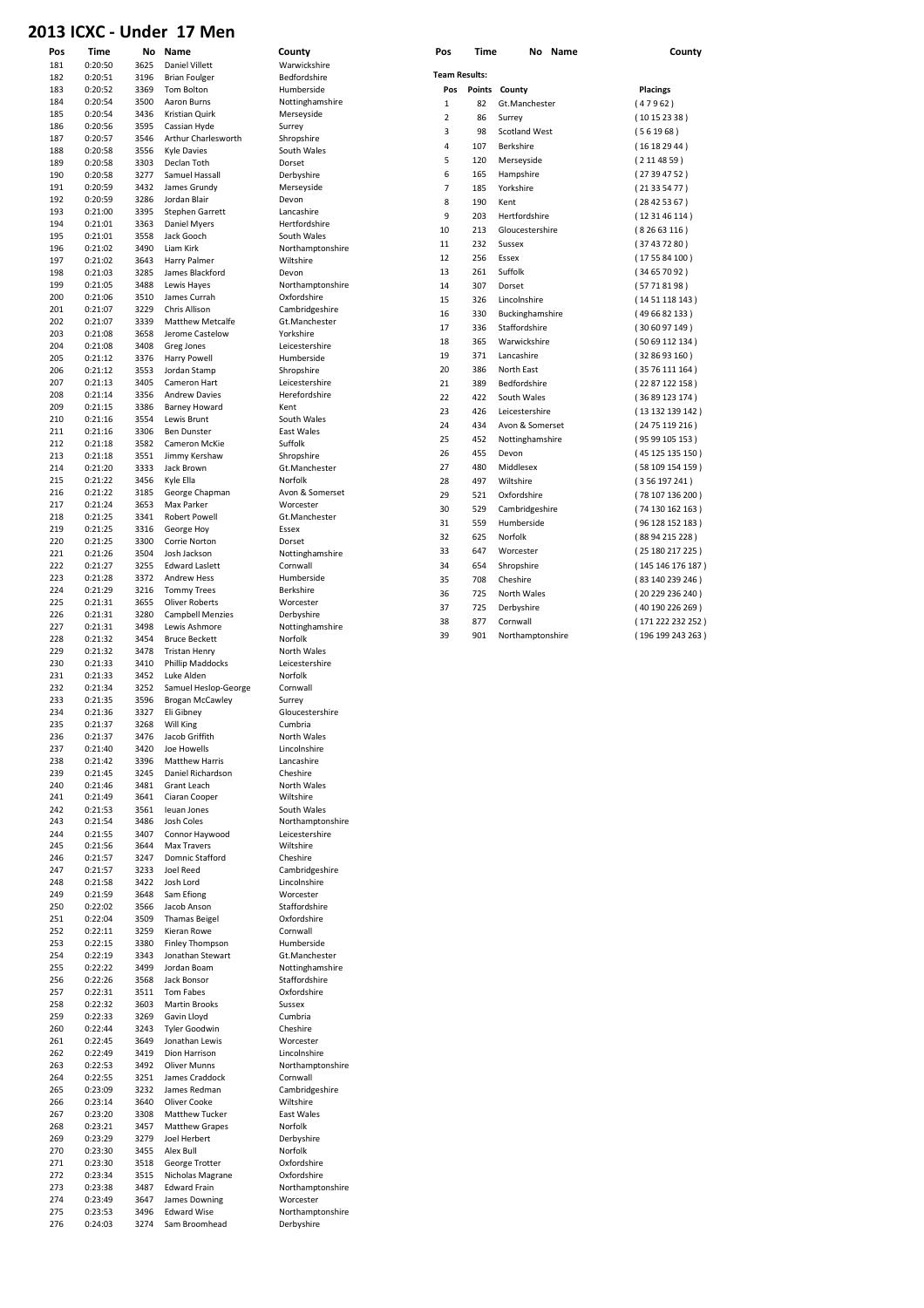



#### 2013 ICXC - Under 17 Women

| Pos            | Time    | No   | Name                   | County            | Pos | Time    | No   | Name                     | County           |
|----------------|---------|------|------------------------|-------------------|-----|---------|------|--------------------------|------------------|
| $\,1\,$        | 0:19:13 | 2162 | Amy Griffiths          | Leicestershire    | 91  | 0:22:15 | 2368 | Kirsty Stanley           | Wiltshire        |
| 2              | 0:19:34 | 2388 | Bronwen Owen           | Yorkshire         | 92  | 0:22:16 | 2350 | Siobhan Taylor           | Warwickshire     |
|                |         |      |                        |                   | 93  |         |      |                          |                  |
| 3              | 0:19:45 | 2224 | Georgia Garner         | North Wales       |     | 0:22:17 | 2154 | Grace Maddox             | Lancashire       |
| 4              | 0:19:48 | 2216 | Lydia Turner           | North East        | 94  | 0:22:17 | 2106 | <b>Frances Arnott</b>    | Hampshire        |
| 5              | 0:20:06 | 2318 | Sophie Foreman         | Surrey            | 95  | 0:22:18 | 2360 | Kari O'Neill             | West Wales       |
| 6              | 0:20:09 | 2167 | Hannah Nuttall         | Leicestershire    | 96  | 0:22:18 | 2163 | <b>Emily Hollis</b>      | Leicestershire   |
| $\overline{7}$ | 0:20:11 | 2372 | Georgie Hartigan       | Worcester         | 97  | 0:22:19 | 2012 | Jessica Hall             | Buckinghamshire  |
|                |         |      |                        |                   |     |         |      |                          |                  |
| 8              | 0:20:14 | 2169 | Mari Smith             | Leicestershire    | 98  | 0:22:19 | 2376 | Annie Richardson         | Worcester        |
| 9              | 0:20:14 | 2348 | Sian Rainsley          | Warwickshire      | 99  | 0:22:21 | 2123 | Sarah Needleman          | Hertfordshire    |
| 10             | 0:20:17 | 2171 | Abbie Donnelly         | Lincolnshire      | 100 | 0:22:24 | 2065 | Hannah Gaunt             | Devon            |
| 11             | 0:20:18 | 2323 | Phoebe Law             | Surrey            | 101 | 0:22:25 | 2017 | Katie Green              | Cambridgeshire   |
| 12             | 0:20:18 | 2083 | Jessica Burgess        | Essex             | 102 | 0:22:26 | 2054 | <b>Tasmin Boam</b>       | Derbyshire       |
|                |         |      |                        |                   |     |         |      |                          |                  |
| 13             | 0:20:25 | 2299 | Lucy Holt              | Staffordshire     | 103 | 0:22:28 | 2335 | <b>Ester Lutz-Davies</b> | Sussex           |
| 14             | 0:20:28 | 2086 | Gemma Holloway         | Essex             | 104 | 0:22:29 | 2343 | Aimee Hopcroft           | Warwickshire     |
| 15             | 0:20:30 | 2357 | Olivia Gwynn           | West Wales        | 105 | 0:22:29 | 2107 | Catriona Brown           | Hampshire        |
| 16             | 0:20:34 | 2088 | Alice Perkins          | Essex             | 106 | 0:22:30 | 2100 | Ellen Downs              | Gt.Manchester    |
| 17             | 0:20:35 | 2386 | Georgia Malir          | Yorkshire         | 107 | 0:22:31 | 2025 | Jade Evans               | Cheshire         |
|                |         |      |                        |                   |     |         |      |                          |                  |
| 18             | 0:20:35 | 2327 | <b>Harriet Preedy</b>  | Surrey            | 108 | 0:22:32 | 2344 | Anne Kenchington         | Warwickshire     |
| 19             | 0:20:36 | 2089 | Sophie Riches          | Essex             | 109 | 0:22:32 | 2200 | Oliva Will               | Middlesex        |
| 20             | 0:20:38 | 2144 | Sophie Parkes          | Kent              | 110 | 0:22:33 | 2115 | Caitlin Stewart          | Hampshire        |
| 21             | 0:20:41 | 2099 | <b>Megan Davies</b>    | Gt.Manchester     | 111 | 0:22:33 | 2247 | Ella Shirley             | Nottinghamshire  |
|                |         |      |                        |                   |     |         |      |                          |                  |
| 22             | 0:20:42 | 2391 | Katy Wood              | Yorkshire         | 112 | 0:22:34 | 1972 | Kate Drew                | Avon & Somerset  |
| 23             | 0:20:44 | 2382 | Eleanor Curran         | Yorkshire         | 113 | 0:22:36 | 2142 | Anna Myers               | Kent             |
| 24             | 0:20:45 | 1981 | <b>Emily Smith</b>     | Avon & Somerset   | 114 | 0:22:38 | 2151 | Emma Hargreaves          | Lancashire       |
| 25             | 0:20:45 | 2320 | Eleanor Harrison       | Surrey            | 115 | 0:22:38 | 2369 | <b>Hermione Toomey</b>   | Wiltshire        |
| 26             | 0:20:48 | 2090 | Georgia Tuckfield      | Essex             | 116 | 0:22:38 | 2293 | Hiedi Redwood            | South Wales      |
|                |         |      |                        |                   |     |         |      |                          |                  |
| 27             | 0:20:48 | 2276 | <b>Isabel Bradley</b>  | Shropshire        | 117 | 0:22:39 | 2098 | Christie Cook            | Gt.Manchester    |
| 28             | 0:20:50 | 2105 | Mollie Williams        | Gt.Manchester     | 118 | 0:22:41 | 2365 | Emma Clarke              | Wiltshire        |
| 29             | 0:20:51 | 2137 | Kate Curran            | Kent              | 119 | 0:22:42 | 2292 | Anna Lawson              | South Wales      |
| 30             | 0:20:55 | 2383 | Rebecca Firth          | Yorkshire         | 120 | 0:22:42 | 2346 | Penny Oliver             | Warwickshire     |
| 31             |         |      |                        |                   | 121 |         |      |                          |                  |
|                | 0:20:57 | 2152 | Mary Hodgson           | Lancashire        |     | 0:22:43 | 2211 | Anna Fawcett             | North East       |
| 32             | 0:20:59 | 2085 | Lydia Hallam           | Essex             | 122 | 0:22:43 | 2082 | <b>Emily Bullis</b>      | Essex            |
| 33             | 0:21:01 | 2036 | Charlotte Cayton-Smith | Cornwall          | 123 | 0:22:44 | 2315 | Emma Watts               | Suffolk          |
| 34             | 0:21:04 | 2319 | <b>Beth Gibson</b>     | Surrey            | 124 | 0:22:46 | 2108 | Charlotte Chalwin        | Hampshire        |
| 35             | 0:21:07 | 2385 | Zara Knappy            | Yorkshire         | 125 | 0:22:46 | 2230 |                          | Northamptonshire |
|                |         |      |                        |                   |     |         |      | Abigail Coleman          |                  |
| 36             | 0:21:08 | 2081 | Amelia Barratt         | Essex             | 126 | 0:22:47 | 2070 | <b>Hilary Hansford</b>   | Dorset           |
| 37             | 0:21:08 | 2179 | Rebekah Ward           | Lincolnshire      | 127 | 0:22:47 | 2135 | Fiona Basham             | Kent             |
| 38             | 0:21:09 | 2143 | Amy Old                | Kent              | 128 | 0:22:48 | 2301 | Rebecca Hughes           | Staffordshire    |
| 39             | 0:21:09 | 2149 | Rebecca Flanagan       | Lancashire        | 129 | 0:22:51 | 2010 | Rosanna Evans            | Buckinghamshire  |
|                |         |      |                        |                   |     |         |      |                          |                  |
| 40             | 0:21:09 | 2210 | Amy Etherington        | North East        | 130 | 0:22:52 | 2379 | Molly Whitehouse         | Worcester        |
| 41             | 0:21:11 | 2345 | Megan McDonald         | Warwickshire      | 131 | 0:22:52 | 2120 | Isabel Found             | Hertfordshire    |
| 42             | 0:21:12 | 2340 | Megan Blake            | Warwickshire      | 132 | 0:22:53 | 2033 | Emma Louise Pyatt        | Cheshire         |
| 43             | 0:21:13 | 2026 | Katie Gerrard          | Cheshire          | 133 | 0:22:53 | 2295 | Hannah Campion           | Staffordshire    |
| 44             | 0:21:14 |      |                        |                   | 134 | 0:22:54 |      |                          |                  |
|                |         | 2361 | Laura Philippart       | West Wales        |     |         | 2302 | Kay Oakley               | Staffordshire    |
| 45             |         |      |                        |                   |     |         |      | Jasmine Finlay           |                  |
|                | 0:21:14 | 2214 | Chloe Loredo           | North East        | 135 | 0:22:54 | 2011 |                          | Buckinghamshire  |
| 46             | 0:21:14 | 2364 | Lillie Bellamy         | Wiltshire         | 136 | 0:22:54 | 2139 | <b>Bethany Frost</b>     | Kent             |
|                |         |      |                        |                   |     |         |      |                          |                  |
| 47             | 0:21:15 | 2104 | Leah Peploe            | Gt.Manchester     | 137 | 0:22:55 | 2170 | Jasmin Southam           | Leicestershire   |
| 48             | 0:21:18 | 2096 | Katie Buckley          | Gt.Manchester     | 138 | 0:22:56 | 2298 | Jessica Heath            | Staffordshire    |
| 49             | 0:21:27 | 2094 | Elizabeth Apsley       | Gt.Manchester     | 139 | 0:22:56 | 1980 | <b>Grace Smalley</b>     | Avon & Somerset  |
| 50             | 0:21:29 | 2389 | Christiana Pain        | Yorkshire         | 140 | 0:22:58 | 2055 | Danielle Booth           | Derbyshire       |
|                |         |      |                        |                   |     |         |      |                          |                  |
| 51             | 0:21:30 | 2371 | Phoebe Dodd            | Worcester         | 141 | 0:22:59 | 2014 | Fern Yull                | Buckinghamshire  |
| 52             | 0:21:31 | 2136 | <b>Lilly Coward</b>    | Kent              | 142 | 0:23:02 | 2032 | Clara Pettitt            | Cheshire         |
| 53             | 0:21:32 | 2197 | Hannah Viner           | Middlesex         | 143 | 0:23:03 | 2196 | Rachel Secki             | Middlesex        |
| 54             | 0:21:32 | 2212 | Sophie Forster         | North East        | 144 | 0:23:05 | 2304 | Alice Cheverton          | Suffolk          |
| 55             | 0:21:33 | 2355 | <b>Elin Davies</b>     | <b>West Wales</b> | 145 | 0:23:06 | 2241 |                          |                  |
|                |         |      |                        |                   |     |         |      | Jessica Dewsbury         | Nottinghamshire  |
| 56             | 0:21:34 | 2158 | Amelia Wood            | Lancashire        | 146 | 0:23:10 | 2289 | Erin Hayes               | South Wales      |
| 57             | 0:21:35 | 2290 | Betsan Jenkins         | South Wales       | 147 | 0:23:13 | 2339 | Georgina Warner          | Sussex           |
| 58             | 0:21:37 | 1974 | Katie Grinyer          | Avon & Somerset   | 148 | 0:23:16 | 2347 | <b>Tasneem Pope</b>      | Warwickshire     |
| 59             | 0:21:37 | 2232 | Bethan Goddard         | Northamptonshire  | 149 | 0:23:17 | 2331 | Hannah Croad             | Sussex           |
|                |         |      |                        |                   |     |         |      |                          |                  |
| 60             | 0:21:40 | 2056 | Lauren Davies-Beckett  | Derbyshire        | 150 | 0:23:19 | 2373 | Jenny Klein              | Worcester        |
| 61             | 0:21:42 | 2213 | Abi Hearman            | North East        | 151 | 0:23:20 | 2125 | Elizabeth Parry          | Hertfordshire    |
| 62             | 0:21:42 | 2190 | Mary-Alice Davison     | Middlesex         | 152 | 0:23:23 | 2034 | Lucy Scott               | Cheshire         |
| 63             | 0:21:42 | 2058 | Lindsey Morgan         | Derbyshire        | 153 | 0:23:24 | 2279 | Eilish Gilbert           | Shropshire       |
| 64             | 0:21:43 | 2008 | Sophia Cliffe          | Buckinghamshire   | 154 | 0:23:25 | 2021 | Rebecca Pedley           | Cambridgeshire   |
|                |         |      |                        |                   |     |         |      |                          |                  |
| 65             | 0:21:45 | 2317 | Alice Chandler         | Surrey            | 155 | 0:23:26 | 2201 | Jihanna Allard           | Norfolk          |
| 66             | 0:21:45 | 2141 | <b>Emily McKane</b>    | Kent              | 156 | 0:23:28 | 2023 | Gooda Alice              | Cheshire         |
| 67             | 0:21:48 | 2367 | Alex Mundell           | Wiltshire         | 157 | 0:23:28 | 2370 | Oriana Ball              | Worcester        |
| 68             | 0:21:48 | 2326 | Suzannah Monk          | Surrey            | 158 | 0:23:30 | 2131 | Nicole Dawson            | Humberside       |
|                |         |      |                        |                   |     |         |      |                          |                  |
| 69             | 0:21:49 | 2037 | Yvonne Chart           | Cornwall          | 159 | 0:23:31 | 2381 | <b>Faye Beckett</b>      | Yorkshire        |
| 70             | 0:21:49 | 2133 | Phoebe Law             | Humberside        | 160 | 0:23:33 | 2066 | Daniella Jewell          | Devon            |
| 71             | 0:21:50 | 2184 | <b>Emily Kearney</b>   | Merseyside        | 161 | 0:23:34 | 2233 | Jessica Gordon           | Northamptonshire |
| 72             | 0:21:54 | 2215 | Sophie Montgomery      | North East        | 162 | 0:23:35 | 2374 | Katie Plummer            | Worcester        |
|                |         |      |                        |                   |     |         |      |                          |                  |
| 73             | 0:21:55 | 2193 | Rebecca Killip         | Middlesex         | 163 | 0:23:37 | 2336 | Nicola Mead              | Sussex           |
| 74             | 0:21:56 | 2113 | Carla Plowden-Roberts  | Hampshire         | 164 | 0:23:39 | 2228 | Francesa Ashworth        | Northamptonshire |
| 75             | 0:21:57 | 2250 | Josie Harrison         | Oxfordshire       | 165 | 0:23:41 | 2189 | Lily Beckford            | Middlesex        |
| 76             | 0:21:58 | 2027 | Alysha Goddard         | Cheshire          | 166 | 0:23:41 | 2375 | Sian Powell              | Worcester        |
|                |         | 2208 |                        |                   |     |         |      |                          |                  |
| 77             | 0:21:59 |      | Alison Brown           | North East        | 167 | 0:23:41 | 2286 | Megan Turner             | Shropshire       |
| 78             | 0:22:00 | 2147 | Amelia Beaman          | Lancashire        | 168 | 0:23:42 | 2275 | <b>Holly Barnett</b>     | Shropshire       |
| 79             | 0:22:02 | 2164 | Helena Keenan          | Leicestershire    | 169 | 0:23:47 | 2007 | <b>Emily Bousfield</b>   | Buckinghamshire  |
| 80             | 0:22:02 | 1992 | Kelly Rodd             | Bedfordshire      | 170 | 0:23:49 | 2337 | Steffi Paraskevas        | Sussex           |
| 81             | 0:22:03 | 2019 | Faye McLellan          | Cambridgeshire    | 171 | 0:23:49 | 2366 | Carla Huynh              | Wiltshire        |
|                |         |      |                        |                   |     |         |      |                          |                  |
| 82             | 0:22:04 | 2153 | Lucy Lennon            | Lancashire        | 172 | 0:23:50 | 2148 | Katie Buckingham         | Lancashire       |
| 83             | 0:22:04 | 2117 | Gemma Wildash          | Hampshire         | 173 | 0:23:50 | 2203 | Lorna Magrath            | Norfolk          |
| 84             | 0:22:05 | 2103 | Imani Modahl           | Gt.Manchester     | 174 | 0:23:52 | 2306 | Emily Gooderham          | Suffolk          |
| 85             | 0:22:06 | 2112 | Lauren McCarthy        | Hampshire         | 175 | 0:23:52 | 2028 | Rebecca Hirst            | Cheshire         |
|                |         |      |                        |                   |     |         |      |                          |                  |
| 86             | 0:22:07 | 2041 | <b>Isabel Steele</b>   | Cornwall          | 176 | 0:23:55 | 2071 | Mollie Hansford          | Dorset           |
| 87             | 0:22:09 | 2005 | Emma Barraclough       | Buckinghamshire   | 177 | 0:23:56 | 2109 | Freya Davis              | Hampshire        |
| 88             | 0:22:10 | 2202 | <b>Emily Hoogkamer</b> | Norfolk           | 178 | 0:23:58 | 1976 | <b>Lilly Hawkins</b>     | Avon & Somerset  |
| 89             | 0:22:12 | 1991 | Hannah Ridley          | Bedfordshire      | 179 | 0:23:59 | 2282 | Zoe Partridge            | Shropshire       |
| 90             | 0:22:13 | 2235 | Claudia Kelsall        | Northamptonshire  | 180 | 0:24:00 | 2181 | Lauren Brett             | Merseyside       |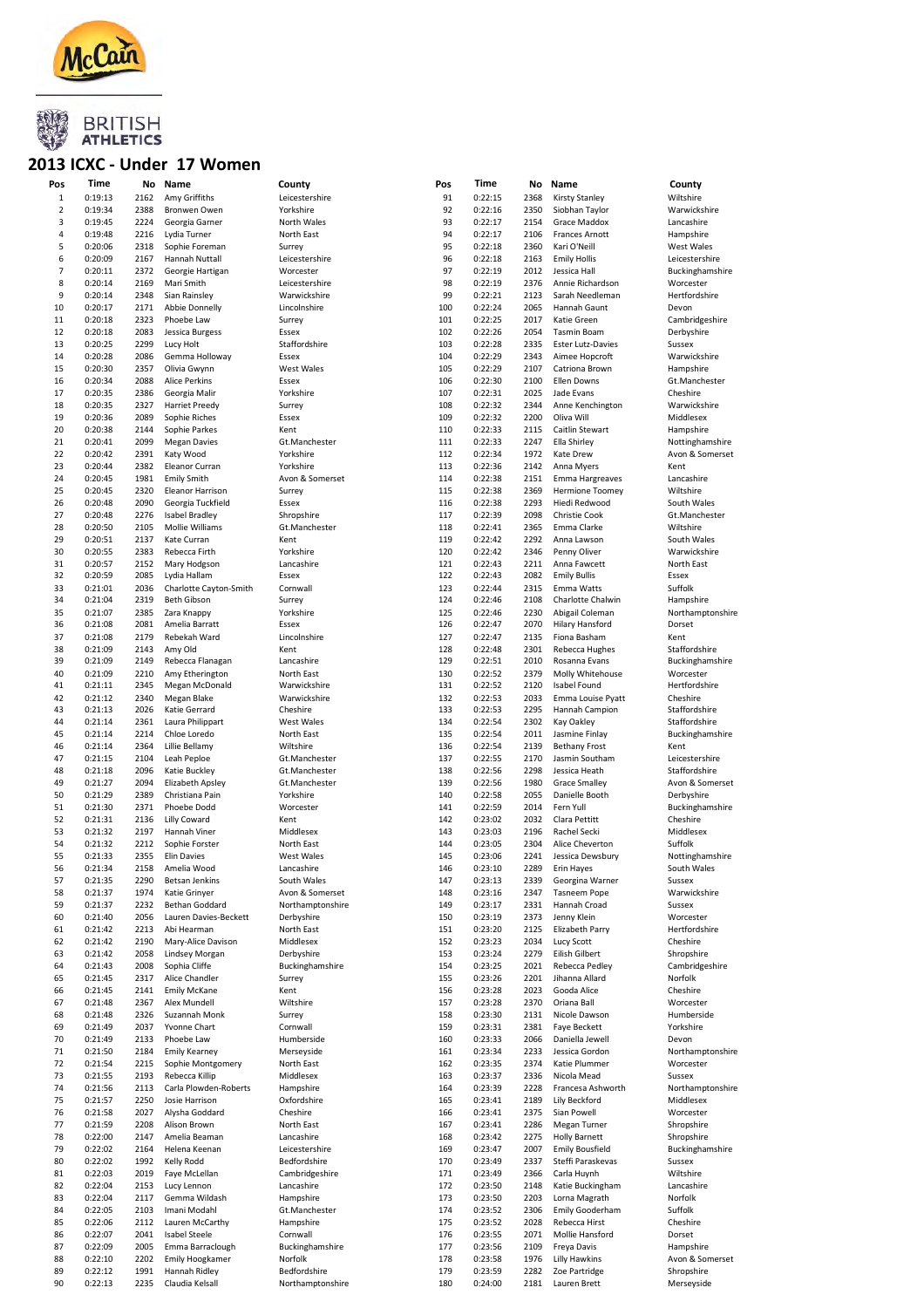#### 2013 ICXC - Under 17 Women

| Pos                  | Time    | No           | Name                          | County           |
|----------------------|---------|--------------|-------------------------------|------------------|
| 181                  | 0:24:02 | 2057         | Rebecca Herring               | Derbyshire       |
| 182                  | 0:24:04 | 2186         | <b>Heather Nuttall</b>        | Merseyside       |
| 183                  | 0:24:05 | 2018         | Sophie Jones                  | Cambridgeshire   |
| 184                  | 0:24:05 | 2242         | Ella Hughes                   | Nottinghamshire  |
| 185                  | 0:24:07 | 2313         | <b>Emily Strickland</b>       | Suffolk          |
| 186                  | 0:24:09 | 2049         | <b>Claire Petrie</b>          | Cumbria          |
| 187                  | 0:24:10 | 2159         | <b>Rachel Borrows</b>         | Leicestershire   |
| 188                  | 0:24:12 | 2309         | Alice Maguire                 | Suffolk          |
| 189                  | 0:24:13 | 2245         | Charlotte Peach               | Nottinghamshire  |
| 190                  | 0:24:14 | 2328         | Nicole Allan                  | Sussex           |
| 191                  | 0:24:14 | 2006         | Amy Botham                    | Buckinghamshire  |
| 192                  | 0:24:16 | 2359         | Rhian Homer                   | West Wales       |
| 193                  | 0:24:17 | 2075         | Rebecca Skeats                | Dorset           |
| 194                  | 0:24:18 |              |                               | Avon & Somerset  |
| 195                  | 0:24:22 | 1975<br>2191 | Abigail Hall<br>Josie Elliott | Middlesex        |
| 196                  | 0:24:26 | 2297         | Natasha Clowes                | Staffordshire    |
|                      |         |              |                               |                  |
| 197                  | 0:24:27 | 1998         | Natasha Harris-White          | Berkshire        |
| 198                  | 0:24:29 | 2249         | Elissa Clark                  | Oxfordshire      |
| 199                  | 0:24:29 | 2288         | Jazmine Briganti              | South Wales      |
| 200                  | 0:24:30 | 2093         | Rachel See                    | Gloucestershire  |
| 201                  | 0:24:45 | 2183         | Georgie Hannaway              | Merseyside       |
| 202                  | 0:24:48 | 2308         | Kerry Knott                   | Suffolk          |
| 203                  | 0:24:51 | 2003         | Rhea Walter                   | Berkshire        |
| 204                  | 0:24:55 | 2016         | Emma Evans                    | Cambridgeshire   |
| 205                  | 0:24:56 | 2185         | <b>Fiona Nuttall</b>          | Merseyside       |
| 206                  | 0:24:58 | 2064         | Zo Gardener                   | Devon            |
| 207                  | 0:24:59 | 2161         | Georgia Gartside              | Leicestershire   |
| 208                  | 0:25:00 | 2059         | <b>Emily Wass</b>             | Derbyshire       |
| 209                  | 0:25:02 | 2035         | Lucy Bowden                   | Cornwall         |
| 210                  | 0:25:03 | 2236         | Lauren Mehmet                 | Northamptonshire |
| 211                  | 0:25:05 | 2172         | Amy Gibbons                   | Lincolnshire     |
| 212                  | 0:25:06 | 2050         | Erin Proctor                  | Cumbria          |
| 213                  | 0:25:09 | 2132         | Elizabeth Evans               | Humberside       |
| 214                  | 0:25:13 | 2076         | <b>Honor Slade</b>            | Dorset           |
| 215                  | 0:25:21 | 2004         | Katherine West                | Berkshire        |
| 216                  | 0:25:22 | 2284         | Georgia Potts                 | Shropshire       |
| 217                  | 0:25:25 | 2187         | <b>Millie Powell</b>          | Merseyside       |
| 218                  | 0:25:27 | 2068         | Charlotte Bourne              | Dorset           |
| 219                  | 0:25:38 | 2199         | Katrina Will                  | Middlesex        |
| 220                  | 0:25:41 | 1997         | <b>Mollie Haines</b>          | Berkshire        |
| 221                  | 0:25:42 | 2277         | Ellie Bryan                   | Shropshire       |
| 222                  | 0:25:45 | 2067         | Jessica Strang                | Devon            |
| 223                  | 0:25:50 | 2280         | Heulwyn Gilbert               | Shropshire       |
| 224                  | 0:26:02 | 2174         | Kate Jolly                    | Lincolnshire     |
| 225                  | 0:26:15 | 2291         | Lowri Jenkins                 | South Wales      |
| 226                  | 0:26:18 | 2062         | Jessica Bennett               | Devon            |
| 227                  | 0:27:06 | 2078         | Francesca Morris              | East Wales       |
| 228                  | 0:27:12 | 2130         | Lauren Bell                   | Humberside       |
| 229                  | 0:27:23 | 2079         | Cheyenne Sinclair             | East Wales       |
| 230                  | 0:27:28 | 1995         | Abi Farnworth                 | Berkshire        |
| 231                  | 0:27:48 | 2254         | <b>Holly Pitter</b>           | Oxfordshire      |
| 232                  | 0:27:49 | 2175         | Melinda Jordan                | Lincolnshire     |
| 233                  | 0:28:39 | 2222         | Abbie Cheetham                | North Wales      |
|                      |         |              |                               |                  |
| <b>Team Results:</b> |         |              |                               |                  |

| Pos            | Points | County           | <b>Placings</b>   |
|----------------|--------|------------------|-------------------|
| 1              | 59     | Surrey           | (5111825)         |
| $\overline{2}$ | 61     | Fssex            | (12141619)        |
| 3              | 64     | Yorkshire        | (2172223)         |
| 4              | 94     | Leicestershire   | (16879)           |
| 5              | 139    | Kent             | (20293852)        |
| 6              | 143    | North Fast       | (4404554)         |
| 7              | 144    | Gt.Manchester    | (21284748)        |
| 8              | 184    | Warwickshire     | (9414292)         |
| 9              | 204    | Lancashire       | (31395678)        |
| 10             | 209    | West Wales       | (15445595)        |
| 11             | 286    | Worcester        | (75198130)        |
| 12             | 297    | Middlesex        | (536273109)       |
| 13             | 319    | Wiltshire        | (466791115)       |
| 14             | 333    | Avon & Somerset  | (2458112139)      |
| 15             | 336    | Hampshire        | (74838594)        |
| 16             | 358    | Cheshire         | (4376 107 132)    |
| 17             | 365    | Derbyshire       | (6063102140)      |
| 18             | 377    | Buckinghamshire  | (648797129)       |
| 19             | 397    | Cornwall         | (336986209)       |
| 20             | 408    | Staffordshire    | (13 128 133 134)  |
| 21             | 435    | Northamptonshire | (5990125161)      |
| 22             | 438    | South Wales      | (57116119146)     |
| 23             | 482    | Lincolnshire     | (1037211224)      |
| 24             | 515    | Shropshire       | (27153167168)     |
| 25             | 519    | Cambridgeshire   | (81101154183)     |
| 26             | 562    | Sussex           | (103147149163)    |
| 27             | 626    | Suffolk          | (123 144 174 185) |
| 28             | 629    | Nottinghamshire  | (111145184189)    |
| 29             | 634    | Merseyside       | (71 180 182 201)  |
| 30             | 669    | Humberside       | (70 158 213 228)  |
| 31             | 688    | Devon            | (100160206222)    |
| 32             | 709    | Dorset           | (126 176 193 214) |
| 33             | 835    | <b>Berkshire</b> | (197 203 215 220) |

Pos Time No Name County Pos Time No Name County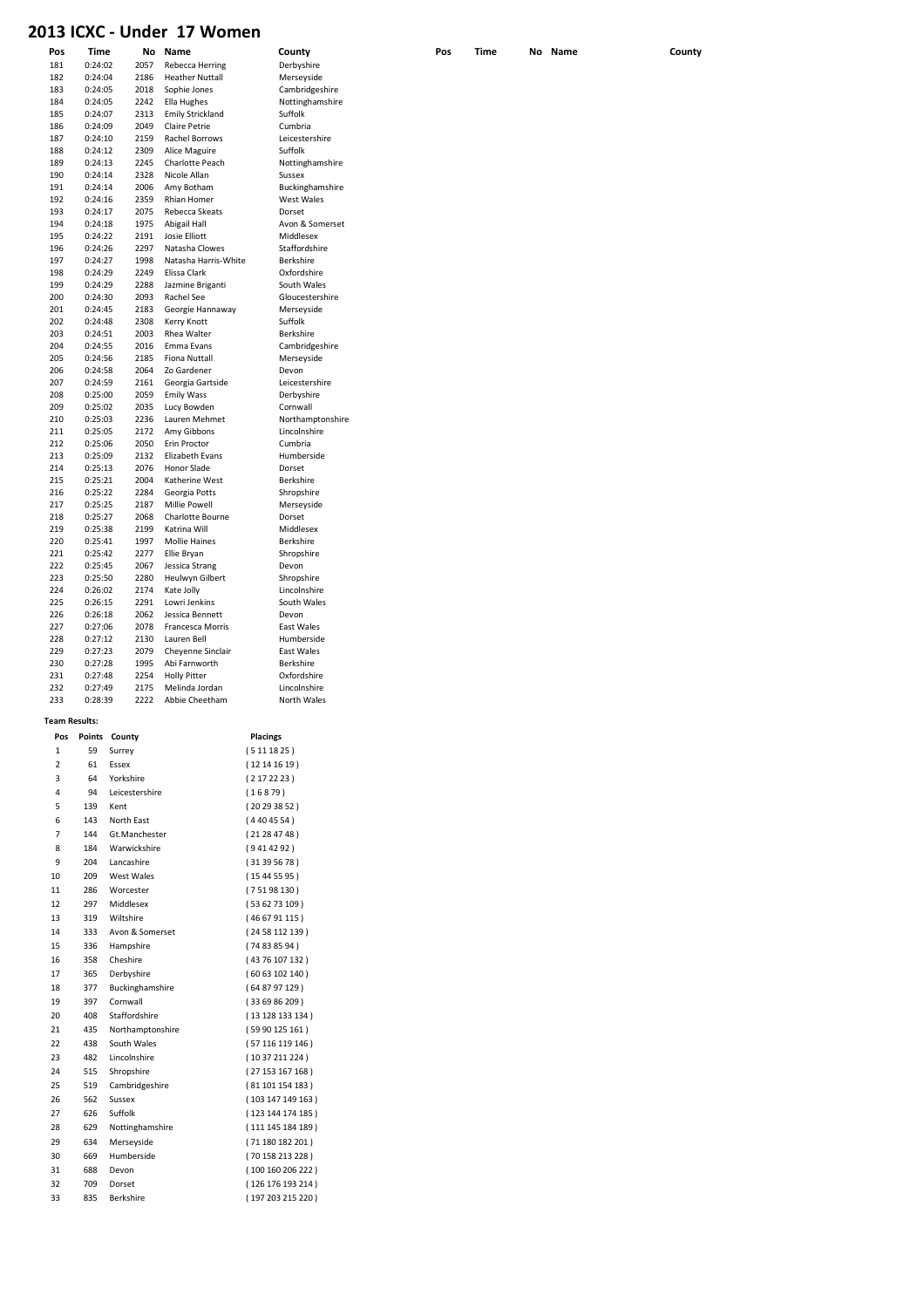

#### 2013 ICXC - Under 15 Boys

| Pos            | Time    | No   | Name                        | County                | Pos | Time    | No   | Name                     | County               |
|----------------|---------|------|-----------------------------|-----------------------|-----|---------|------|--------------------------|----------------------|
| $\,1\,$        | 0:16:02 | 1524 | Daniel Evans                | Cheshire              | 91  | 0:17:32 | 1633 | James Wardle             | Gt.Manchester        |
| $\overline{2}$ | 0:16:10 | 1909 | <b>Tom Dodd</b>             | Warwickshire          | 92  | 0:17:33 | 1658 | <b>Greg Sinnott</b>      | Hertfordshire        |
| 3              | 0:16:13 | 1897 | Stephen Ferroni             | Sussex                | 93  | 0:17:35 | 1783 | <b>Ben Musgrove</b>      | Northamptonshire     |
| 4              | 0:16:22 | 1607 | Canaan Solomon              | Essex                 | 94  | 0:17:35 | 1675 | Declan Burton            | Kent                 |
| 5              | 0:16:30 | 1687 | Chrsitopher Durney          | Lancashire            | 95  | 0:17:35 | 1928 | Matthew Williams         | West Wales           |
| 6              | 0:16:30 | 1679 | Alistair Kinloch            | Kent                  | 96  | 0:17:35 | 1594 | Gabriel Kay              | East Wales           |
| $\overline{7}$ | 0:16:31 | 1753 | Joe Armstrong               | North East            | 97  | 0:17:36 | 1685 | <b>Matthew Barnes</b>    | Lancashire           |
| 8              | 0:16:32 | 1888 | Ed Olsen                    |                       | 98  | 0:17:36 | 1962 | Callum Wilson            | Yorkshire            |
|                |         |      |                             | Surrey                |     |         |      |                          |                      |
| 9              | 0:16:33 | 1575 | Archie Stoneman             | Devon                 | 99  | 0:17:37 | 1648 | <b>Thomas Butler</b>     | Hertfordshire        |
| 10             | 0:16:34 | 1640 | Mahemed Mahamed             | Hampshire             | 100 | 0:17:37 | 1804 | Nat Jones                | Oxfordshire          |
| 11             | 0:16:35 | 1561 | Hugo Milner                 | Derbyshire            | 101 | 0:17:38 | 1479 | <b>William Mullins</b>   | Bedfordshire         |
| 12             | 0:16:37 | 1635 | <b>Ethan Bevis</b>          | Hampshire             | 102 | 0:17:38 | 1527 | Jonathan Owen            | Cheshire             |
| 13             | 0:16:38 | 1822 | Connor Maclean              | <b>Scotland North</b> | 103 | 0:17:39 | 1780 | Jack Hope                | Northamptonshire     |
| 14             | 0:16:39 | 1960 | Jonathan Shields            | Yorkshire             | 104 | 0:17:40 | 1931 | Kieran Garraway          | Wiltshire            |
| 15             | 0:16:41 | 1953 | <b>Emile Cairess</b>        | Yorkshire             | 105 | 0:17:41 | 1755 | Sam Garratt              | North East           |
| 16             | 0:16:42 | 1600 | George Elliott              | Essex                 | 106 | 0:17:41 | 1606 | Daniel Richards          | Essex                |
| 17             | 0:16:42 | 1814 | Ben Greenwood               | <b>Scotland East</b>  | 107 | 0:17:42 | 1872 | Alfie Foster             | Suffolk              |
| 18             | 0:16:43 | 1955 | <b>Tyler Hutchinson</b>     | Yorkshire             | 108 | 0:17:43 | 1543 | Ciaran Campbell          | Cumbria              |
| 19             | 0:16:43 | 1811 | Alex Carcas                 | <b>Scotland East</b>  | 109 | 0:17:43 | 1530 | Leighton Sharman         | Cheshire             |
| 20             | 0:16:44 | 1871 | <b>Ben Eames</b>            | Suffolk               | 110 | 0:17:43 | 1881 | William Bardsley         | Surrey               |
| 21             | 0:16:45 | 1696 | <b>Isaac Akers</b>          | Leicestershire        | 111 | 0:17:44 | 1742 | Rashid Riyad             | Middlesex            |
| 22             | 0:16:45 | 1959 | Joshua Schofield            | Yorkshire             | 112 | 0:17:44 | 1690 | James Marchant           | Lancashire           |
| 23             | 0:16:46 | 1952 | Lewis Byram                 | Yorkshire             | 113 | 0:17:44 | 1520 | Josh Betteley            | Cheshire             |
| 24             | 0:16:49 | 1836 | Alex Burrows                | Shropshire            | 114 | 0:17:45 | 1493 | Daniel Rickards          | Berkshire            |
| 25             | 0:16:49 | 1678 | Jamie Goodge                | Kent                  | 115 | 0:17:46 | 1756 | <b>Ryan Green</b>        | North East           |
| 26             | 0:16:50 | 1497 | Callum Bampton              | Buckinghamshire       | 116 | 0:17:46 | 1751 | Luke Spear               | Norfolk              |
| 27             | 0:16:51 | 1644 | Daniel Ray                  | Hampshire             | 117 | 0:17:46 | 1604 | Patterson Joseph         | Essex                |
| 28             | 0:16:51 | 1924 | Aran Rees                   |                       | 118 |         | 1697 |                          |                      |
| 29             |         | 1911 |                             | West Wales            | 119 | 0:17:47 |      | Luke Beeby               | Leicestershire       |
|                | 0:16:51 |      | Ben Goldie                  | Warwickshire          |     | 0:17:47 | 1482 | Connor Trudgill          | Bedfordshire         |
| 30             | 0:16:52 | 1484 | <b>Stanley Willis</b>       | Bedfordshire          | 120 | 0:17:47 | 1512 | Luke Crisp               | Cambridgeshire       |
| 31             | 0:16:52 | 1506 | Owen Seamark                | Buckinghamshire       | 121 | 0:17:48 | 1858 | Ryan Ashforth            | Staffordshire        |
| 32             | 0:16:54 | 1467 | Luke Prior                  | Avon & Somerset       | 122 | 0:17:48 | 1552 | Scott Wilson             | Cumbria              |
| 33             | 0:16:54 | 1624 | Chris Brown                 | Gt.Manchester         | 123 | 0:17:48 | 1626 | Euan Gilchrist           | Gt.Manchester        |
| 34             | 0:16:55 | 1636 | Jack Boswell                | Hampshire             | 124 | 0:17:48 | 1947 | Lewis Sternkopf          | Worcester            |
| 35             | 0:16:56 | 1758 | Markhim Lonsdale            | North East            | 125 | 0:17:49 | 1650 | Alexander Cook           | Hertfordshire        |
| 36             | 0:16:58 | 1701 | Sam Edwards                 | Leicestershire        | 126 | 0:17:49 | 1720 | <b>Elliot Coleman</b>    | Merseyside           |
| 37             | 0:16:59 | 1555 | Ryan Beale                  | Derbyshire            | 127 | 0:17:50 | 1740 | Thomas McArdle           | Middlesex            |
| 38             | 0:16:59 | 1951 | Robbie Brown                | Yorkshire             | 128 | 0:17:50 | 1580 | Piers Copeland           | Dorset               |
| 39             | 0:17:00 | 1736 | Terry Fawden                | Middlesex             | 129 | 0:17:51 | 1907 | Jerome Austin            | Warwickshire         |
| 40             | 0:17:01 | 1818 | Josh Kerr                   | <b>Scotland East</b>  | 130 | 0:17:53 | 1879 | Thoe Passmore            | Suffolk              |
| 41             | 0:17:03 | 1573 | Oscar Petherick             | Devon                 | 131 | 0:17:54 | 1761 | Fergus Robinson          | North East           |
| 42             | 0:17:05 | 1563 | Adam Roden                  | Derbyshire            | 132 | 0:17:55 | 1732 | Daniel Carpenter         | Middlesex            |
| 43             | 0:17:07 | 1813 | Iain Davies                 | <b>Scotland East</b>  | 133 | 0:17:55 | 1601 | Christian Grey           | Essex                |
| 44             | 0:17:07 | 1887 | Rian McCawley               | Surrey                | 134 | 0:17:55 | 1528 | <b>William Parsons</b>   | Cheshire             |
| 45             | 0:17:08 | 1641 | Samuel Maher                | Hampshire             | 135 | 0:17:55 | 1893 | Aidan Briffett           | Sussex               |
| 46             | 0:17:08 | 1652 | Jamie Dee                   | Hertfordshire         | 136 | 0:17:56 | 1824 | Aidan Gilbride           | <b>Scotland West</b> |
|                |         |      |                             |                       |     |         |      |                          |                      |
| 47             | 0:17:08 | 1473 | <b>Tom Angell</b>           | Bedfordshire          | 137 | 0:17:56 | 1535 | <b>Isaac Parker</b>      | Cornwall             |
| 48             | 0:17:09 | 1629 | Donnacha Maguire            | Gt.Manchester         | 138 | 0:17:57 | 1870 | Matthew Day              | Suffolk              |
| 49             | 0:17:09 | 1884 | Nathan Gibson               | Surrey                | 139 | 0:17:57 | 1692 | George Nightingale       | Lancashire           |
| 50             | 0:17:10 | 1680 | Eaun Nicholls               | Kent                  | 140 | 0:17:57 | 1546 | <b>Elliott Matier</b>    | Cumbria              |
| 51             | 0:17:10 | 1564 | Matthew Ward                | Derbyshire            | 141 | 0:17:59 | 1485 | Peter Cook               | Berkshire            |
| 52             | 0:17:11 | 1514 | Robert Huckle               | Cambridgeshire        | 142 | 0:17:59 | 1714 | Cameron Marshall         | Lincolnshire         |
| 53             | 0:17:12 | 1900 | Casey Keates                | Sussex                | 143 | 0:18:00 | 1471 | David Warnes             | Avon & Somerset      |
| 54             | 0:17:13 | 1735 | Aaron Farr                  | Middlesex             | 144 | 0:18:00 | 1662 | Jack Brothwell           | Humberside           |
| 55             | 0:17:14 | 1820 | Thomas Otton                | <b>Scotland East</b>  | 145 | 0:18:01 | 1677 | Christopher Cohen        | Kent                 |
| 56             | 0:17:14 | 1469 | Sam Sommerville             | Avon & Somerset       | 146 | 0:18:01 | 1491 | Michael Lennon           | Berkshire            |
| 57             | 0:17:15 | 1642 | <b>Charlie Mills</b>        | Hampshire             | 147 | 0:18:02 | 1930 | Jaymee Domoney           | Wiltshire            |
| 58             | 0:17:15 | 1789 | Oliver Dane                 | Nottinghamshire       | 148 | 0:18:02 | 1796 | Alex Rieley              | Nottinghamshire      |
| 59             | 0:17:16 | 1659 | Jonty Wager-Leigh           | Hertfordshire         | 149 | 0:18:02 | 1470 | Archie Walton            | Avon & Somerset      |
| 60             | 0:17:17 | 1851 | Jake Heyward                | South Wales           | 150 | 0:18:02 | 1787 | Sam Barker               | Nottinghamshire      |
| 61             | 0:17:18 | 1821 | Sol Sweeney                 | <b>Scotland East</b>  | 151 | 0:18:02 | 1737 | Patrick Goffey           | Middlesex            |
| 62             | 0:17:18 | 1603 | Max Jones                   | Essex                 | 152 | 0:18:04 | 1651 | Nathan Davies            | Hertfordshire        |
| 63             | 0:17:18 | 1910 | Shaun Evans                 | Warwickshire          | 153 | 0:18:04 | 1890 | <b>Robert Spalding</b>   | Surrey               |
| 64             | 0:17:19 | 1875 | Matthew Le-Proidevin        | Suffolk               | 154 | 0:18:04 | 1518 | Jordan Wood              | Cambridgeshire       |
| 65             | 0:17:19 | 1587 | Jason Sotheran              | Dorset                | 155 | 0:18:04 | 1747 | <b>Elliot Morina</b>     | Norfolk              |
| 66             | 0:17:20 | 1717 | Daniel Skinner              | Lincolnshire          | 156 | 0:18:05 | 1799 | <b>Ben Claridge</b>      | Oxfordshire          |
| 67             | 0:17:21 | 1891 | Harry Spawforth             | Surrey                | 157 | 0:18:05 | 1656 | Jamie Philpott           | Hertfordshire        |
|                |         | 1468 |                             |                       | 158 |         | 1703 | Amrik Gill               |                      |
| 68             | 0:17:22 |      | Oliver Shad<br>Adam Joardan | Avon & Somerset       |     | 0:18:06 |      |                          | Leicestershire       |
| 69             | 0:17:23 | 1602 |                             | Essex                 | 159 | 0:18:06 | 1710 | Declan Dickinson         | Lincolnshire         |
| 70             | 0:17:23 | 1896 | Archie Davis                | Sussex                | 160 | 0:18:06 | 1619 | William Staddon          | Gloucestershire      |
| 71             | 0:17:23 | 1630 | Christy O'Brien             | Gt.Manchester         | 161 | 0:18:07 | 1941 | Niall Geraghty           | Worcester            |
| 72             | 0:17:23 | 1502 | <b>Bill Hughes</b>          | Buckinghamshire       | 162 | 0:18:07 | 1883 | Paul Burgess             | Surrey               |
| 73             | 0:17:24 | 1476 | Kai Gardner                 | Bedfordshire          | 163 | 0:18:08 | 1611 | George Bygrave           | Gloucestershire      |
| 74             | 0:17:24 | 1707 | Cameron Smith               | Leicestershire        | 164 | 0:18:08 | 1933 | Jay Painter              | Wiltshire            |
| 75             | 0:17:26 | 1763 | Adam Weightman              | North East            | 165 | 0:18:09 | 1868 | Jamie Ward               | Staffordshire        |
| 76             | 0:17:26 | 1734 | Mukhtar Farah               | Middlesex             | 166 | 0:18:09 | 1567 | Tom Blackford            | Devon                |
| 77             | 0:17:27 | 1568 | Scott Braunton              | Devon                 | 167 | 0:18:10 | 1489 | Isaac Farnworth          | Berkshire            |
| 78             | 0:17:28 | 1914 | Cameron Innes               | Warwickshire          | 168 | 0:18:11 | 1695 | Nathan Townsend          | Lancashire           |
| 79             | 0:17:29 | 1957 | Harry Moore                 | Yorkshire             | 169 | 0:18:11 | 1571 | Patrick Livingstone      | Devon                |
| 80             | 0:17:29 | 1719 | Tom Clarke                  | Merseyside            | 170 | 0:18:12 | 1681 | <b>Toby Ralph</b>        | Kent                 |
| 81             | 0:17:30 | 1674 | <b>Stuart Brown</b>         | Kent                  | 171 | 0:18:13 | 1634 | Sam Wardle               | Gt.Manchester        |
| 82             | 0:17:30 | 1948 | Daniel Stock                | Worcester             | 172 | 0:18:13 | 1724 | Jack Lenehan             | Merseyside           |
| 83             | 0:17:30 | 1531 | Frankie Aldred              | Cornwall              | 173 | 0:18:15 | 1694 | <b>Ben Singleton</b>     | Lancashire           |
| 84             | 0:17:30 | 1738 | Youcef Harizi               | Middlesex             | 174 | 0:18:16 | 1557 | <b>Hedley Hardcastle</b> | Derbyshire           |
| 85             | 0:17:30 | 1572 | Thomas McShane              | Devon                 | 175 | 0:18:18 | 1776 | Jack Bond                | Northamptonshire     |
| 86             | 0:17:30 | 1505 | Will Perkin                 | Buckinghamshire       | 176 | 0:18:19 | 1894 | Luke Cooper              | Sussex               |
| 87             | 0:17:30 | 1829 | Ewan McKerral               | <b>Scotland West</b>  | 177 | 0:18:20 | 1743 | Nyall Brown              | Norfolk              |
|                |         | 1483 |                             |                       |     |         |      |                          |                      |
| 88             | 0:17:31 |      | Harry Wells                 | Bedfordshire          | 178 | 0:18:20 | 1725 | Alex McBain              | Merseyside           |
| 89             | 0:17:32 | 1683 | Callum Ward                 | Kent                  | 179 | 0:18:22 | 1728 | Christian Woods          | Merseyside           |
| 90             | 0:17:32 | 1754 | Alex Brown                  | North East            | 180 | 0:18:22 | 1940 | Ben Clarke               | Worcester            |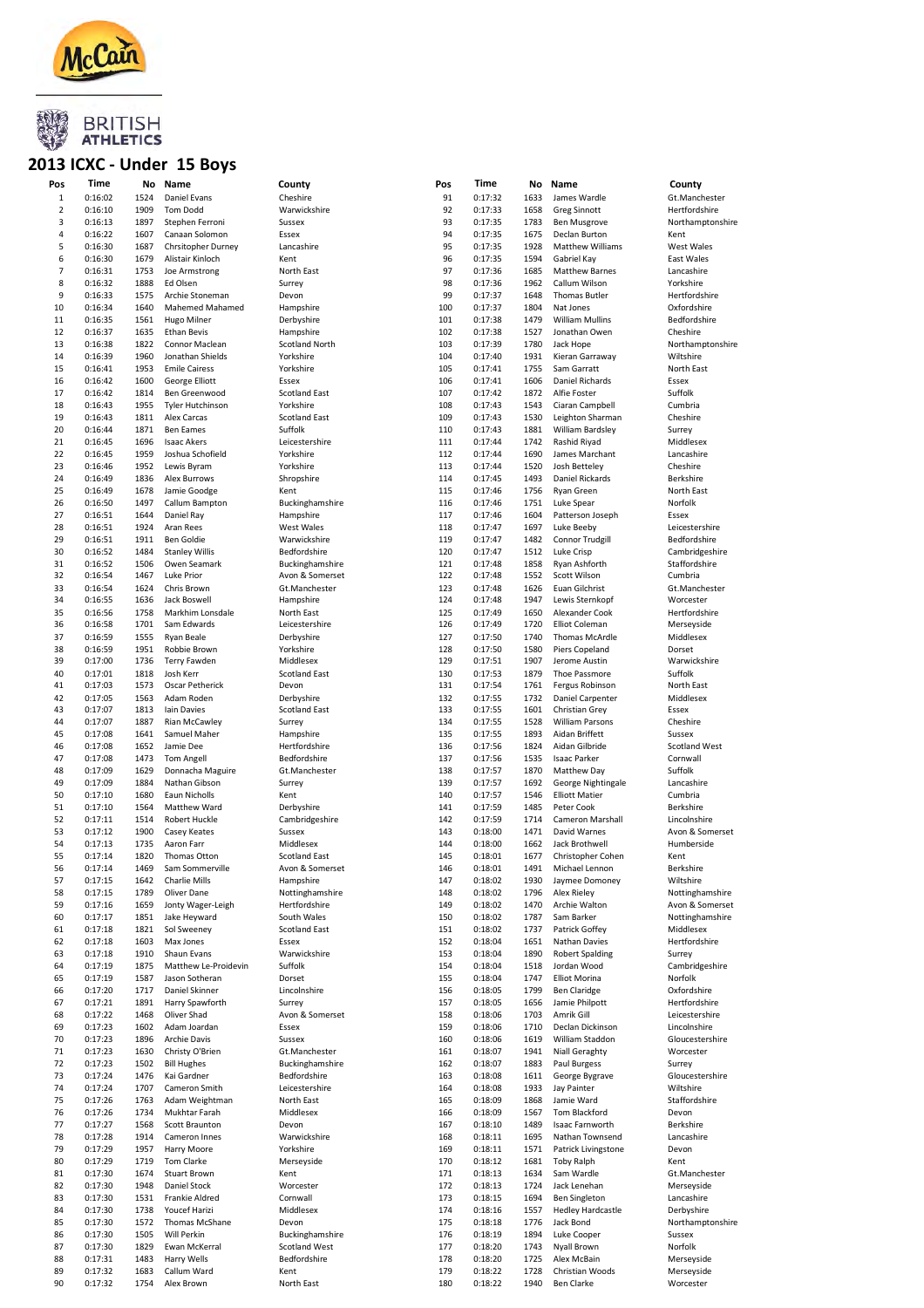#### 2013 ICXC - Under 15 Boys

| Pos | Time    | No   | Name                    | County           | Pos            | Time                 | No                   | Name                  | County             |
|-----|---------|------|-------------------------|------------------|----------------|----------------------|----------------------|-----------------------|--------------------|
| 181 | 0:18:22 | 1503 |                         |                  | 281            | 0:20:46              | 1845                 |                       |                    |
|     |         |      | Dominic Murphy          | Buckinghamshire  |                |                      |                      | <b>Billy Starling</b> | Shropshire         |
| 182 | 0:18:23 | 1700 | Tom Corby               | Leicestershire   | 282            | 0:20:57              | 1581                 | Ollie Davies          | Dorset             |
| 183 | 0:18:23 | 1716 | Jake Scott              | Lincolnshire     | 283            | 0:21:15              | 1837                 | <b>Stuart Duff</b>    | Shropshire         |
| 184 | 0:18:24 | 1576 | Cameron Tapp            | Devon            | 284            | 0:21:39              | 1618                 | Joseph Salf           | Gloucestershire    |
| 185 | 0:18:25 | 1727 | Thomas Rogerson         | Merseyside       | 285            | 0:21:43              | 1595                 | Scott Pritchard       | East Wales         |
| 186 | 0:18:25 | 1749 | Jack Rodwell            | Norfolk          | 286            | 0:21:48              | 1539                 | Josh Taphouse         | Cornwall           |
| 187 | 0:18:26 | 1772 | <b>Michael Roberts</b>  | North Wales      | 287            | 0:22:10              | 1589                 | <b>Ryan Concalves</b> | East Wales         |
| 188 | 0:18:26 | 1523 | <b>Robert Dykes</b>     | Cheshire         | 288            | 0:22:42              | 1591                 | Scott Dunster         | East Wales         |
| 189 | 0:18:26 | 1521 | Jacob Brown             | Cheshire         |                |                      |                      |                       |                    |
|     |         |      |                         |                  |                | <b>Team Results:</b> |                      |                       |                    |
| 190 | 0:18:28 | 1864 | Ryan Lander             | Staffordshire    |                |                      |                      |                       |                    |
| 191 | 0:18:29 | 1664 | Jamie Kirkham           | Humberside       | Pos            |                      | Points County        |                       | <b>Placings</b>    |
| 192 | 0:18:30 | 1684 | <b>Byron Abbott</b>     | Lancashire       | $\mathbf{1}$   | 69                   | Yorkshire            |                       | (14151822)         |
| 193 | 0:18:30 | 1774 | Gareth Williams         | North Wales      |                |                      |                      |                       |                    |
| 194 | 0:18:31 | 1932 | <b>Elliot Lassiter</b>  | Wiltshire        | $\overline{2}$ | 83                   | Hampshire            |                       | (10122734)         |
|     |         |      |                         | Norfolk          | 3              | 119                  | <b>Scotland East</b> |                       | (17194043)         |
| 195 | 0:18:31 | 1746 | Daniel Crowe            |                  | $\overline{4}$ | 141                  | Derbyshire           |                       | (11374251)         |
| 196 | 0:18:31 | 1916 | Dean Mawby              | Warwickshire     |                |                      |                      |                       |                    |
| 197 | 0:18:32 | 1586 | Matthew Lay             | Dorset           | 5              | 151                  | Essex                |                       | (4166269)          |
| 198 | 0:18:33 | 1508 | Joe Thrush              | Buckinghamshire  | 6              | 162                  | Kent                 |                       | (6255081)          |
| 199 | 0:18:33 | 1515 | Damian Rutterford       | Cambridgeshire   | $\overline{7}$ | 168                  | Surrey               |                       | (8444967)          |
| 200 | 0:18:33 | 1558 | Alex Jackson            | Derbyshire       |                |                      |                      |                       |                    |
|     |         |      |                         |                  | 8              | 172                  | Warwickshire         |                       | (2296378)          |
| 201 | 0:18:34 | 1570 | Joe Chamberlain         | Devon            | 9              | 207                  | North East           |                       | (7357590)          |
| 202 | 0:18:35 | 1964 | Oliver Dickinson        | Avon & Somerset  | 10             | 212                  | Devon                |                       | (9417785)          |
| 203 | 0:18:36 | 1915 | Sebastian Jones         | Warwickshire     |                |                      |                      |                       |                    |
| 204 | 0:18:37 | 1810 | Harry Thomas            | Oxfordshire      | $11\,$         | 215                  | Buckinghamshire      |                       | (26317286)         |
| 205 | 0:18:37 | 1904 | Daniel Stidder          | Sussex           | 12             | 238                  | Bedfordshire         |                       | (30477388)         |
| 206 | 0:18:38 | 1794 | Peter Mumford           | Nottinghamshire  | 13             | 243                  | Gt.Manchester        |                       | (33487191)         |
| 207 | 0:18:39 | 1464 | Ashley Leathem          | Avon & Somerset  | 14             | 249                  |                      |                       |                    |
|     |         |      |                         |                  |                |                      | Leicestershire       |                       | (213674118)        |
| 208 | 0:18:40 | 1866 | Thomas Randolph         | Staffordshire    | 15             | 253                  | Middlesex            |                       | (39547684)         |
| 209 | 0:18:40 | 1616 | Jacob Pickering         | Gloucestershire  | 16             | 261                  | Sussex               |                       | (35370135)         |
| 210 | 0:18:41 | 1536 | <b>Benjamin Rogers</b>  | Cornwall         | 17             | 296                  | Hertfordshire        |                       |                    |
| 211 | 0:18:41 | 1645 | Bryn Smith              | Hampshire        |                |                      |                      |                       | (46599299)         |
| 212 | 0:18:42 | 1943 | <b>Elliott Jones</b>    | Worcester        | 18             | 299                  | Avon & Somerset      |                       | (325668143)        |
| 213 | 0:18:42 | 1901 | Marcus Ramage           | Sussex           | 19             | 321                  | Suffolk              |                       | (2064107130)       |
|     |         |      |                         |                  | 20             |                      |                      |                       |                    |
| 214 | 0:18:42 | 1723 | <b>Ryan Doubtfire</b>   | Merseyside       |                | 325                  | Cheshire             |                       | (1102109113)       |
| 215 | 0:18:44 | 1516 | <b>Robert Sewell</b>    | Cambridgeshire   | 21             | 353                  | Lancashire           |                       | (597112139)        |
| 216 | 0:18:46 | 1862 | James Fradley           | Staffordshire    | 22             | 525                  | Cambridgeshire       |                       | (52 120 154 199)   |
| 217 | 0:18:47 | 1519 | Callum Ahern            | Cheshire         |                |                      |                      |                       |                    |
| 218 | 0:18:48 | 1541 | Jonathan Wilson         | Cornwall         | 23             | 547                  | Worcester            |                       | (82124161180)      |
| 219 | 0:18:49 | 1809 | Will Sweetenham         | Oxfordshire      | 24             | 550                  | Lincolnshire         |                       | (66142159183)      |
|     |         |      |                         |                  | 25             | 556                  | Merseyside           |                       | (80126172178)      |
| 220 | 0:18:49 | 1549 | Joseph Smith            | Cumbria          |                |                      |                      |                       |                    |
| 221 | 0:18:50 | 1660 | Jonathan Beharell       | Humberside       | 26             | 562                  | Nottinghamshire      |                       | (58148150206)      |
| 222 | 0:18:50 | 1667 | Luke Nuttall            | Humberside       | 27             | 568                  | Berkshire            |                       | (114 141 146 167 ) |
| 223 | 0:18:51 | 1478 | Callum Mullins          | Bedfordshire     | 28             | 590                  | Cumbria              |                       | (108122140220)     |
| 224 | 0:18:51 | 1718 | <b>Bradley Spurdens</b> | Lincolnshire     |                |                      |                      |                       |                    |
| 225 | 0:18:53 | 1590 | Lewis Daniels           | East Wales       | 29             | 602                  | Northamptonshire     |                       | (93 103 175 231)   |
|     |         |      |                         |                  | 30             | 609                  | Wiltshire            |                       | (104147164194)     |
| 226 | 0:18:53 | 1846 | Matthew Yapp            | Shropshire       | 31             | 622                  | Dorset               |                       | (65 128 197 232)   |
| 227 | 0:18:53 | 1691 | Andrew Moffat           | Lancashire       |                |                      |                      |                       |                    |
| 228 | 0:18:56 | 1668 | Shaun Smith             | Humberside       | 32             | 634                  | Norfolk              |                       | (116155177186)     |
| 229 | 0:18:57 | 1481 | Dominic Peachey         | Bedfordshire     | 33             | 648                  | Cornwall             |                       | (83 137 210 218)   |
| 230 | 0:18:57 | 1844 | Joel Roura              | Shropshire       | 34             | 679                  | Oxfordshire          |                       | (100 156 204 219)  |
| 231 | 0:18:59 | 1784 | Oskar Potomski          | Northamptonshire |                |                      |                      |                       |                    |
|     |         |      |                         |                  | 35             | 684                  | Staffordshire        |                       | (121 165 190 208)  |
| 232 | 0:18:59 | 1579 | Regan Cooper            | Dorset           | 36             | 761                  | Shropshire           |                       | (24 226 230 281)   |
| 233 | 0:18:59 | 1782 | Ethan Mehmet            | Northamptonshire | 37             | 770                  | Gloucestershire      |                       | (160163209238)     |
| 234 | 0:19:00 | 1785 | Craig Shackleton        | Northamptonshire |                |                      |                      |                       |                    |
| 235 | 0:19:00 | 1798 | Chris Ward              | Nottinghamshire  | 38             | 778                  | Humberside           |                       | (144 191 221 222)  |
| 236 | 0:19:02 | 1540 | James Williams          | Cornwall         | 39             | 855                  | East Wales           |                       | (96 225 249 285)   |
| 237 | 0:19:02 | 1501 | Toby Herdman-Smith      | Buckinghamshire  |                |                      |                      |                       |                    |
|     |         |      |                         |                  |                |                      |                      |                       |                    |
| 238 | 0:19:04 | 1612 | Jasper Greenleaf        | Gloucestershire  |                |                      |                      |                       |                    |
| 239 | 0:19:06 | 1655 | Samuel Howell           | Hertfordshire    |                |                      |                      |                       |                    |
| 240 | 0:19:07 | 1517 | Liam Ward               | Cambridgeshire   |                |                      |                      |                       |                    |
| 241 | 0:19:09 | 1854 | Jac Skuse               | South Wales      |                |                      |                      |                       |                    |
| 242 | 0:19:10 | 1937 | Callum Short            | Wiltshire        |                |                      |                      |                       |                    |
| 243 | 0:19:11 | 1863 | Harry Halford           | Staffordshire    |                |                      |                      |                       |                    |
| 244 | 0:19:14 |      | Thomas Taylor           |                  |                |                      |                      |                       |                    |
|     |         | 1631 |                         | Gt.Manchester    |                |                      |                      |                       |                    |
| 245 | 0:19:18 | 1729 | Adam Woosey             | Merseyside       |                |                      |                      |                       |                    |
| 246 | 0:19:20 | 1509 | Olver Bowling           | Cambridgeshire   |                |                      |                      |                       |                    |
| 247 | 0:19:20 | 1669 | Charlie Stead           | Humberside       |                |                      |                      |                       |                    |
| 248 | 0:19:22 | 1532 | Finn Burford            | Cornwall         |                |                      |                      |                       |                    |
| 249 | 0:19:27 | 1596 | <b>Tyler Pritchard</b>  | East Wales       |                |                      |                      |                       |                    |
| 250 | 0:19:28 | 1538 | Jordan Smart            | Cornwall         |                |                      |                      |                       |                    |
| 251 | 0:19:28 | 1708 | Will Baker              | Lincolnshire     |                |                      |                      |                       |                    |
|     |         |      |                         |                  |                |                      |                      |                       |                    |
| 252 | 0:19:30 | 1792 | James Lonsdale          | Nottinghamshire  |                |                      |                      |                       |                    |
| 253 | 0:19:32 | 1548 | <b>Matthew Senior</b>   | Cumbria          |                |                      |                      |                       |                    |
| 254 | 0:19:33 | 1613 | Michael Horrocks        | Gloucestershire  |                |                      |                      |                       |                    |
| 255 | 0:19:35 | 1562 | Thomas O'Donoghue       | Derbyshire       |                |                      |                      |                       |                    |
| 256 | 0:19:37 | 1666 | <b>Thomas Nutall</b>    | Humberside       |                |                      |                      |                       |                    |
| 257 | 0:19:40 | 1670 | Joel Till               | Humberside       |                |                      |                      |                       |                    |
| 258 | 0:19:42 | 1790 | Ben Hardy               | Nottinghamshire  |                |                      |                      |                       |                    |
|     |         |      |                         |                  |                |                      |                      |                       |                    |
| 259 | 0:19:42 | 1912 | Tom Hudson              | Warwickshire     |                |                      |                      |                       |                    |
| 260 | 0:19:43 | 1855 | Jac Smith               | South Wales      |                |                      |                      |                       |                    |
| 261 | 0:19:44 | 1963 | Jack Hale               | Cumbria          |                |                      |                      |                       |                    |
| 262 | 0:19:45 | 1745 | Jacob Cotton            | Norfolk          |                |                      |                      |                       |                    |
| 263 | 0:19:46 | 1553 | Ed Barbour              | Derbyshire       |                |                      |                      |                       |                    |
| 264 | 0:19:47 | 1917 | Euan Cox                | West Wales       |                |                      |                      |                       |                    |
|     |         |      |                         |                  |                |                      |                      |                       |                    |
| 265 | 0:19:48 | 1622 | Ben Williams            | Gloucestershire  |                |                      |                      |                       |                    |
| 266 | 0:19:51 | 1805 | <b>Gregor Kelling</b>   | Oxfordshire      |                |                      |                      |                       |                    |
| 267 | 0:19:55 | 1496 | Ethan Tattersall        | Berkshire        |                |                      |                      |                       |                    |
| 268 | 0:19:57 | 1950 | Kieran Walker           | Worcester        |                |                      |                      |                       |                    |
| 269 | 0:20:01 | 1766 | Ryan Cain               | North Wales      |                |                      |                      |                       |                    |
| 270 | 0:20:04 | 1577 | Michael Biss            | Dorset           |                |                      |                      |                       |                    |
|     |         |      |                         |                  |                |                      |                      |                       |                    |
| 271 | 0:20:05 | 1929 | Adam Bradburn           | Wiltshire        |                |                      |                      |                       |                    |
| 272 | 0:20:07 | 1944 | Alex Keith              | Worcester        |                |                      |                      |                       |                    |
| 273 | 0:20:08 | 1711 | Cameron Everist         | Lincolnshire     |                |                      |                      |                       |                    |
| 274 | 0:20:09 | 1801 | Tom Gould               | Oxfordshire      |                |                      |                      |                       |                    |
| 275 | 0:20:09 | 1807 | Luke Sherlock           | Oxfordshire      |                |                      |                      |                       |                    |
| 276 | 0:20:16 | 1757 | Henry Johnson           | North East       |                |                      |                      |                       |                    |
| 277 | 0:20:24 | 1585 | Hugh Ireland            | Dorset           |                |                      |                      |                       |                    |
|     |         |      | Mark Chaney-Baxter      |                  |                |                      |                      |                       |                    |
| 278 | 0:20:37 | 1744 |                         | Norfolk          |                |                      |                      |                       |                    |
| 279 | 0:20:41 | 1800 | James Cole              | Oxfordshire      |                |                      |                      |                       |                    |
| 280 | 0:20:44 | 1582 | Tom Freeman             | Dorset           |                |                      |                      |                       |                    |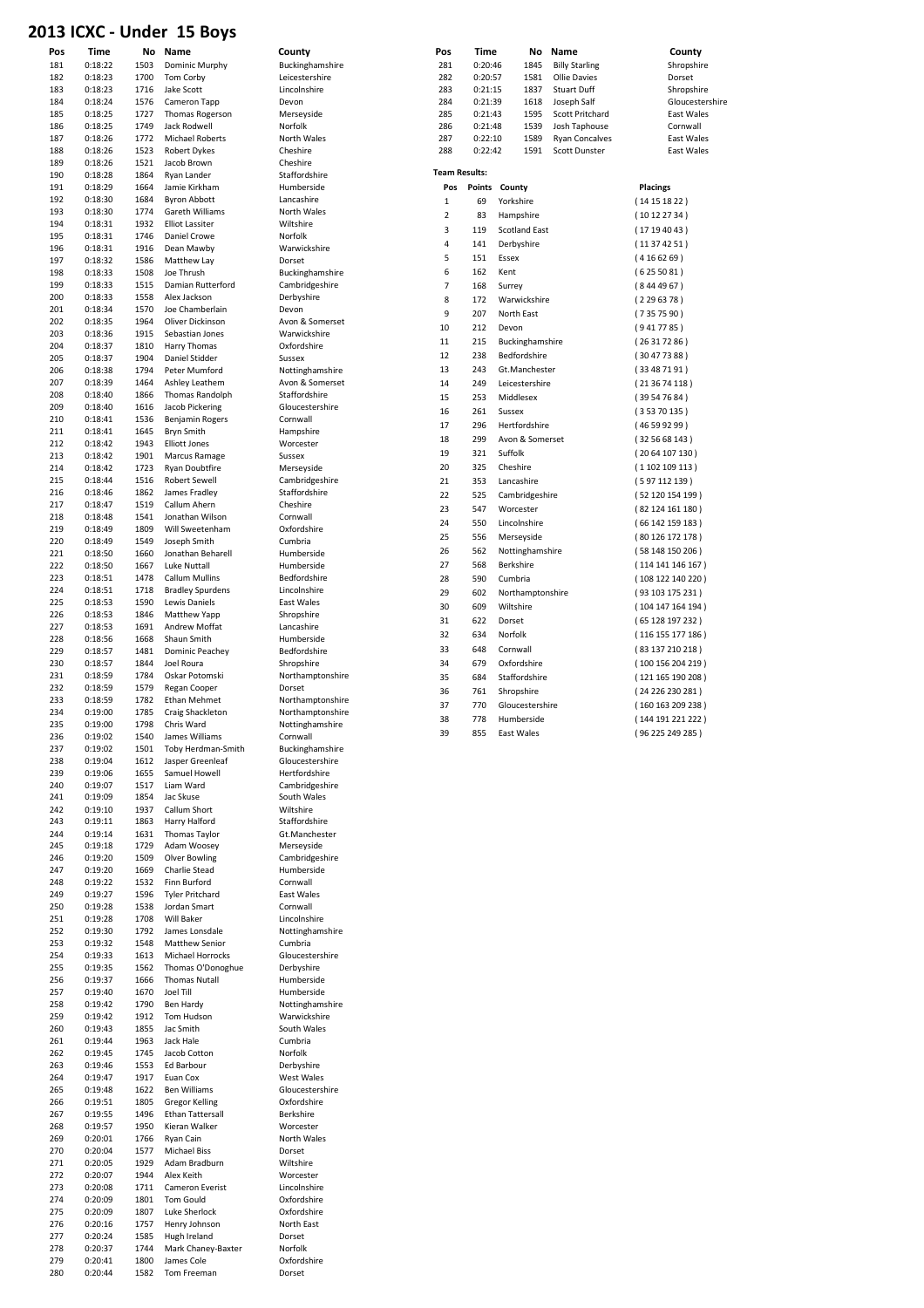

#### 2013 ICXC - Under 15 Girls

| Pos            | Time    | No   | Name                  | County            | Pos | Time    | No   | Name                     | County           |
|----------------|---------|------|-----------------------|-------------------|-----|---------|------|--------------------------|------------------|
| $\,1\,$        | 0:16:56 | 3745 | Harriet Knowles-Jones | Cheshire          | 91  | 0:19:05 | 4107 | Francesca Reid Lloyd     | Surrey           |
| $\overline{2}$ | 0:17:06 | 4177 | Katy Whiteoak         | Gt.Manchester     | 92  | 0:19:06 | 3705 | Alexandra Barbour        | Berkshire        |
| 3              |         |      |                       |                   | 93  |         |      |                          |                  |
|                | 0:17:24 | 3979 | Kate Waugh            | North East        |     | 0:19:07 | 3824 | Jodie Ratcliffe          | Essex            |
| 4              | 0:17:29 | 3850 | Daisy D'Santos        | Hampshire         | 94  | 0:19:07 | 3980 | <b>Mollie Davies</b>     | North Wales      |
| 5              | 0:17:38 | 3894 | Sabrina Sinha         | Kent              | 95  | 0:19:07 | 4125 | <b>Isobel Davis</b>      | Warwickshire     |
| 6              | 0:17:42 | 3708 | Grace Goddard         | Berkshire         | 96  | 0:19:07 | 3819 | Isobel Ives              | Essex            |
| $\overline{7}$ | 0:17:42 | 3709 | Hope Goddard          | Berkshire         | 97  | 0:19:08 | 4162 | Erica Byram              | Yorkshire        |
| 8              | 0:17:50 | 3913 | Lucy Jones            | Leicestershire    | 98  | 0:19:08 | 3775 | Sarah Thompson           | Cumbria          |
|                |         |      |                       |                   |     |         |      |                          |                  |
| 9              | 0:17:57 | 4151 | Yasmin Watling        | Wiltshire         | 99  | 0:19:09 | 3831 | Maia Hawkins             | Gloucestershire  |
| 10             | 0:17:59 | 3857 | Katie Rowe            | Hampshire         | 100 | 0:19:10 | 4129 | Katie Ryder              | Warwickshire     |
| 11             | 0:18:00 | 3860 | Lucy Wildash          | Hampshire         | 101 | 0:19:10 | 3886 | Niamh Bridson-Hubbard    | Kent             |
| 12             | 0:18:00 | 3898 | Katie Astin           | Lancashire        | 102 | 0:19:10 | 3854 | Hannah Knapton           | Hampshire        |
|                |         |      | Elisabeth Hood        |                   |     |         |      |                          |                  |
| 13             | 0:18:02 | 3804 |                       | Dorset            | 103 | 0:19:11 | 4101 | Kathryn Ditton           | Surrey           |
| 14             | 0:18:03 | 4164 | Emma Clapton          | Yorkshire         | 104 | 0:19:11 | 4060 | Fian Sweeney             | Shropshire       |
| 15             | 0:18:04 | 3691 | Ellie Wallace         | Avon & Somerset   | 105 | 0:19:12 | 3719 | Emma Delgado             | Buckinghamshire  |
| 16             | 0:18:04 | 3743 | Amy Hinchly           | Cheshire          | 106 | 0:19:12 | 4176 | Aimee Pratt              | Gt.Manchester    |
| 17             | 0:18:05 | 3895 | Georgina Taylor       | Kent              | 107 | 0:19:13 | 3944 | Sophie Tarver            | Merseyside       |
| 18             | 0:18:06 | 3901 | <b>Grace Handley</b>  | Lancashire        | 108 | 0:19:13 | 4178 | Isabel Jones             | East Wales       |
|                |         |      |                       |                   |     |         |      |                          |                  |
| 19             | 0:18:06 | 3915 | Laura Mullin          | Leicestershire    | 109 | 0:19:14 | 3900 | Elizabeth Greenwood      | Lancashire       |
| 20             | 0:18:07 | 3711 | Felicity Johnson      | Berkshire         | 110 | 0:19:14 | 3872 | Tabitha Weddell          | Hertfordshire    |
| 21             | 0:18:09 | 3713 | Siannah Rayment       | Berkshire         | 111 | 0:19:14 | 4108 | Alice Setyabule          | Surrey           |
| 22             | 0:18:14 | 4081 | Katie Hughes          | Staffordshire     | 112 | 0:19:15 | 4051 | Georgina Benbow          | Shropshire       |
| 23             | 0:18:15 | 3891 | Jessica Keene         | Kent              | 113 | 0:19:15 | 3784 | Jennifer Willison        | Derbyshire       |
|                |         |      |                       |                   |     |         |      |                          |                  |
| 24             | 0:18:16 | 3751 | Zara Thompson         | Cheshire          | 114 | 0:19:16 | 4027 | Marnie Wilson            | Oxfordshire      |
| 25             | 0:18:18 | 3869 | Hannah Morton         | Hertfordshire     | 115 | 0:19:17 | 3952 | Eve Goodhart             | Middlesex        |
| 26             | 0:18:18 | 4150 | Gemma Shepherd        | Wiltshire         | 116 | 0:19:18 | 3843 | <b>Juliet Downs</b>      | Gt.Manchester    |
| 27             | 0:18:19 | 3700 | Lauren Russell        | Bedfordshire      | 117 | 0:19:19 | 4115 | <b>Becky Haggar</b>      | Sussex           |
| 28             | 0:18:19 | 3746 | Katie Lowery          | Cheshire          | 118 | 0:19:19 | 3993 | Lily Carmichael          | Northamptonshire |
|                |         |      |                       |                   |     |         |      |                          |                  |
| 29             | 0:18:20 | 3941 | Rosie Johnson         | Merseyside        | 119 | 0:19:20 | 3904 | Deni Impett              | Lancashire       |
| 30             | 0:18:21 | 3715 | Yasmin Ryder          | Berkshire         | 120 | 0:19:22 | 4142 | Caitlin Page             | West Wales       |
| 31             | 0:18:22 | 3718 | <b>Eloise Davison</b> | Buckinghamshire   | 121 | 0:19:23 | 4066 | Elishka Coupar           | South Wales      |
| 32             | 0:18:25 | 3795 | Victoria Weir         | Devon             | 122 | 0:19:24 | 4124 | Georgia Curry            | Warwickshire     |
| 33             | 0:18:25 | 3911 | Hannah Cox            | Leicestershire    | 123 | 0:19:24 | 4116 | Nancy Jones              | Sussex           |
|                |         |      |                       |                   |     |         |      |                          |                  |
| 34             | 0:18:26 | 3983 | Cari Hughes           | North Wales       | 124 | 0:19:24 | 4022 | Flora Insley             | Oxfordshire      |
| 35             | 0:18:26 | 3699 | <b>Bonnie Murphy</b>  | Bedfordshire      | 125 | 0:19:25 | 3927 | Olivia Matthias          | Lincolnshire     |
| 36             | 0:18:27 | 3970 | Phillipa Chambers     | North East        | 126 | 0:19:25 | 4163 | Lucy Byram               | Yorkshire        |
| 37             | 0:18:29 | 4085 | Georgia Rafferty      | Staffordshire     | 127 | 0:19:25 | 3833 | <b>Bethan Moor</b>       | Gloucestershire  |
| 38             | 0:18:30 | 3735 | Alice Newcombe        | Cambridgeshire    | 128 | 0:19:27 | 3752 | Yolande Barnsley         | Cornwall         |
|                |         |      |                       |                   |     |         |      |                          |                  |
| 39             | 0:18:31 | 4073 | Gwenno Waddington     | South Wales       | 129 | 0:19:27 | 3765 | Rebecca Buchanan         | Cumbria          |
| 40             | 0:18:32 | 3817 | Victoria Hiscock      | Essex             | 130 | 0:19:29 | 4091 | Lauren Howe              | Suffolk          |
| 41             | 0:18:34 | 3862 | <b>Ellie Baker</b>    | Hertfordshire     | 131 | 0:19:30 | 3761 | Harriet Lord             | Cornwall         |
| 42             | 0:18:35 | 4017 | Fiona Bunn            | Oxfordshire       | 132 | 0:19:31 | 4127 | Abigail Nolan            | Warwickshire     |
| 43             | 0:18:35 | 3820 | Jodie Judd            | Essex             | 133 | 0:19:31 | 3723 |                          |                  |
|                |         |      |                       |                   |     |         |      | Amy Radford              | Buckinghamshire  |
| 44             | 0:18:35 | 4104 | Georgia Holden        | Surrey            | 134 | 0:19:31 | 4020 | Megan Humphreys          | Oxfordshire      |
| 45             | 0:18:36 | 3697 | Sarah Kerr            | Bedfordshire      | 135 | 0:19:31 | 3878 | Jessica Chapman          | Humberside       |
| 46             | 0:18:36 | 3919 | Caitlin Roper         | Leicestershire    | 136 | 0:19:32 | 4010 | Nicole Goulding          | Nottinghamshire  |
| 47             | 0:18:37 | 3981 | Lily Davis            | North Wales       | 137 | 0:19:32 | 3853 | <b>Evie Grice</b>        | Hampshire        |
| 48             | 0:18:37 | 3948 |                       | Middlesex         | 138 | 0:19:32 | 3920 | Aimee Seager             | Leicestershire   |
|                |         |      | Lucy Carter           |                   |     |         |      |                          |                  |
| 49             | 0:18:38 | 3902 | Georgia Hannam        | Lancashire        | 139 | 0:19:34 | 3972 | Danielle Elliott         | North East       |
| 50             | 0:18:39 | 4071 | Emma Ligthart         | South Wales       | 140 | 0:19:35 | 4006 | Georgia Clarke           | Nottinghamshire  |
| 51             | 0:18:40 | 3734 | Charlotte Tara Murphy | Cambridgeshire    | 141 | 0:19:35 | 3724 | <b>Megan Styles</b>      | Buckinghamshire  |
| 52             | 0:18:42 | 4170 | Olivia Sykes          | Yorkshire         | 142 | 0:19:35 | 4078 | Remi Flavell             | Staffordshire    |
|                |         | 3687 |                       | Avon & Somerset   | 143 | 0:19:35 |      |                          |                  |
| 53             | 0:18:42 |      | Ellie Leather         |                   |     |         | 3971 | <b>Eleanor Daglish</b>   | North East       |
| 54             | 0:18:43 | 3800 | <b>Bridget Dence</b>  | Dorset            | 144 | 0:19:36 | 4063 | Serin Allin              | South Wales      |
| 55             | 0:18:43 | 3812 | Izzy Morris           | <b>East Wales</b> | 145 | 0:19:36 | 3910 | Martha Clapp             | Leicestershire   |
| 56             | 0:18:44 | 3838 | Zoe Wassell           | Gloucestershire   | 146 | 0:19:36 | 4172 | Imani Wilson             | Yorkshire        |
| 57             | 0:18:44 | 3798 | Charlotte Baker       | Dorset            | 147 | 0:19:37 | 4106 | Peony Myall              | Surrey           |
|                |         |      |                       |                   |     |         |      | Sarah Chapman            | Berkshire        |
| 58             | 0:18:44 | 3994 | Kirsty Goddard        | Northamptonshire  | 148 | 0:19:38 | 3706 |                          |                  |
| 59             | 0:18:45 | 3786 | <b>Emily Attfield</b> | Devon             | 149 | 0:19:39 | 4160 | Sophie Tothill           | Worcester        |
| 60             | 0:18:45 | 3748 | Elizabeth Smith       | Cheshire          | 150 | 0:19:40 | 3967 | Annie Rooks              | Norfolk          |
| 61             | 0:18:46 | 4118 | Sophie Markwick       | Sussex            | 151 | 0:19:40 | 3892 | Alice Ralph              | Kent             |
| 62             | 0:18:46 | 3780 | Milly Newton          | Derbyshire        | 152 | 0:19:42 | 3949 | Jade Dos Santos          | Middlesex        |
|                |         |      |                       |                   |     |         |      |                          |                  |
| 63             | 0:18:47 | 4140 | Alicia Jones          | West Wales        | 153 | 0:19:43 | 3793 | Madeleine Roche          | Devon            |
| 64             | 0:18:48 | 3823 | Rosie Poole           | Essex             | 154 | 0:19:44 | 3725 | Eliza Taswell-Fryer      | Buckinghamshire  |
| 65             | 0:18:48 | 3809 | Heidi Davies          | East Wales        | 155 | 0:19:45 | 4105 | Hannah Morris            | Surrey           |
| 66             | 0:18:50 | 3747 | Victoria Ramsbottom   | Cheshire          | 156 | 0:19:46 | 4123 | <b>Elvie Cox</b>         | Warwickshire     |
| 67             | 0:18:50 | 3968 | Sophie Burnett        | North East        | 157 | 0:19:50 | 4082 | Isher Mander             | Staffordshire    |
| 68             | 0:18:50 | 3744 | Megan Hough           | Cheshire          | 158 | 0:19:51 | 4161 | Nixie Turner             | Worcester        |
| 69             | 0:18:50 | 4099 | Niamh Brown           | Surrey            | 159 | 0:19:51 | 4077 | Katie Finney             | Staffordshire    |
|                |         |      |                       |                   |     |         |      |                          |                  |
| 70             | 0:18:52 | 3727 | Hannah Thear          | Buckinghamshire   | 160 | 0:19:51 | 4122 | Nicole Beard             | Warwickshire     |
| 71             | 0:18:52 | 3777 | Niamh Emerson         | Derbyshire        | 161 | 0:19:51 | 4012 | Elizabeth Pennington     | Nottinghamshire  |
| 72             | 0:18:53 | 3794 | Poppy Tank            | Devon             | 162 | 0:19:51 | 4126 | Katie Mladenovic         | Warwickshire     |
| 73             | 0:18:54 | 3785 | <b>Emily Ackford</b>  | Devon             | 163 | 0:19:52 | 3731 | Diana Chalmers           | Cambridgeshire   |
|                |         |      |                       |                   |     |         |      |                          |                  |
| 74             | 0:18:54 | 4169 | Lucy Robinson         | Yorkshire         | 164 | 0:19:52 | 3690 | Georgia Taylor           | Avon & Somerset  |
| 75             | 0:18:55 | 3762 | <b>Tess Masselink</b> | Cornwall          | 165 | 0:19:53 | 3973 | Charlotte Jewell         | North East       |
| 76             | 0:18:55 | 4166 | Mary McCarthy         | Yorkshire         | 166 | 0:19:54 | 4094 | <b>Emily Moyes</b>       | Suffolk          |
| 77             | 0:18:56 | 3958 | Sophie Alden          | Norfolk           | 167 | 0:19:55 | 3909 | Charlotte Waddington     | Lancashire       |
| 78             | 0:18:56 | 3962 | Amy Clarke            | Norfolk           | 168 | 0:19:55 | 4075 | Jessica Clark            | Staffordshire    |
|                |         |      |                       |                   |     |         |      |                          |                  |
| 79             | 0:18:59 | 3855 | Rebekah Pantony       | Hampshire         | 169 | 0:19:58 | 3717 | Sophie Botham            | Buckinghamshire  |
| 80             | 0:18:59 | 3945 | Danielle Webb         | Merseyside        | 170 | 0:19:58 | 4120 | <b>Charlotte Reading</b> | Sussex           |
| 81             | 0:18:59 | 4167 | Mia Moore             | Yorkshire         | 171 | 0:19:58 | 3922 | Leah Epton               | Lincolnshire     |
| 82             | 0:19:00 | 4088 | <b>Holly Davies</b>   | Suffolk           | 172 | 0:19:58 | 4135 | Anna Garvey              | West Wales       |
| 83             | 0:19:01 | 3716 | Hannah Willis         | Berkshire         | 173 | 0:20:00 | 3805 | Rachael Jeffries         | Dorset           |
|                |         |      |                       |                   |     |         |      |                          |                  |
| 84             | 0:19:02 | 3749 | Lucy Snelson          | Cheshire          | 174 | 0:20:00 | 3893 | Shannon Riskey           | Kent             |
| 85             | 0:19:02 | 3931 | <b>Bella Williams</b> | Lincolnshire      | 175 | 0:20:01 | 3903 | Anna Hulme               | Lancashire       |
| 86             | 0:19:02 | 4113 | Rose Ellis            | Sussex            | 176 | 0:20:01 | 3728 | Alice Wright             | Buckinghamshire  |
| 87             | 0:19:03 | 3788 | Martiva Gallagher     | Devon             | 177 | 0:20:02 | 4018 | Elisha Evans             | Oxfordshire      |
| 88             | 0:19:03 | 3825 | Cameron Venton        | Essex             | 178 | 0:20:02 | 3873 | Marella Whitfield        | Hertfordshire    |
| 89             | 0:19:03 | 3852 | Gemma Gothard         |                   | 179 |         | 3816 |                          | Essex            |
|                |         |      |                       | Hampshire         |     | 0:20:02 |      | Gemma Archer-Haley       |                  |
| 90             | 0:19:05 | 3978 | Phillipa Stone        | North East        | 180 | 0:20:03 | 3681 | Cecilie Anderson         | Avon & Somerset  |
|                |         |      |                       |                   |     |         |      |                          |                  |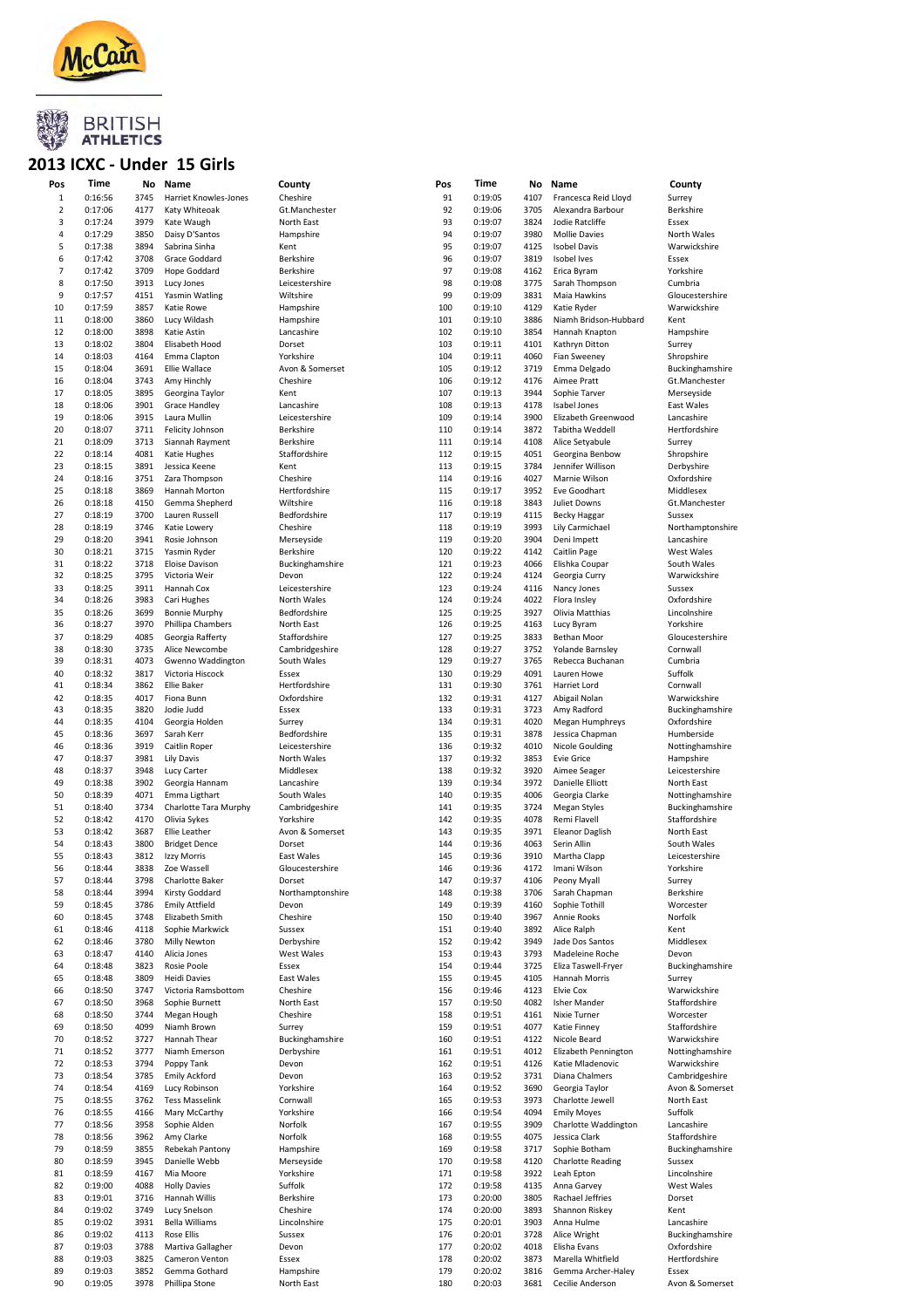#### 2013 ICXC - Under 15 Girls

|            |                    |              | 2013 ICXC - Under 15 Girls                    |                                  |                      |                    |                              |                                     |                                    |
|------------|--------------------|--------------|-----------------------------------------------|----------------------------------|----------------------|--------------------|------------------------------|-------------------------------------|------------------------------------|
| Pos        | <b>Time</b>        |              | No Name                                       | County                           | Pos                  | Time               | No                           | Name                                | County                             |
| 181        | 0:20:03            | 4136         | <b>Bethan Harris</b>                          | West Wales                       | 281                  | 0:23:19            | 4056                         | Passy Goddard                       | Shropshire                         |
| 182        | 0:20:04            | 4013         | Alice Ventkateson                             | Nottinghamshire                  | 282                  | 0:23:29            | 4158                         | Hannah Law                          | Worcester                          |
| 183<br>184 | 0:20:04<br>0:20:04 | 3757<br>3739 | <b>Tegan Elliott</b><br>Polly Smith           | Cornwall<br>Cambridgeshire       | 283<br>284           | 0:23:46<br>0:24:09 | 3876<br>3874                 | <b>Eleanor Boyd</b><br>Dayna Arnott | Humberside<br>Humberside           |
| 185        | 0:20:05            | 3988         | Hannah Pryce                                  | North Wales                      | 285                  | 0:24:38            | 4153                         | Chloe Fitzpatrick                   | Worcester                          |
| 186        | 0:20:06            | 3982         | Chloe Evans                                   | North Wales                      | 286                  | 0:24:44            | 4095                         | Ciara O'Donnell                     | Suffolk                            |
| 187        | 0:20:06            | 3760         | Lowenna Hawkey                                | Cornwall                         | 287                  | 0:24:51            | 3783                         | <b>Helen Thornhill</b>              | Derbyshire                         |
| 188<br>189 | 0:20:07<br>0:20:07 | 3959<br>4175 | Pheobe Baker<br>Sophie Hill                   | Norfolk<br>Gt.Manchester         | <b>Team Results:</b> |                    |                              |                                     |                                    |
| 190        | 0:20:07            | 3789         | Phoebe Killen                                 | Devon                            | Pos                  | Points County      |                              |                                     | <b>Placings</b>                    |
| 191        | 0:20:08            | 3953         | Emma Hatchett                                 | Middlesex                        | $\,1\,$              | 54                 | Berkshire                    |                                     | (672021)                           |
| 192        | 0:20:08            | 3830         | Eleanor Hathaway                              | Gloucestershire                  | $\overline{2}$       | 69                 | Cheshire                     |                                     | (1162428)                          |
| 193<br>194 | 0:20:09            | 3896         | Anna Weston                                   | Kent                             | 3                    | 104                | Hampshire                    |                                     | (4101179)                          |
| 195        | 0:20:09<br>0:20:09 | 3771<br>3808 | Heidi Murray<br>Maddie Williams               | Cumbria<br>Dorset                | 4                    | 106                | Leicestershire               |                                     | (8193346)                          |
| 196        | 0:20:09            | 3803         | Abbie Hine                                    | Dorset                           | 5                    | 146                | Kent                         |                                     | (51723101)                         |
| 197        | 0:20:10            | 4001         | Gemma Vaughan                                 | Northamptonshire                 | 6                    | 188                | Lancashire                   |                                     | (121849109)                        |
| 198        | 0:20:10            | 3997         | <b>Bethany Gordon</b>                         | Northamptonshire                 | 7                    | 196                | North East                   |                                     | (3366790)                          |
| 199<br>200 | 0:20:13<br>0:20:13 | 4111<br>3863 | Tara Bage<br>Claire Baxter                    | Sussex<br>Hertfordshire          | 8                    | 216                | Yorkshire                    |                                     | (14527476)                         |
| 201        | 0:20:13            | 4148         | Ellen Lindsay                                 | Wiltshire                        | 9<br>10              | 235                | Essex                        |                                     | (40436488)                         |
| 202        | 0:20:14            | 3849         | Ellie Czura                                   | Hampshire                        | 11                   | 236<br>297         | Devon<br>Dorset              |                                     | (32597273)<br>(135457173)          |
| 203        | 0:20:16            | 3956         | Erica Wallace                                 | Middlesex                        | 12                   | 307                | Surrey                       |                                     | (446991103)                        |
| 204<br>205 | 0:20:17<br>0:20:17 | 3844<br>4023 | Chloe Lockett<br>Isabella Rodriguez           | Gt.Manchester<br>Oxfordshire     | 13                   | 339                | Buckinghamshire              |                                     | (3170105133)                       |
| 206        | 0:20:18            | 3912         | Mikela Gilmore                                | Leicestershire                   | 14                   | 348                | Bedfordshire                 |                                     | (273545241)                        |
| 207        | 0:20:19            | 4021         | Ciara Huxley                                  | Oxfordshire                      | 15                   | 354                | South Wales                  |                                     | (39 50 121 144)                    |
| 208        | 0:20:20            | 3847         | Amber Towns                                   | Gt.Manchester                    | 16                   | 354                | Hertfordshire                |                                     | (2541110178)                       |
| 209<br>210 | 0:20:20<br>0:20:22 | 3947<br>4015 | Marjolaine Briscoe<br><b>Bethany Williams</b> | Middlesex<br>Nottinghamshire     | 17                   | 358                | Staffordshire                |                                     | (2237142157)                       |
| 211        | 0:20:22            | 3828         | <b>Emily Dowle</b>                            | Gloucestershire                  | 18                   | 360                | North Wales                  |                                     | (344794185)                        |
| 212        | 0:20:23            | 3815         | Megan Tucker                                  | East Wales                       | 19                   | 387                | Sussex                       |                                     | (6186117123)                       |
| 213        | 0:20:23            | 3755         | Abby Cayton-Smith                             | Cornwall                         | 20                   | 412                | Avon & Somerset              |                                     | (1553164180)                       |
| 214<br>215 | 0:20:23<br>0:20:24 | 4141<br>4110 | Beth Meopham<br>Pippa Tilney                  | West Wales<br>Surrey             | 21                   | 413                | Gt.Manchester                |                                     | (2106116189)                       |
| 216        | 0:20:24            | 3758         | Lily England                                  | Cornwall                         | 22                   | 414                | Oxfordshire                  |                                     | (42 114 124 134)                   |
| 217        | 0:20:25            | 4069         | <b>Emily Griffin</b>                          | South Wales                      | 23<br>24             | 436<br>440         | Cambridgeshire<br>East Wales |                                     | (3851163184)<br>(5565108212)       |
| 218        | 0:20:25            | 3899         | Meg Beckett                                   | Lancashire                       | 25                   | 449                | Warwickshire                 |                                     | (95 100 122 132)                   |
| 219        | 0:20:25            | 3806         | Flora Johnson                                 | Dorset                           | 26                   | 451                | Merseyside                   |                                     | (2980107235)                       |
| 220<br>221 | 0:20:26<br>0:20:27 | 3930<br>4114 | Laura Wilkinson<br>Saskia Gardam              | Lincolnshire<br>Sussex           | 27                   | 474                | Gloucestershire              |                                     | (56 99 127 192)                    |
| 222        | 0:20:27            | 4079         | Sophie Goodfellow                             | Staffordshire                    | 28                   | 489                | Wiltshire                    |                                     | (926201253)                        |
| 223        | 0:20:28            | 3866         | Charlotte Duke                                | Hertfordshire                    | 29                   | 493                | Norfolk                      |                                     | (7778150188)                       |
| 224        | 0:20:28            | 3730         | Amy Chalmers                                  | Cambridgeshire                   | 30                   | 501                | Derbyshire                   |                                     | (6271113255)                       |
| 225<br>226 | 0:20:28<br>0:20:30 | 3848<br>3916 | Flora Whyte<br>Elizabeth Mulvaney             | Gt.Manchester<br>Leicestershire  | 31                   | 506                | Middlesex                    |                                     | (48 115 152 191)                   |
| 227        | 0:20:31            | 3864         | Maddie Bonser                                 | Hertfordshire                    | 32                   | 517                | Cornwall                     |                                     | (75128131183)                      |
| 228        | 0:20:32            | 3732         | <b>Belinda Dow</b>                            | Cambridgeshire                   | 33                   | 536                | West Wales                   |                                     | (63120172181)                      |
| 229        | 0:20:32            | 3924         | Elizabeth Hardcastle                          | Lincolnshire                     | 34                   | 571                | Northamptonshire             |                                     | (58 118 197 198)                   |
| 230<br>231 | 0:20:34<br>0:20:37 | 4096<br>3799 | <b>Eleanor Tennant</b><br>Lucy Brain          | Suffolk<br>Dorset                | 35                   | 601                | Lincolnshire                 |                                     | (85 125 171 220)                   |
| 232        | 0:20:40            | 3791         | Florence Livingstone                          | Devon                            | 36                   | 608                | Suffolk                      |                                     | (82130166230)                      |
| 233        | 0:20:40            | 3964         | Ellie Drake                                   | Norfolk                          | 37<br>38             | 619<br>679         | Nottinghamshire<br>Cumbria   |                                     | (136140161182)<br>(98 129 194 258) |
| 234        | 0:20:41            | 3880         | Lauryn Garwood                                | Humberside                       | 39                   | 713                | Shropshire                   |                                     | (104 112 247 250)                  |
| 235<br>236 | 0:20:41<br>0:20:43 | 3942<br>4070 | Aileen Kearney<br>Nadine James                | ivierseyside<br>South Wales      | 40                   | 807                | Worcester                    |                                     | (149 158 239 261)                  |
| 237        | 0:20:48            | 3686         | Emma Jones                                    | Avon & Somerset                  | 41                   | 908                | Humberside                   |                                     | (135 234 263 276)                  |
| 238        | 0:20:50            | 4131         | Lydia Turner                                  | Warwickshire                     |                      |                    |                              |                                     |                                    |
| 239        | 0:20:50            | 4152         | Sarah Ellis                                   | Worcester                        |                      |                    |                              |                                     |                                    |
| 240<br>241 | 0:20:54<br>0:20:55 | 3887<br>3696 | Abigail Fox<br>Charlotte Kelly                | Kent<br>Bedfordshire             |                      |                    |                              |                                     |                                    |
| 242        | 0:20:56            | 3937         | Abbie Gray                                    | Merseyside                       |                      |                    |                              |                                     |                                    |
| 243        | 0:21:04            | 3999         | Charlotte Murphy                              | Northamptonshire                 |                      |                    |                              |                                     |                                    |
| 244        | 0:21:06            | 3926         | Rhiannan Martin                               | Lincolnshire                     |                      |                    |                              |                                     |                                    |
| 245        | 0:21:08            | 4093         | Olivia Mair<br>Phoebe Smith                   | Suffolk<br>Hertfordshire         |                      |                    |                              |                                     |                                    |
| 246<br>247 | 0:21:12<br>0:21:14 | 3871<br>4062 | Maddie Wong                                   | Shropshire                       |                      |                    |                              |                                     |                                    |
| 248        | 0:21:16            | 3729         | Ella Blake                                    | Cambridgeshire                   |                      |                    |                              |                                     |                                    |
| 249        | 0:21:19            | 3837         | Tara Sladen                                   | Gloucestershire                  |                      |                    |                              |                                     |                                    |
| 250        | 0:21:22            | 4053         | <b>Issy Cotham</b>                            | Shropshire                       |                      |                    |                              |                                     |                                    |
| 251<br>252 | 0:21:24<br>0:21:25 | 3929<br>4014 | Molly Ripley<br>Ellie White                   | Lincolnshire<br>Nottinghamshire  |                      |                    |                              |                                     |                                    |
| 253        | 0:21:36            | 4146         | Miranda King                                  | Wiltshire                        |                      |                    |                              |                                     |                                    |
| 254        | 0:21:38            | 3963         | Elizabeth Cooper                              | Norfolk                          |                      |                    |                              |                                     |                                    |
| 255        | 0:21:40            | 3776         | Sophie Critchlow                              | Derbyshire                       |                      |                    |                              |                                     |                                    |
| 256<br>257 | 0:21:42<br>0:21:43 | 3928<br>3992 | Charlotte Ripley<br>Emma Bond                 | Lincolnshire<br>Northamptonshire |                      |                    |                              |                                     |                                    |
| 258        | 0:21:47            | 3772         | Molly Newton-O'Brien                          | Cumbria                          |                      |                    |                              |                                     |                                    |
| 259        | 0:21:50            | 3939         | Nicole Harris                                 | Merseyside                       |                      |                    |                              |                                     |                                    |
| 260        | 0:21:53            | 4019         | Georgia Harvey                                | Oxfordshire                      |                      |                    |                              |                                     |                                    |
| 261<br>262 | 0:21:55<br>0:22:02 | 4157<br>3770 | Helen Jubb<br>Katherine Lawson                | Worcester<br>Cumbria             |                      |                    |                              |                                     |                                    |
| 263        | 0:22:05            | 3875         | <b>Bethany Barley</b>                         | Humberside                       |                      |                    |                              |                                     |                                    |
| 264        | 0:22:05            | 3990         | Alys Williams                                 | North Wales                      |                      |                    |                              |                                     |                                    |
| 265        | 0:22:06            | 3768         | Ashlyn Holliday                               | Cumbria                          |                      |                    |                              |                                     |                                    |
| 266        | 0:22:06            | 3986         | <b>Gwenno Morris</b>                          | North Wales                      |                      |                    |                              |                                     |                                    |
| 267<br>268 | 0:22:10<br>0:22:16 | 3759<br>4154 | Maia Garner<br>Ruth Gameson                   | Cornwall<br>Worcester            |                      |                    |                              |                                     |                                    |
| 269        | 0:22:18            | 4061         | Robyn Vickers                                 | Shropshire                       |                      |                    |                              |                                     |                                    |
| 270        | 0:22:19            | 4145         | Charlotte George                              | Wiltshire                        |                      |                    |                              |                                     |                                    |
| 271        | 0:22:19            | 3774         | Isabella Sharrock                             | Cumbria                          |                      |                    |                              |                                     |                                    |
| 272<br>273 | 0:22:29<br>0:22:42 | 3935<br>3810 | <b>Melanie Cattell</b><br>Megan Johnstone     | Merseyside<br>East Wales         |                      |                    |                              |                                     |                                    |
| 274        | 0:22:45            | 4055         | <b>Ffion Gilbert</b>                          | Shropshire                       |                      |                    |                              |                                     |                                    |
| 275        | 0:22:47            | 4058         | Sally Joyce                                   | Shropshire                       |                      |                    |                              |                                     |                                    |
| 276        | 0:22:49            | 3884         | Nadina Skinner                                | Humberside                       |                      |                    |                              |                                     |                                    |
| 277<br>278 | 0:22:50<br>0:22:54 | 3879<br>4089 | Kelly Dawson<br>Chloe Godbold                 | Humberside<br>Suffolk            |                      |                    |                              |                                     |                                    |
| 279        | 0:22:55            | 3883         | <b>Abigail Scales</b>                         | Humberside                       |                      |                    |                              |                                     |                                    |
| 280        | 0:23:18            | 4004         | Emma Beeson                                   | Nottinghamshire                  |                      |                    |                              |                                     |                                    |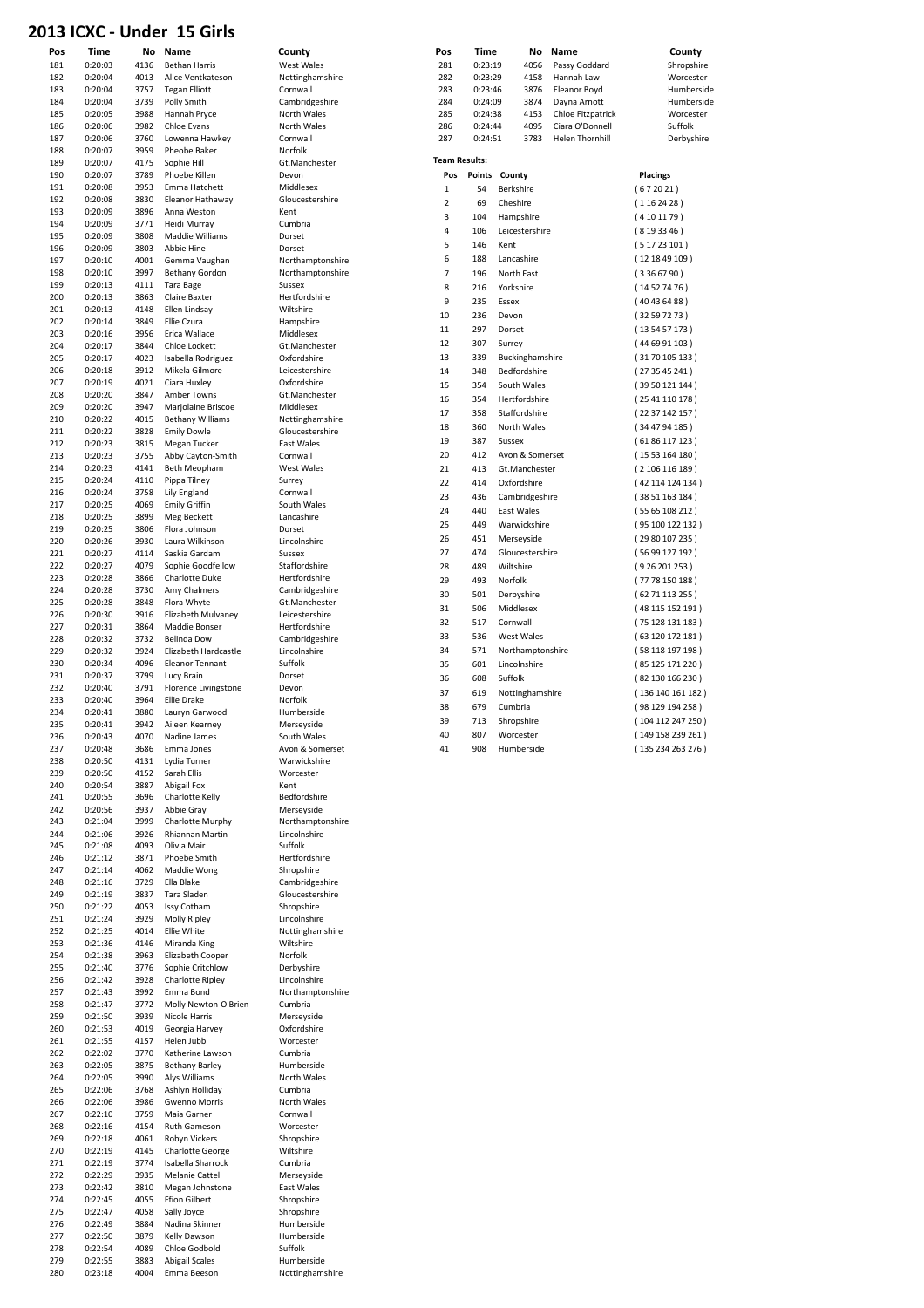

#### 2013 ICXC - Under 13 Boys

| Pos            | Time    | No  | Name                    | County           | Pos | Time    | No  | Name                  | County           |
|----------------|---------|-----|-------------------------|------------------|-----|---------|-----|-----------------------|------------------|
| $\,1\,$        | 0:10:27 | 578 | Thomas Kendrick         | Kent             | 91  | 0:11:28 | 747 | Alec Stackhouse       | Staffordshire    |
| $\overline{2}$ | 0:10:28 | 395 | <b>Matthew Rawlings</b> | Berkshire        | 92  | 0:11:29 | 503 | Lewis Harnkett        | Essex            |
| 3              | 0:10:29 | 667 | Joseph Crutchley        | North Wales      | 93  | 0:11:30 | 379 | Luke King             | Bedfordshire     |
| 4              | 0:10:35 | 781 | Jess Maggorian          | Sussex           | 94  | 0:11:30 | 373 | Ben Abubacker         | Bedfordshire     |
| 5              | 0:10:37 | 573 | Noah Armitage-Hookes    | Kent             | 95  | 0:11:30 | 774 | Alexander Aaron       | Sussex           |
| 6              | 0:10:38 | 676 | <b>Matthew Willis</b>   | North Wales      | 96  | 0:11:30 | 629 | Matthew Richardson    | Merseyside       |
| $\overline{7}$ | 0:10:39 | 397 | Cameron Almand          | Buckinghamshire  | 97  | 0:11:30 | 428 | <b>Jack Stubbings</b> | Cheshire         |
| 8              | 0:10:40 | 663 | Max Pearson             | North East       | 98  | 0:11:32 | 669 | Thomas Evans          | North Wales      |
|                |         |     |                         |                  |     |         |     |                       |                  |
| 9              | 0:10:40 | 392 | Ben Hooper              | Berkshire        | 99  | 0:11:32 | 778 | <b>Ben Collins</b>    | Sussex           |
| 10             | 0:10:44 | 604 | Joseph Pollard          | Leicestershire   | 100 | 0:11:32 | 628 | Ieuan Kearney         | Merseyside       |
| 11             | 0:10:48 | 580 | Jake Potter             | Kent             | 101 | 0:11:32 | 608 | <b>Bradley Allan</b>  | Lincolnshire     |
| 12             | 0:10:49 | 657 | Josh Cowperthwaite      | North East       | 102 | 0:11:33 | 506 | Mason Webb            | Essex            |
| 13             | 0:10:49 | 814 | John Howorth            | Wiltshire        | 103 | 0:11:34 | 725 | Cameron Van Onselen   | Shropshire       |
| 14             | 0:10:50 | 409 | Niall Ackroyd           | Cambridgeshire   | 104 | 0:11:34 | 641 | Nile McKenzie         | Middlesex        |
| 15             | 0:10:50 | 815 | Robert Howorth          | Wiltshire        | 105 | 0:11:34 | 707 | George Meyer          | Oxfordshire      |
| 16             | 0:10:50 | 374 | Freddie Ayre            | Bedfordshire     | 106 | 0:11:34 | 637 | John Field            | Middlesex        |
| 17             | 0:10:53 | 586 | Ben Blackburn           | Lancashire       | 107 | 0:11:35 | 435 | James Greenwood       | Cornwall         |
| 18             | 0:10:54 | 581 | James Puxty             | Kent             | 108 | 0:11:35 | 664 | Jamie Reed            | North East       |
| 19             | 0:10:55 | 408 | Alfred Yabsley          | Buckinghamshire  | 109 | 0:11:35 | 609 | Alexande Bevan        | Lincolnshire     |
| 20             | 0:10:55 | 545 | Alex Rowe               | Hampshire        | 110 | 0:11:35 | 471 | Kyle Hartnell         | Devon            |
| 21             | 0:10:56 | 574 | Charlie Crick           | Kent             | 111 | 0:11:36 | 717 | <b>Henry Crow</b>     | Shropshire       |
| 22             | 0:10:56 | 762 | Harry Boyd              | Surrey           | 112 | 0:11:36 | 689 | Adam Searle           | Northamptonshire |
| 23             | 0:10:57 | 660 | Kieran Hedley           | North East       | 113 | 0:11:36 | 458 | Daniel Evans          | Derbyshire       |
| 24             | 0:10:57 | 632 | Lucillo Burrell         | Middlesex        | 114 | 0:11:36 | 460 | Joseph Hallas         | Derbyshire       |
| 25             | 0:10:57 | 595 | Dean Tierney            | Lancashire       | 115 | 0:11:37 | 836 | Joshua Dickinson      | Yorkshire        |
| 26             | 0:10:58 | 387 | James Daly              | Berkshire        | 116 | 0:11:37 | 625 | Joe Ford              | Merseyside       |
| 27             | 0:10:59 | 446 | Cole Blaikie            | Cumbria          | 117 | 0:11:37 | 468 | Owen Coldwell         | Devon            |
| 28             | 0:11:00 | 538 | Robbie Coupland         | Hampshire        | 118 | 0:11:37 | 393 | Shaun Hudson          | Berkshire        |
| 29             | 0:11:01 | 391 | Sammy Hart              | Berkshire        | 119 | 0:11:37 | 362 | Themis Bower          | Avon & Somerset  |
|                |         |     |                         |                  |     |         |     |                       |                  |
| 30             | 0:11:03 | 666 | Oliver Barbaresi        | North Wales      | 120 | 0:11:37 | 782 | <b>Ben Martin</b>     | Sussex           |
| 31             | 0:11:03 | 508 | <b>Gus Withers</b>      | Essex            | 121 | 0:11:38 | 668 | Ben Edwards           | North Wales      |
| 32             | 0:11:03 | 541 | Jack Leerson            | Hampshire        | 122 | 0:11:38 | 550 | <b>Elliot Dee</b>     | Hertfordshire    |
| 33             | 0:11:04 | 797 | Dan Wilkinson           | Warwickshire     | 123 | 0:11:39 | 615 | Archie Richardson     | Lincolnshire     |
| 34             | 0:11:04 | 572 | Alfie Armitage-Hookes   | Kent             | 124 | 0:11:39 | 378 | Callum Gardner        | Bedfordshire     |
| 35             | 0:11:04 | 590 | Nathan Dunn             | Lancashire       | 125 | 0:11:39 | 706 | Joseph Innes          | Oxfordshire      |
| 36             | 0:11:05 | 490 | <b>Luke Davies</b>      | East Wales       | 126 | 0:11:39 | 385 | Daniel Brookling      | Berkshire        |
| 37             | 0:11:05 | 714 | Connor Bentley          | Shropshire       | 127 | 0:11:39 | 794 | Kieran Mullis         | Warwickshire     |
| 38             | 0:11:06 | 682 | Joshua Lay              | Northamptonshire | 128 | 0:11:39 | 748 | Jack Wakefield        | Staffordshire    |
| 39             | 0:11:06 | 400 | Angus Dennison-Smith    | Buckinghamshire  | 129 | 0:11:39 | 620 | Max Brame             | Merseyside       |
| 40             | 0:11:06 | 600 | <b>Thomas Gostelow</b>  | Leicestershire   | 130 | 0:11:40 | 843 | Ben Thompson          | Yorkshire        |
| 41             | 0:11:07 | 740 | <b>Ryan Hodgkiss</b>    | Staffordshire    | 131 | 0:11:40 | 770 | Max O'Neill           | Surrey           |
| 42             | 0:11:07 | 370 | Hugh Sadler             | Avon & Somerset  | 132 | 0:11:40 | 401 | Harvey Green          | Buckinghamshire  |
| 43             | 0:11:07 | 607 | Josh West               | Leicestershire   | 133 | 0:11:40 | 655 | Ryan Arthur           | North East       |
| 44             | 0:11:07 | 605 | Marcus Rowland          | Leicestershire   | 134 | 0:11:40 | 820 | Frederick Webb        | Wiltshire        |
| 45             | 0:11:08 | 837 | Alfie Manthorpe         | Yorkshire        | 135 | 0:11:41 | 406 | Cameron Reid          | Buckinghamshire  |
| 46             | 0:11:08 | 553 | Tom Fulton              | Hertfordshire    | 136 | 0:11:41 | 803 | Samuel Martin         | West Wales       |
| 47             | 0:11:08 | 481 | Thomas Bourne           | Dorset           | 137 | 0:11:41 | 710 | Daniel Stokell        | Oxfordshire      |
| 48             | 0:11:08 | 731 | Rhys Jones              | South Wales      | 138 | 0:11:41 | 548 | Jake Alderson         | Hertfordshire    |
| 49             | 0:11:09 | 368 | Aiden Noble             | Avon & Somerset  | 139 | 0:11:41 | 693 | Ben Burnham           | Nottinghamshire  |
| 50             | 0:11:09 | 487 | Dominic Willmore        | Dorset           | 140 | 0:11:42 | 757 | Matthew Snowdon       | Suffolk          |
| 51             | 0:11:09 | 388 |                         |                  | 141 | 0:11:42 | 728 | James Vincent         | South Wales      |
|                |         |     | <b>Harry Digby</b>      | Berkshire        |     |         |     |                       |                  |
| 52             | 0:11:10 | 766 | Daniel Cooke            | Surrey           | 142 | 0:11:42 | 788 | Hallam Cox            | Warwickshire     |
| 53             | 0:11:10 | 841 | Julian Slater           | Yorkshire        | 143 | 0:11:42 | 405 | Seb Mills             | Buckinghamshire  |
| 54             | 0:11:10 | 407 | Ben Smith               | Buckinghamshire  | 144 | 0:11:42 | 413 | Joey Croft            | Cambridgeshire   |
| 55             | 0:11:10 | 509 | <b>Tobias Wright</b>    | Essex            | 145 | 0:11:43 | 765 | Sam Cohen             | Surrey           |
| 56             | 0:11:11 | 507 | Max Williams            | Essex            | 146 | 0:11:43 | 536 | <b>Thomas Coleman</b> | Hampshire        |
| 57             | 0:11:13 | 363 | <b>Ben Cureton</b>      | Avon & Somerset  | 147 | 0:11:43 | 670 | Keiran Forrest        | North Wales      |
| 58             | 0:11:13 | 551 | Jeremy Dempsey          | Hertfordshire    | 148 | 0:11:44 | 532 | <b>Ben Skertchly</b>  | Gt.Manchester    |
| 59             | 0:11:13 | 659 | <b>Bradley Davies</b>   | North East       | 149 | 0:11:44 | 421 | Josh Hinchly          | Cheshire         |
| 60             | 0:11:14 | 521 | <b>Ben Roberts</b>      | Gloucestershire  | 150 | 0:11:44 | 683 | Cole Mason            | Northamptonshire |
| 61             | 0:11:15 | 771 | Laurie Pope             | Surrey           | 151 | 0:11:44 | 502 | Mitchell Cox          | Essex            |
| 62             | 0:11:15 | 785 | Tom Thayre              | Sussex           | 152 | 0:11:45 | 415 | Thomas Keen           | Cambridgeshire   |
| 63             | 0:11:15 | 591 | Connor Finlayson        | Lancashire       | 153 | 0:11:45 | 784 | <b>Edward Taylor</b>  | Sussex           |
| 64             | 0:11:16 | 630 | Joe Wigfield            | Merseyside       | 154 | 0:11:45 | 390 | Jack Goddard          | Berkshire        |
| 65             | 0:11:16 | 665 | Matthew Wakefield       | North East       | 155 | 0:11:45 | 775 | Jasper Baker          | Sussex           |
| 66             | 0:11:17 | 838 | <b>Matthew Merrick</b>  | Yorkshire        | 156 | 0:11:46 | 450 | Ross Groves           | Cumbria          |
| 67             | 0:11:17 | 741 | Casey Maddock           | Staffordshire    | 157 | 0:11:46 | 787 | Kieren Chahal         | Warwickshire     |
| 68             | 0:11:17 | 513 | Harry Mark Davis        | Gloucestershire  | 158 | 0:11:46 | 376 | <b>Oliver Davies</b>  | Bedfordshire     |
| 69             | 0:11:18 | 593 | David Mullarkey         | Lancashire       | 159 | 0:11:47 | 479 | Glenn Balfour         | Dorset           |
| 70             | 0:11:18 | 768 | James Fleming           | Surrey           | 160 | 0:11:47 | 432 | Sam Bray              | Cornwall         |
| 71             | 0:11:19 | 371 | <b>Bradley Seager</b>   | Avon & Somerset  | 161 | 0:11:47 | 525 | Colin Daly            | Gt.Manchester    |
| 72             | 0:11:19 | 583 | Leo Rossouw             | Kent             | 162 | 0:11:47 | 384 | Izaak Wright          | Bedfordshire     |
| 73             | 0:11:19 | 369 | Oscar Rogers            | Avon & Somerset  | 163 | 0:11:47 | 433 | Thomas Fisher         | Cornwall         |
| 74             | 0:11:20 | 426 | Evan Roberts            | Cheshire         | 164 | 0:11:48 | 718 | Will Evans            | Shropshire       |
| 75             | 0:11:21 | 724 | Ethan Rochelle          | Shropshire       | 165 | 0:11:48 | 467 | Callum Choules        | Devon            |
|                |         |     |                         |                  |     |         |     |                       |                  |
| 76             | 0:11:22 | 445 | Alex Birkett            | Cumbria          | 166 | 0:11:48 | 585 | Louis Barrow          | Lancashire       |
| 77             | 0:11:22 | 575 | Alex Elms               | Kent             | 167 | 0:11:48 | 825 | Jake Cavens           | Worcester        |
| 78             | 0:11:22 | 528 | <b>Ben Forrest</b>      | Gt.Manchester    | 168 | 0:11:48 | 417 | Zak Stevens           | Cambridgeshire   |
| 79             | 0:11:23 | 845 | Keelan Wilson           | Yorkshire        | 169 | 0:11:49 | 529 | Matty Fox             | Gt.Manchester    |
| 80             | 0:11:23 | 751 | Alex Baxter             | Suffolk          | 170 | 0:11:49 | 588 | Jack Dee-Ingham       | Lancashire       |
| 81             | 0:11:23 | 772 | Alex Rodrigues          | Surrey           | 171 | 0:11:49 | 592 | Tristan Jumeau        | Lancashire       |
| 82             | 0:11:24 | 431 | Finn Birnie             | Cornwall         | 172 | 0:11:49 | 755 | Thomas McCarthy       | Suffolk          |
| 83             | 0:11:24 | 613 | James Larder            | Lincolnshire     | 173 | 0:11:50 | 801 | Thomas Jones          | West Wales       |
| 84             | 0:11:24 | 661 | Christopher Jackson     | North East       | 174 | 0:11:50 | 365 | Kyle Haynes           | Avon & Somerset  |
| 85             | 0:11:25 | 636 | Dempster Fawden         | Middlesex        | 175 | 0:11:50 | 546 | <b>Billy Smith</b>    | Hampshire        |
| 86             | 0:11:25 | 810 | Will Crisp              | Wiltshire        | 176 | 0:11:51 | 422 | John Humphries        | Cheshire         |
| 87             | 0:11:26 | 542 | Jack Lutz               | Hampshire        | 177 | 0:11:51 | 366 | Matt Hogg             | Avon & Somerset  |
| 88             | 0:11:26 | 470 | Lachlan Fulton          | Devon            | 178 | 0:11:52 | 639 | Joe Killip            | Middlesex        |
| 89             | 0:11:26 | 835 | Maurice Calton-Seal     | Yorkshire        | 179 | 0:11:53 | 653 | Aiden Try             | Norfolk          |
| 90             | 0:11:27 | 834 | Joseph Ambler           | Yorkshire        | 180 | 0:11:53 | 738 | Luke Ash              | Staffordshire    |
|                |         |     |                         |                  |     |         |     |                       |                  |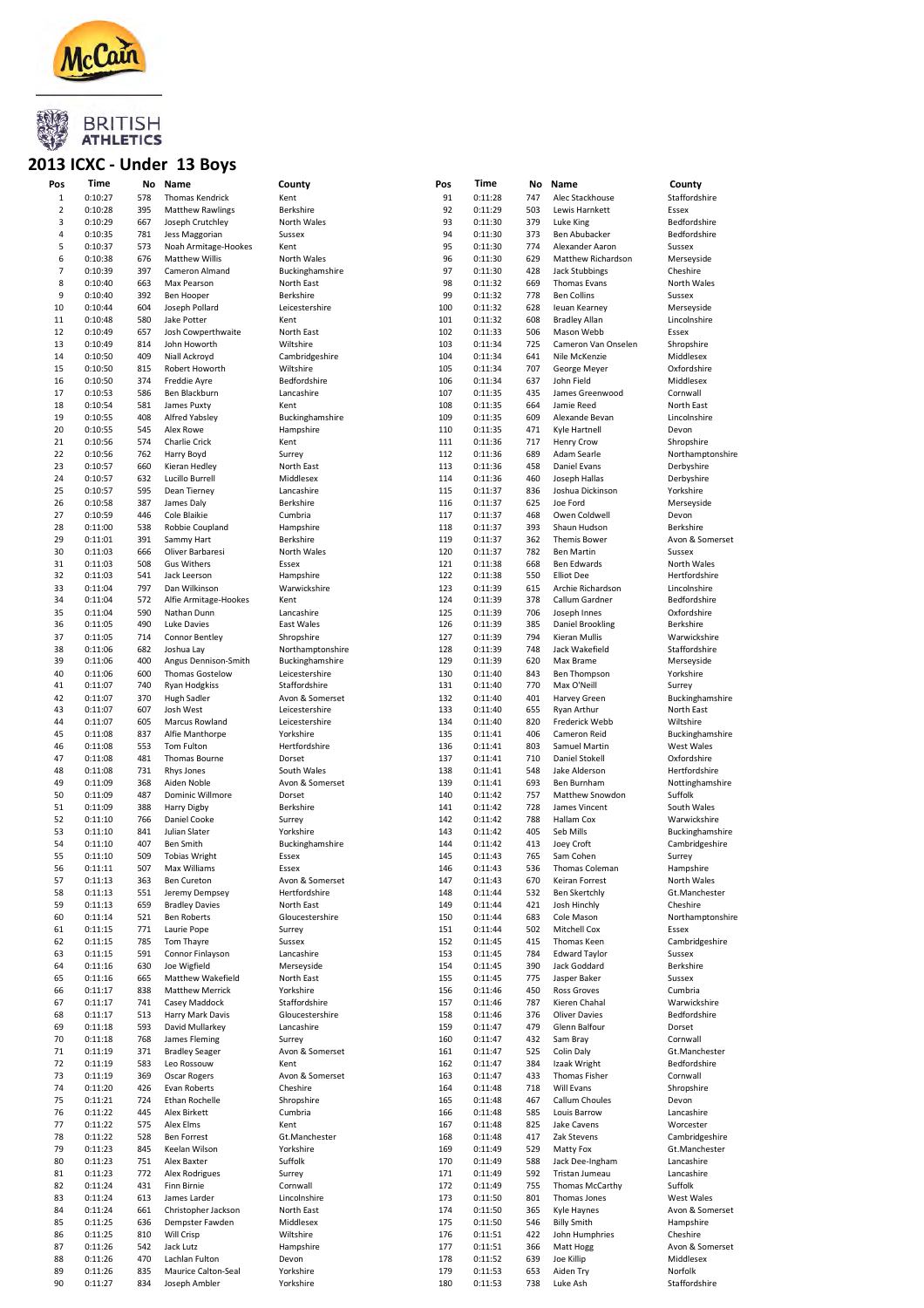#### 2013 ICXC - Under 13 Boys

| כבטג | ינגר    | - Uliuci | כּפְטַט כּב                 |                  |                |                      |         |                  |                             |                 |                   |
|------|---------|----------|-----------------------------|------------------|----------------|----------------------|---------|------------------|-----------------------------|-----------------|-------------------|
| Pos  | Time    |          | No Name                     | County           | Pos            |                      | Time    | No               | Name                        |                 | County            |
| 181  | 0:11:54 | 527      | Connor Fazakerley           | Gt.Manchester    | 281            |                      | 0:12:37 | 416              | Oliver Oakley               |                 | Cambridgeshire    |
| 182  | 0:11:54 | 423      | Christopher Larkin          | Cheshire         | 282            |                      | 0:12:37 | 517              | Samuel Greenleaf            |                 | Gloucestershire   |
| 183  | 0:11:55 | 505      | Alifie Poole                | Essex            | 283            |                      | 0:12:38 | 833              | Joshua Wiseman              |                 | Worcester         |
| 184  | 0:11:55 | 447      | Luke Bowen                  | Cumbria          | 284            |                      | 0:12:38 | 617              | Sam Sharpe                  |                 | Lincolnshire      |
| 185  | 0:11:55 | 564      | Oliver Douglas              | Humberside       | 285            |                      | 0:12:40 | 519              | Benjamin Minnican           |                 | Gloucestershire   |
| 186  | 0:11:56 | 451      | <b>Tom Humphries</b>        | Cumbria          | 286            |                      | 0:12:41 | 704              | Max Crowther                |                 | Oxfordshire       |
| 187  | 0:11:56 | 733      | James Short                 | South Wales      | 287            |                      | 0:12:43 | 795              | Saul O'Neil                 |                 | Warwickshire      |
| 188  | 0:11:56 | 779      | Alec Goldstone              | Sussex           | 288            |                      | 0:12:44 | 647              | Jamie Faiweather            |                 | Norfolk           |
| 189  | 0:11:57 | 826      | Jack Downs                  | Worcester        | 289            |                      | 0:12:47 | 547              | Jasper Robinson             |                 | Herefordshire     |
| 190  | 0:11:57 | 790      | Finn Hutton                 | Warwickshire     | 290            |                      | 0:12:48 | 650              | Tom Mead                    |                 | Norfolk           |
| 191  | 0:11:57 | 610      | <b>Ben Damms</b>            | Lincolnshire     | 291            |                      | 0:12:49 | 649              | Matthew Horton              |                 | Norfolk           |
| 192  | 0:11:58 | 680      | Alex Cunningham             | Northamptonshire | 292            |                      | 0:12:51 | 518              | George Hawthorne            |                 | Gloucestershire   |
| 193  | 0:11:58 | 719      | Dylan Gillett               | Shropshire       | 293            |                      | 0:12:53 | 549              | <b>Elliot Breen</b>         |                 | Hertfordshire     |
| 194  | 0:11:59 | 769      | Christian Lee               | Surrey           | 294            |                      | 0:12:54 | 472              | Harry Herdman               |                 | Devon             |
| 195  | 0:11:59 | 712      | Nick Wiltshire              | Oxfordshire      | 295            |                      | 0:12:56 | 523              | Sam Brooks                  |                 | Gt.Manchester     |
| 196  | 0:11:59 | 697      | <b>Thomas Gandee</b>        | Nottinghamshire  | 296            |                      | 0:12:59 | 699              | Aiden Needham               |                 | Nottinghamshire   |
| 197  | 0:12:00 | 520      | <b>Oliver Powell</b>        | Gloucestershire  | 297            |                      | 0:13:02 | 489              | Joe Bowden                  |                 | East Wales        |
| 198  | 0:12:00 | 484      | Liam Murphy-Parry           | Dorset           | 298            |                      | 0:13:02 | 477              | Sammy Watts                 |                 | Devon             |
| 199  | 0:12:01 | 672      | Sion Jones                  | North Wales      | 299            |                      | 0:13:08 | 569              | George Ounsley              |                 | Humberside        |
| 200  | 0:12:01 | 688      | Ewan Roberts                | Northamptonshire | 300            |                      | 0:13:11 | 570              | <b>Ben Plumpton</b>         |                 | Humberside        |
| 201  | 0:12:01 | 621      | Jacob Brophy                | Merseyside       | 301            |                      | 0:13:11 | 701              | Harry Warrior               |                 | Nottinghamshire   |
| 202  | 0:12:02 | 634      | Nicholas Cowley-Andrea      | Middlesex        | 302            |                      | 0:13:12 | 560              | <b>Taylor Arnott</b>        |                 | Humberside        |
| 203  | 0:12:03 | 464      | Luke Ward                   | Derbyshire       | 303            |                      | 0:13:14 | 742              | Fraser Parsonage            |                 | Staffordshire     |
| 204  | 0:12:03 | 831      | Joseph Reynolds             | Worcester        | 304            |                      | 0:13:16 | 443              | Robert Askew                |                 | Cumbria           |
| 205  | 0:12:03 | 501      | Joe Clark                   | Essex            | 305            |                      | 0:13:22 | 494              | Adam Grey                   |                 | East Wales        |
| 206  | 0:12:04 | 648      | Tom Greenacre               | Norfolk          | 306            |                      | 0:13:23 | 497              | Evan Price-Davies           |                 | East Wales        |
| 207  | 0:12:04 | 469      | Jack Elsom                  | Devon            | 307            |                      | 0:13:27 | 645              | <b>Robert Chaney Baxter</b> |                 | Norfolk           |
| 208  | 0:12:04 | 686      | Joe Musgrove                | Northamptonshire | 308            |                      | 0:13:28 | 485              | <b>Thomas Stokes</b>        |                 | Dorset            |
| 209  | 0:12:05 | 530      | <b>Luke Merrill</b>         | Gt.Manchester    | 309            |                      | 0:13:33 | 434              | Louis Garner                |                 | Cornwall          |
| 210  | 0:12:05 | 465      | John Webster                | Derbyshire       | 310            |                      | 0:13:33 | 563              | Johnathan Dennison          |                 | Humberside        |
| 211  | 0:12:06 | 599      | Jack Douglas                | Leicestershire   | 311            |                      | 0:13:34 | 492              | Jamie Greenslade            |                 | <b>East Wales</b> |
| 212  | 0:12:06 | 383      | <b>Spencer Willis</b>       | Bedfordshire     |                |                      |         |                  |                             |                 |                   |
| 213  | 0:12:06 | 619      | William Tucker              | Lincolnshire     |                | <b>Team Results:</b> |         |                  |                             |                 |                   |
| 214  | 0:12:06 | 437      | <b>Ben Norton</b>           | Cornwall         |                | Pos<br>Points        |         | County           |                             | <b>Placings</b> |                   |
| 215  | 0:12:07 | 424      | Ben Lee                     | Cheshire         | $\mathbf 1$    | 35                   |         | Kent             |                             | (151118)        |                   |
| 216  | 0:12:07 | 808      | lestyn Williams             | West Wales       | $\overline{2}$ | 66                   |         | Berkshire        |                             | (292629)        |                   |
| 217  | 0:12:07 | 827      | <b>Isaac Elliott</b>        | Worcester        |                |                      |         |                  |                             |                 |                   |
| 218  | 0:12:07 | 603      | Christopher Nealon          | Leicestershire   | 3              | 102                  |         | North East       |                             | (8122359)       |                   |
| 219  | 0:12:08 | 829      | Oliver Morgan               | Worcester        | 4              | 119                  |         | Buckinghamshire  |                             | (7193954)       |                   |
| 220  | 0:12:08 | 476      | <b>Miles Rees</b>           | Devon            | 5              | 137                  |         | Leicestershire   |                             | (10404344)      |                   |
| 221  | 0:12:08 | 516      | Casey Fallows               | Gloucestershire  | 6              | 137                  |         | North Wales      |                             | (363098)        |                   |
| 222  | 0:12:08 | 455      | James Bean                  | Derbyshire       | $\overline{7}$ | 140                  |         | Lancashire       |                             | (17253563)      |                   |
| 223  | 0:12:08 | 753      | Jack Kempel                 | Suffolk          | 8              | 167                  |         | Hampshire        |                             | (20283287)      |                   |
| 224  | 0:12:09 | 412      | Peter Cooke                 | Cambridgeshire   | 9              | 205                  |         | Surrey           |                             | (22526170)      |                   |
| 225  | 0:12:09 | 708      | Jack Mitchell               | Oxfordshire      |                |                      |         |                  |                             |                 |                   |
| 226  | 0:12:10 | 462      | Elliot Meylan               | Derbyshire       | 10             | 219                  |         | Avon & Somerset  |                             | (42495771)      |                   |
| 227  | 0:12:10 | 557      | Rufus Kent                  | Hertfordshire    | 11             | 234                  |         | Essex            |                             | (31555692)      |                   |
| 228  | 0:12:10 | 832      | <b>Charles Sapwell</b>      | Worcester        | 12             | 243                  |         | Yorkshire        |                             | (45536679)      |                   |
| 229  | 0:12:10 | 736      | Evan Williams               | South Wales      | 13             | 248                  |         | Wiltshire        |                             | (131586134)     |                   |
| 230  | 0:12:10 | 425      | Christy Mageean             | Cheshire         | 14             | 260                  |         | Sussex           |                             | (4629599)       |                   |
| 231  | 0:12:11 | 749      | Tom Walton                  | Staffordshire    | 15             | 319                  |         | Middlesex        |                             | (2485104106)    |                   |
| 232  | 0:12:11 | 684      | Adam McCrone                | Northamptonshire | 16             | 326                  |         | Shropshire       |                             |                 |                   |
| 233  | 0:12:11 | 715      | Harry Bower                 | Shropshire       |                |                      |         |                  |                             | (3775103111)    |                   |
| 234  | 0:12:12 | 811      | <b>Robert Croager</b>       | Wiltshire        | 17             | 327                  |         | Bedfordshire     |                             | (169394124)     |                   |
| 235  | 0:12:12 | 635      | <b>Freddy Curtis</b>        | Middlesex        | 18             | 327                  |         | Staffordshire    |                             | (416791128)     |                   |
| 236  | 0:12:12 | 444      | Jacob Aubrey                | Cumbria          | 19             | 364                  |         | Hertfordshire    |                             |                 | (46 58 122 138 )  |
| 237  | 0:12:13 | 448      | Joseph Dugdale              | Cumbria          | 20             | 376                  |         | Merseyside       |                             |                 | (6496100116)      |
| 238  | 0:12:14 | 626      | Andrew Grant                | Merseyside       | 21             | 416                  |         | Lincolnshire     |                             |                 | (83101109123)     |
| 239  | 0:12:15 | 486      | <b>Elliott Symes</b>        | Dorset           | 22             | 443                  |         | Cumbria          |                             |                 | (2776156184)      |
| 240  | 0:12:15 | 430      | Freddie Bareham             | Cornwall         |                |                      |         |                  |                             |                 |                   |
| 241  | 0:12:16 | 522      | Harry Wells                 | Gloucestershire  | 23             | 454                  |         | Dorset           |                             |                 | (4750159198)      |
| 242  | 0:12:17 | 678      | <b>Travis Bowley</b>        | Northamptonshire | 24             | 459                  |         | Warwickshire     |                             |                 | (33 127 142 157)  |
| 243  | 0:12:17 | 419      | Daniel Fox                  | Cheshire         | 25             | 478                  |         | Cambridgeshire   |                             |                 | (14144152168)     |
| 244  | 0:12:17 | 792      | Jack Low                    | Warwickshire     | 26             | 480                  |         | Devon            |                             |                 | (88 110 117 165)  |
| 245  | 0:12:18 | 552      | Nathan Fernandes            | Hertfordshire    | 27             | 492                  |         | Northamptonshire |                             |                 | (38 112 150 192)  |
| 246  | 0:12:19 | 807      | Joseph Tobin                | West Wales       | 28             | 496                  |         | Cheshire         |                             |                 | (7497149176)      |
| 247  | 0:12:19 | 793      | <b>Tom Mansfield</b>        | Warwickshire     | 29             | 512                  |         | Cornwall         |                             |                 | (82107160163)     |
| 248  | 0:12:20 | 558      | Jed Lumb                    | Hertfordshire    | 30             | 546                  |         | Gloucestershire  |                             |                 | (6068197221)      |
| 249  | 0:12:20 | 377      | Conor Finch                 | Bedfordshire     | 31             | 556                  |         | Gt.Manchester    |                             |                 |                   |
| 250  | 0:12:20 | 606      | Alistair Wanstall           | Leicestershire   |                |                      |         |                  |                             |                 | (78148161169)     |
| 251  | 0:12:21 | 623      | Patrick Delaney             | Merseyside       | 32             | 562                  |         | Oxfordshire      |                             |                 | (105 125 137 195) |
| 252  | 0:12:21 | 691      | Will Barker                 | Nottinghamshire  | 33             | 605                  |         | South Wales      |                             |                 | (48 141 187 229)  |
| 253  | 0:12:21 | 461      | Fergus Hernon               | Derbyshire       | 34             | 615                  |         | Suffolk          |                             |                 | (80 140 172 223)  |
| 254  | 0:12:24 | 611      | <b>Blake Garwell</b>        | Lincolnshire     | 35             | 640                  |         | Derbyshire       |                             |                 | (113 114 203 210) |
| 255  | 0:12:24 | 463      | Scott Ram                   | Derbyshire       | 36             | 771                  |         | West Wales       |                             |                 | (136 173 216 246) |
| 256  | 0:12:25 | 488      | <b>Matthew Yates</b>        | Dorset           | 37             | 777                  |         | Worcester        |                             |                 | (167 189 204 217) |
| 257  | 0:12:25 | 535      | Hugo Bisson                 | Hampshire        | 38             | 859                  |         | East Wales       |                             |                 | (36272273278)     |
| 258  | 0:12:25 | 640      | William McArdle             | Middlesex        |                |                      |         |                  |                             |                 |                   |
| 259  | 0:12:26 | 533      | Jack Wilkinson              | Gt.Manchester    | 39             | 863                  |         | Nottinghamshire  |                             |                 | (139 196 252 276) |
| 260  | 0:12:26 | 411      | Dominic Clatworthy          | Cambridgeshire   | 40             | 925                  |         | Norfolk          |                             |                 | (179 206 265 275) |
| 261  | 0:12:27 | 597      | Euan Bell                   | Leicestershire   | 41             | 1053                 |         | Humberside       |                             |                 | (185269299300)    |
| 262  | 0:12:27 | 483      | Oliver Howse                | Dorset           |                |                      |         |                  |                             |                 |                   |
| 263  | 0:12:27 | 440      | Thomas Randles              | Cornwall         |                |                      |         |                  |                             |                 |                   |
| 264  | 0:12:27 | 822      | <b>Henry Armstrong</b>      | Worcester        |                |                      |         |                  |                             |                 |                   |
| 265  | 0:12:28 | 644      | Olly Cave                   | Norfolk          |                |                      |         |                  |                             |                 |                   |
| 266  | 0:12:28 | 760      | Jess Walters                | Suffolk          |                |                      |         |                  |                             |                 |                   |
| 267  | 0:12:28 | 410      | Owen Barker                 | Cambridgeshire   |                |                      |         |                  |                             |                 |                   |
| 268  | 0:12:29 | 754      | <b>Tommy Martin</b>         | Suffolk          |                |                      |         |                  |                             |                 |                   |
| 269  | 0:12:29 | 562      | Joshua Clarkson             | Humberside       |                |                      |         |                  |                             |                 |                   |
| 270  | 0:12:29 | 817      | Oliver Read                 | Wiltshire        |                |                      |         |                  |                             |                 |                   |
| 271  | 0:12:30 | 709      | James Moore                 | Oxfordshire      |                |                      |         |                  |                             |                 |                   |
| 272  | 0:12:31 | 500      | Isaac Thurgood              | East Wales       |                |                      |         |                  |                             |                 |                   |
| 273  | 0:12:31 | 493      | Josh Greenslade             | East Wales       |                |                      |         |                  |                             |                 |                   |
| 274  | 0:12:32 | 720      | Greg Jones                  | Shropshire       |                |                      |         |                  |                             |                 |                   |
| 275  | 0:12:33 | 643      | Alfie Bobbins               | Norfolk          |                |                      |         |                  |                             |                 |                   |
| 276  | 0:12:34 | 700      | Jack Wainwright             | Nottinghamshire  |                |                      |         |                  |                             |                 |                   |
| 277  | 0:12:34 | 816      | Nathan Huynh                | Wiltshire        |                |                      |         |                  |                             |                 |                   |
| 278  | 0:12:35 | 496      | <b>Brychan Price-Davies</b> | East Wales       |                |                      |         |                  |                             |                 |                   |
| 279  | 0:12:36 | 739      | Harry Dyall                 | Staffordshire    |                |                      |         |                  |                             |                 |                   |
| 280  | 0:12:36 | 677      | Iola Wyn-James              | North Wales      |                |                      |         |                  |                             |                 |                   |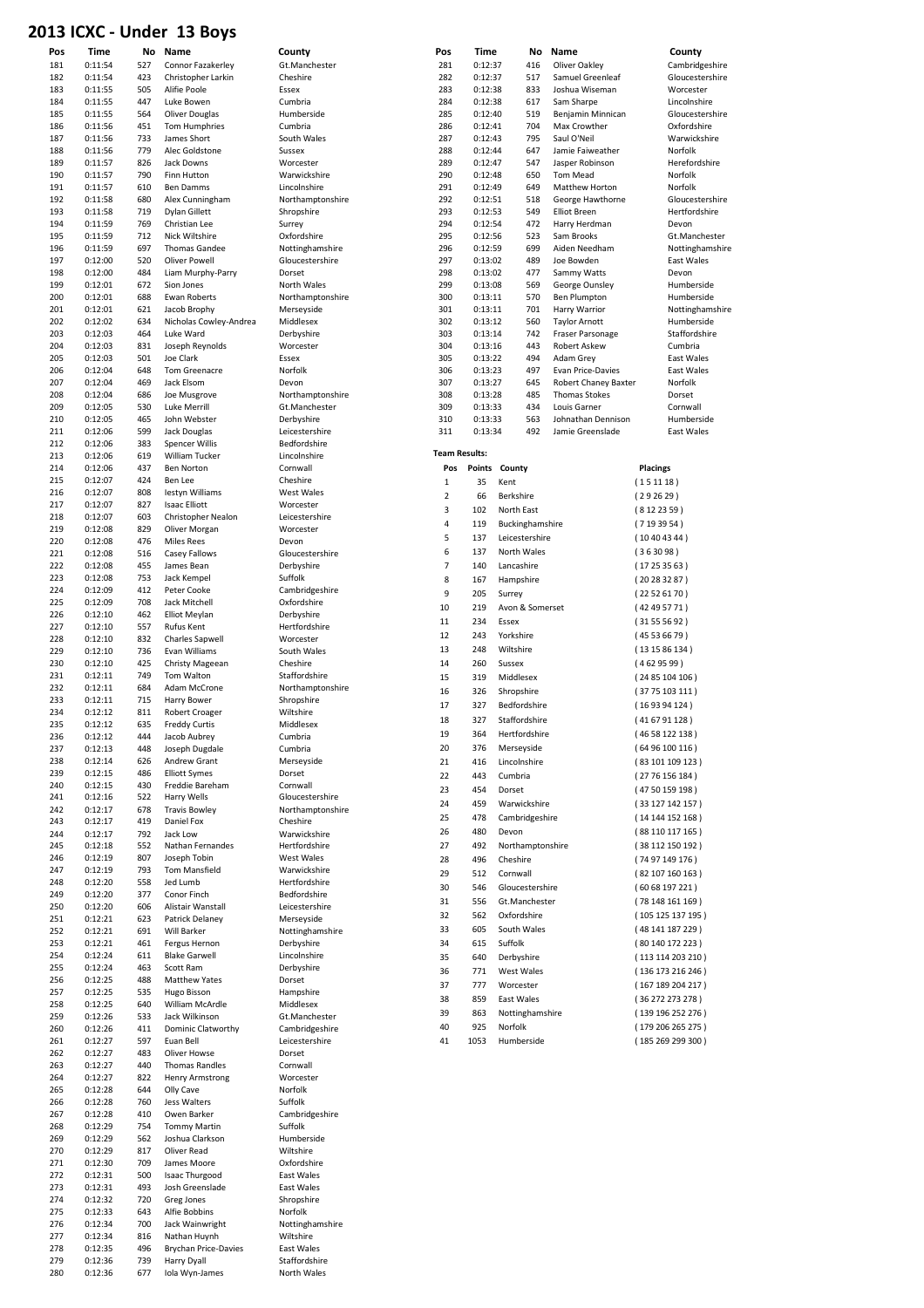

# **2013 BRITISH<br>2013 ICXC - Under 13 Girls**

| Pos     | Time    | No   | Name                     | County           | Pos | Time    | No   | Name                    | County           |
|---------|---------|------|--------------------------|------------------|-----|---------|------|-------------------------|------------------|
| $\,1\,$ | 0:10:58 | 3089 | Katie Anne McDonald      | Surrey           | 91  | 0:12:30 | 2851 | Niahm Nugent            | Gt.Manchester    |
| 2       | 0:11:20 | 2827 | Khahisa Mhlanga          | Essex            | 92  | 0:12:30 | 2735 | Lauren Murphy           | Cambridgeshire   |
|         |         |      |                          |                  |     |         |      |                         |                  |
| 3       | 0:11:21 | 3155 | Amelia Lancaster         | Yorkshire        | 93  | 0:12:30 | 3030 | Chloe Ridewood          | Oxfordshire      |
| 4       | 0:11:29 | 2846 | Aine Cunningham          | Gt.Manchester    | 94  | 0:12:31 | 2910 | Morag Molyneaux         | Lancashire       |
| 5       | 0:11:29 | 2857 | Josie Czura              | Hampshire        | 95  | 0:12:31 | 2764 | Imogen Burrow           | Cumbria          |
| 6       | 0:11:31 | 2899 | Naomi Kingston           | Kent             | 96  | 0:12:31 | 2911 | <b>Ella Moulding</b>    | Lancashire       |
|         |         |      |                          |                  |     |         |      |                         |                  |
| 7       | 0:11:31 | 3090 | Saskia Millard           | Surrey           | 97  | 0:12:31 | 3058 | <b>Iris Davies</b>      | Staffordshire    |
| 8       | 0:11:36 | 2897 | Kathleen Faes            | Kent             | 98  | 0:12:32 | 2845 | Claudia Cowan           | Gt.Manchester    |
| 9       | 0:11:37 | 2926 | Jordan Waine             | Leicestershire   | 99  | 0:12:32 | 2924 | <b>Amber Stevens</b>    | Leicestershire   |
| 10      | 0:11:42 | 2716 | Kirsty Walker            | Berkshire        | 100 | 0:12:33 | 2975 | <b>Frances Bell</b>     | North East       |
|         |         |      |                          |                  |     |         |      |                         |                  |
| 11      | 0:11:45 | 2838 | Grace Knapp              | Gloucestershire  | 101 | 0:12:33 | 2750 | <b>Emily Becconsall</b> | Cornwall         |
| 12      | 0:11:46 | 3047 | <b>Lucy Dennis</b>       | South Wales      | 102 | 0:12:34 | 3140 | <b>Lily Higgins</b>     | Worcester        |
| 13      | 0:11:46 | 2684 | <b>Alice Davies</b>      | Avon & Somerset  | 103 | 0:12:34 | 2902 | Megan Warner            | Kent             |
| 14      | 0:11:46 | 2706 | Elena Carey              | Berkshire        | 104 | 0:12:35 | 2829 | Megan Richardson        | Essex            |
| 15      | 0:11:47 | 2862 | Elizabeth Hedley         |                  | 105 | 0:12:36 | 2817 |                         | East Wales       |
|         |         |      |                          | Hampshire        |     |         |      | Lauren Stockley         |                  |
| 16      | 0:11:48 | 2778 | Jasmine Cooper           | Derbyshire       | 106 | 0:12:36 | 2866 | Lizzie Squibbs          | Hampshire        |
| 17      | 0:11:50 | 2688 | Sophie Jones             | Avon & Somerset  | 107 | 0:12:36 | 2810 | Abigail Fisher          | East Wales       |
| 18      | 0:11:51 | 2877 | Sophie Morton            | Hertfordshire    | 108 | 0:12:37 | 2956 | Alice Harray            | Middlesex        |
| 19      |         | 3157 |                          |                  | 109 |         | 2760 |                         |                  |
|         | 0:11:51 |      | Alice Moore              | Yorkshire        |     | 0:12:37 |      | Sarah Wilson            | Cornwall         |
| 20      | 0:11:51 | 2800 | Grace Copeland           | Dorset           | 110 | 0:12:37 | 3109 | Ellen Humpherston       | Warwickshire     |
| 21      | 0:11:52 | 3082 | Bea Allan                | Surrey           | 111 | 0:12:38 | 2904 | <b>Charlotte Crook</b>  | Lancashire       |
| 22      | 0:11:52 | 3144 | Abi Saker                | Worcester        | 112 | 0:12:38 | 2896 | Kelsi Cornish           | Kent             |
|         |         |      |                          |                  | 113 |         | 2725 |                         |                  |
| 23      | 0:11:53 | 2900 | <b>Holly Page</b>        | Kent             |     | 0:12:39 |      | Jessica Orr             | Buckinghamshire  |
| 24      | 0:11:53 | 2855 | <b>Stacey Burrows</b>    | Hampshire        | 114 | 0:12:39 | 2984 | <b>Rhian Purves</b>     | North East       |
| 25      | 0:11:53 | 3113 | <b>Emily Negus</b>       | Warwickshire     | 115 | 0:12:39 | 2860 | <b>Florence Gothard</b> | Hampshire        |
| 26      | 0:11:53 | 2824 | Isabella Hoy             | Essex            | 116 | 0:12:40 | 2719 | Orla Fawcett            | Buckinghamshire  |
|         |         |      |                          |                  |     |         |      |                         |                  |
| 27      | 0:11:55 | 2759 | Sian Temple              | Cornwall         | 117 | 0:12:41 | 2850 | Eleanor Kenny           | Gt.Manchester    |
| 28      | 0:11:55 | 2948 | Lucy Miller              | Merseyside       | 118 | 0:12:42 | 2919 | <b>Eleanor Here</b>     | Leicestershire   |
| 29      | 0:11:56 | 3088 | Claudia Lance-Jones      | Surrey           | 119 | 0:12:42 | 2898 | Ella Fox                | Kent             |
| 30      | 0:11:59 | 3057 | Jessica Wadey            | South Wales      | 120 | 0:12:43 | 3139 | <b>Ellie Childs</b>     | Worcester        |
|         |         |      |                          |                  |     |         |      |                         |                  |
| 31      | 0:11:59 | 2796 | Amelia Vance             | Devon            | 121 | 0:12:43 | 2958 | Iona Pernthaller        | Middlesex        |
| 32      | 0:11:59 | 2921 | Jessamie Rattray         | Leicestershire   | 122 | 0:12:43 | 3102 | Almi Nureukar           | Sussex           |
| 33      | 0:12:00 | 2946 | Krystina Martindale      | Merseyside       | 123 | 0:12:44 | 3010 | Laura Bates             | Nottinghamshire  |
| 34      | 0:12:02 | 2709 | Izzy Fry                 | Berkshire        | 124 | 0:12:44 | 2821 | Sinead Clark            | Essex            |
|         |         |      |                          |                  |     |         |      |                         |                  |
| 35      | 0:12:05 | 3044 | Eva Wade                 | Shropshire       | 125 | 0:12:44 | 3049 | <b>Amber Harding</b>    | South Wales      |
| 36      | 0:12:06 | 2697 | Erin McCaffray           | Bedfordshire     | 126 | 0:12:44 | 2952 | Charlotte Buckley       | Middlesex        |
| 37      | 0:12:07 | 2981 | Stella Jones             | North East       | 127 | 0:12:45 | 2894 | Jessica Carley          | Kent             |
| 38      | 0:12:07 | 2853 |                          |                  | 128 | 0:12:45 | 2918 | <b>Neve Grimes</b>      | Leicestershire   |
|         |         |      | Danielle Stringer        | Gt.Manchester    |     |         |      |                         |                  |
| 39      | 0:12:08 | 2978 | Libby Hedger             | North East       | 129 | 0:12:45 | 3145 | Katrina Simpson         | Worcester        |
| 40      | 0:12:09 | 3079 | Nella Walters            | Suffolk          | 130 | 0:12:45 | 2963 | Kosana Weir             | Middlesex        |
| 41      | 0:12:09 | 3149 | Eve Crownshaw            | Yorkshire        | 131 | 0:12:46 | 3018 | Bella Reed              | Nottinghamshire  |
| 42      | 0:12:09 | 2944 |                          |                  | 132 | 0:12:47 | 2685 |                         | Avon & Somerset  |
|         |         |      | <b>Emily Gray</b>        | Merseyside       |     |         |      | <b>Harriet Emery</b>    |                  |
| 43      | 0:12:10 | 2962 | India Weir               | Middlesex        | 133 | 0:12:47 | 2757 | Elowen Penfold          | Cornwall         |
| 44      | 0:12:12 | 3012 | Libby Coleman            | Nottinghamshire  | 134 | 0:12:47 | 2879 | Natalie Bell            | Humberside       |
| 45      | 0:12:12 | 3078 | <b>Charlotte Summers</b> | Suffolk          | 135 | 0:12:48 | 3100 | Naomi Fonteyn           | Sussex           |
|         |         |      |                          |                  |     |         |      |                         |                  |
| 46      | 0:12:13 | 2905 | <b>Blythe Fourie</b>     | Lancashire       | 136 | 0:12:48 | 3132 | <b>Maisie Grant</b>     | Wiltshire        |
| 47      | 0:12:14 | 2715 | Mahlah Tomsett           | Berkshire        | 137 | 0:12:48 | 2726 | Sandie Pohlman          | Buckinghamshire  |
| 48      | 0:12:14 | 3150 | Mariella De Lara         | Yorkshire        | 138 | 0:12:49 | 2738 | Francesca Worrall       | Cambridgeshire   |
| 49      | 0:12:14 | 2951 | Lily Waring              | Merseyside       | 139 | 0:12:50 | 2732 | Emma Gibbs              | Cambridgeshire   |
|         |         |      |                          |                  |     |         |      |                         |                  |
| 50      | 0:12:15 | 3128 | Abbie Williams           | West Wales       | 140 | 0:12:50 | 3059 | Rachael Jones           | Staffordshire    |
| 51      | 0:12:15 | 3083 | Sammy Bonny              | Surrey           | 141 | 0:12:50 | 3055 | Naomi Reed              | South Wales      |
| 52      | 0:12:16 | 2864 | Lizzie Payne             | Hampshire        | 142 | 0:12:51 | 2683 | Eloise Browne           | Avon & Somerset  |
| 53      | 0:12:16 | 2790 | Annabel Heath            | Devon            | 143 | 0:12:51 | 2945 | Juliet Hodder           | Merseyside       |
|         |         |      |                          |                  |     |         |      |                         |                  |
| 54      | 0:12:17 | 2701 | <b>Maisie Relton</b>     | Bedfordshire     | 144 | 0:12:51 | 2713 | <b>Phoebe Roberts</b>   | Berkshire        |
| 55      | 0:12:17 | 2913 | Emma Whitaker            | Lancashire       | 145 | 0:12:51 | 3008 | <b>Emer Wintsch</b>     | Northamptonshire |
| 56      | 0:12:18 | 2895 | Eleanor Cohen            | Kent             | 146 | 0:12:52 | 3060 | Rosa Lewis              | Staffordshire    |
| 57      | 0:12:18 |      | <b>Emily Simpson</b>     | Yorkshire        | 147 | 0:12:52 | 3070 | Olivia Allum            | Suffolk          |
|         |         | 3158 |                          |                  |     |         |      |                         |                  |
| 58      | 0:12:18 | 3108 | <b>Bethan Hinett</b>     | Warwickshire     | 148 | 0:12:52 | 2711 | Neve Hudson             | Berkshire        |
| 59      | 0:12:18 | 2863 | <b>Tilly Horton</b>      | Hampshire        | 149 | 0:12:52 | 3112 | Georgina Mitchell       | Warwickshire     |
| 60      | 0:12:19 | 3003 | Tabatha Walford          | Northamptonshire | 150 | 0:12:52 | 2840 | Niamh Powell            | Gloucestershire  |
| 61      | 0:12:20 | 2724 | Emma Mears               |                  | 151 | 0:12:53 | 2874 | Jessica Hurley          | Hertfordshire    |
|         |         |      |                          | Buckinghamshire  |     |         |      |                         |                  |
| 62      | 0:12:21 | 2786 | Eevee-May Banbury        | Devon            | 152 | 0:12:53 | 2801 | <b>Shelby Cross</b>     | Dorset           |
| 63      | 0:12:21 | 3092 | Elsa Palmer              | Surrey           | 153 | 0:12:53 | 2771 | Camilla McKneispy       | Cumbria          |
| 64      | 0:12:21 | 2889 | Gemma Walker             | Humberside       | 154 | 0:12:54 | 2961 | <b>Cecily Turner</b>    | Middlesex        |
| 65      | 0:12:22 | 2708 | Amy Forrest              | Berkshire        | 155 | 0:12:54 | 3004 | Mollie Watson           | Northamptonshire |
|         |         |      |                          |                  |     |         |      |                         |                  |
| 66      | 0:12:22 | 2739 | Melissa Boyer            | Cheshire         | 156 | 0:12:54 | 2995 | <b>Holly Roberts</b>    | North Wales      |
| 67      | 0:12:22 | 3156 | Victoria Merrick         | Yorkshire        | 157 | 0:12:55 | 2983 | Katie Noble             | North East       |
| 68      | 0:12:23 | 2747 | Lauren Goddard           | Cheshire         | 158 | 0:12:55 | 3154 | Saskia Huxman           | Yorkshire        |
| 69      | 0:12:23 | 3137 | Ella Sykes               | Wiltshire        | 159 | 0:12:55 | 3037 | May Davis               | Shropshire       |
|         |         |      |                          |                  |     |         |      |                         |                  |
| 70      | 0:12:24 | 3110 | Agnes McTighe            | Warwickshire     | 160 | 0:12:55 | 2753 | Jasmine Gray            | Cornwall         |
| 71      | 0:12:24 | 2822 | Katie Faint              | Essex            | 161 | 0:12:56 | 2737 | Maisie Pritchard        | Cambridgeshire   |
| 72      | 0:12:24 | 2731 | Rebecca Daniels          | Cambridgeshire   | 162 | 0:12:56 | 2776 | Lucy Berwick            | Derbyshire       |
|         |         |      |                          |                  |     |         |      |                         |                  |
| 73      | 0:12:24 | 2940 | Emma Alderson            | Merseyside       | 163 | 0:12:56 | 2785 | Lily Winfield           | Derbyshire       |
| 74      | 0:12:25 | 2849 | Rebecca Jones            | Gt.Manchester    | 164 | 0:12:56 | 2844 | Georgia Bourke          | Gt.Manchester    |
| 75      | 0:12:25 | 2979 | Lucy-Erin Hunter         | North East       | 165 | 0:12:56 | 2773 | Emma Wright             | Cumbria          |
|         |         |      |                          |                  |     |         | 2698 |                         | Bedfordshire     |
| 76      | 0:12:26 | 3085 | Eugenie Cockle           | Surrey           | 166 | 0:12:58 |      | Megan Middleton         |                  |
| 77      | 0:12:26 | 2743 | Georgina Denham          | Cheshire         | 167 | 0:12:59 | 2740 | <b>Esme Bridge</b>      | Cheshire         |
| 78      | 0:12:26 | 3073 | <b>Megan Newton</b>      | Suffolk          | 168 | 0:12:59 | 2784 | Danielle Smith          | Derbyshire       |
| 79      | 0:12:26 | 2867 | <b>Emily Anders</b>      | Hertfordshire    | 169 | 0:12:59 | 3005 | Niamh Watson            | Northamptonshire |
|         |         |      |                          |                  |     |         |      |                         |                  |
| 80      | 0:12:26 | 2917 | Francesca Green          | Leicestershire   | 170 | 0:13:00 | 2798 | Lucy Anderson           | Dorset           |
| 81      | 0:12:27 | 3048 | Isobel Dodd              | South Wales      | 171 | 0:13:01 | 2856 | <b>Emily Coulson</b>    | Hampshire        |
| 82      | 0:12:27 | 3107 | <b>Molly Gibbins</b>     | Warwickshire     | 172 | 0:13:01 | 2992 | Martha Owen             | North Wales      |
| 83      | 0:12:27 | 3152 | Amy Francis              | Yorkshire        | 173 | 0:13:01 | 2718 | Anna Croft              | Buckinghamshire  |
|         |         |      |                          |                  |     |         |      |                         |                  |
| 84      | 0:12:28 | 2692 | Elena Sidman             | Avon & Somerset  | 174 | 0:13:01 | 3014 | Lucy Harrop             | Nottinghamshire  |
| 85      | 0:12:28 | 2686 | Sara Flower              | Avon & Somerset  | 175 | 0:13:03 | 2695 | Francesca Johnson       | Bedfordshire     |
| 86      | 0:12:28 | 2744 | Caitlin Dimmick          | Cheshire         | 176 | 0:13:03 | 2746 | Amy Gibbons             | Cheshire         |
| 87      | 0:12:29 |      |                          |                  |     |         |      |                         |                  |
|         |         | 2741 | <b>Issy Clarke</b>       | Cheshire         | 177 | 0:13:03 | 2682 | Jess Brown              | Avon & Somerset  |
| 88      | 0:12:29 | 2745 | Lauren Ferris            | Cheshire         | 178 | 0:13:05 | 3032 | <b>Emily Thompson</b>   | Oxfordshire      |
| 89      | 0:12:29 | 2723 | Olivia Lowrie            | Buckinghamshire  | 179 | 0:13:05 | 3097 | Jodie Bushby            | Sussex           |
| 90      | 0:12:30 | 2830 | Niamh Smith              | Essex            | 180 | 0:13:05 | 2923 | Hannah Seager           | Leicestershire   |
|         |         |      |                          |                  |     |         |      |                         |                  |